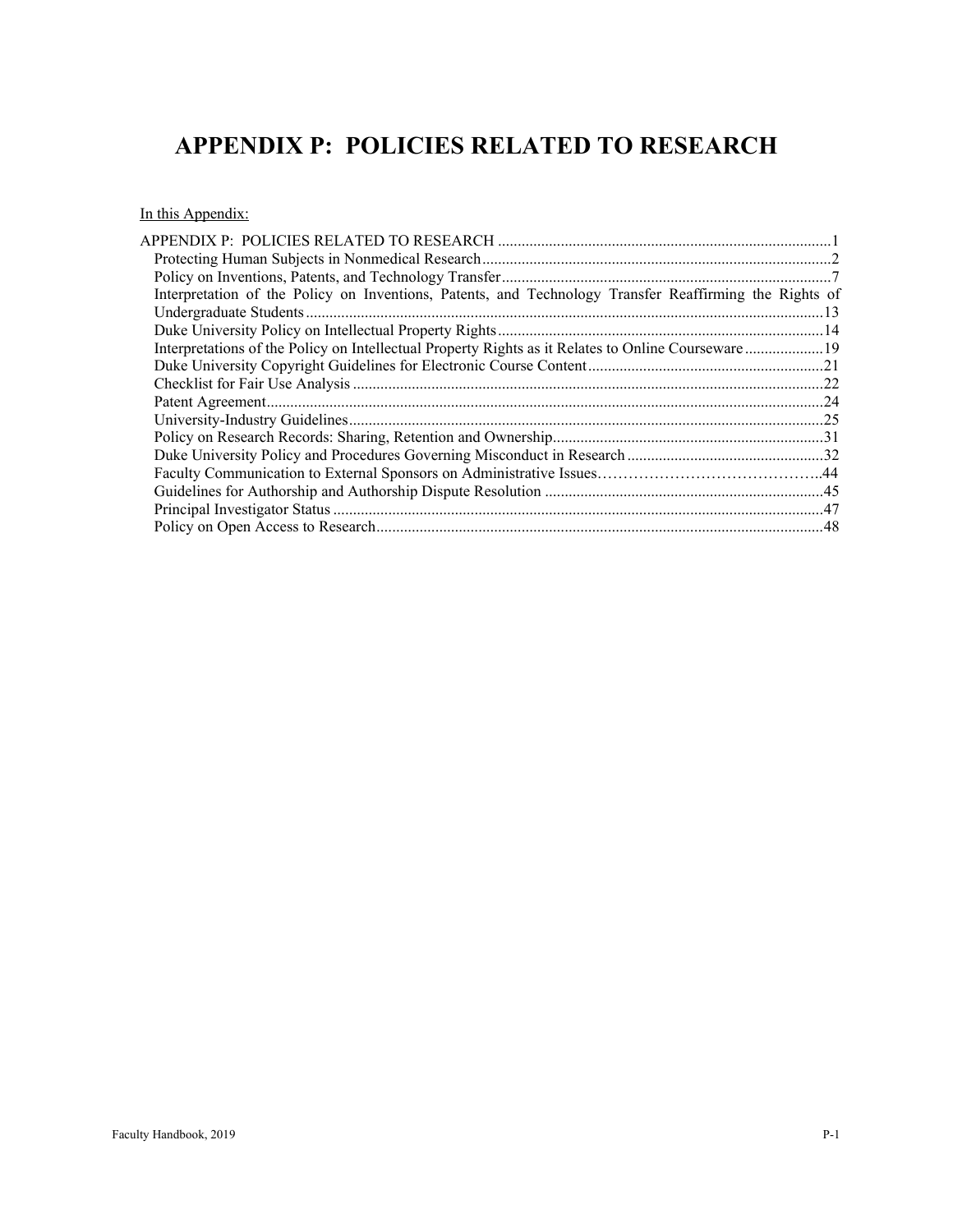# **Protecting Human Subjects in Nonmedical Research**

Duke has an agreement with the Office for Human Research Protections (OHRP) and a supplementary Duke Policy.

In the agreement with OHRP, Duke does three things:

#### **Adopts a set of ethical principles: "The Belmont Report: Ethical Principles and Guidelines for the Protection of Human Subjects of Research."**

**Agrees to abide by regulations for the protection of human subjects: Title 45 Code of Federal Regulations Part 46 (45 CFR 46).**

# **States that these ethical principles and regulations apply to all research with human subjects, regardless of the funding source.**

The Duke Policy, "Duke University Principles and Procedures Regarding Research on Human Subjects (Campus)," approved by the Academic Council on September 21, 2000, includes a statement of principles and provides additional protections for students and Duke employees in order to avoid the potential for coercion, however unintended, of those subjects.

Summaries of The Belmont Report and 45 CFR 46, and links to the full texts of each, are available at the following URLs:

- The Belmont Report:<https://www.hhs.gov/ohrp/regulations-and-policy/belmont-report/index.html>
- 45 CFR 46:

[https://www.ecfr.gov/cgi](https://www.ecfr.gov/cgi-bin/retrieveECFR?gp=&SID=83cd09e1c0f5c6937cd9d7513160fc3f&pitd=20180719&n=pt45.1.46&r=PART&ty=HTML)[bin/retrieveECFR?gp=&SID=83cd09e1c0f5c6937cd9d7513160fc3f&pitd=20180719&n=pt45.1.46&r=PA](https://www.ecfr.gov/cgi-bin/retrieveECFR?gp=&SID=83cd09e1c0f5c6937cd9d7513160fc3f&pitd=20180719&n=pt45.1.46&r=PART&ty=HTML) [RT&ty=HTML](https://www.ecfr.gov/cgi-bin/retrieveECFR?gp=&SID=83cd09e1c0f5c6937cd9d7513160fc3f&pitd=20180719&n=pt45.1.46&r=PART&ty=HTML)

Investigators must be certified to conduct research with human subjects. For information on the certification process consult [https://campusirb.duke.edu/irb-policies/required-training.](https://campusirb.duke.edu/irb-policies/required-training)

#### *A Very Abbreviated Summary of "The Belmont Report: Ethical Principles and Guidelines for the Protection of Human Subjects of Research"*

**Report Prepared By:** The National Commission for the Protection of Human Subjects of Biomedical and Behavioral Research

**When:** September 30, 1978

**Purpose:** Respond to a congressional charge to set forth the basic ethical principles underlying the acceptable conduct of research involving human subjects. Those principles, respect for persons, beneficence, and justice, are now accepted as the three fundamental requirements for the ethical conduct of research involving human subjects.

**Summary:** Respect for persons involves recognition of the personal dignity and autonomy of individuals, and special protection of those persons with diminished autonomy. Respect for persons requires that investigators secure fully informed and voluntary consent from subjects. Presentation of information must be adapted to subject's capacity to understand it (language, language level) and culturally appropriate.

The principle of beneficence entails an obligation to protect persons from harm by maximizing anticipated benefits and minimizing possible risks of harm. Finally, justice requires that the benefits and burdens of research be distributed fairly. Justice of subject selection relates to subjects as individuals and as members of social, racial, sexual, or ethnic groups.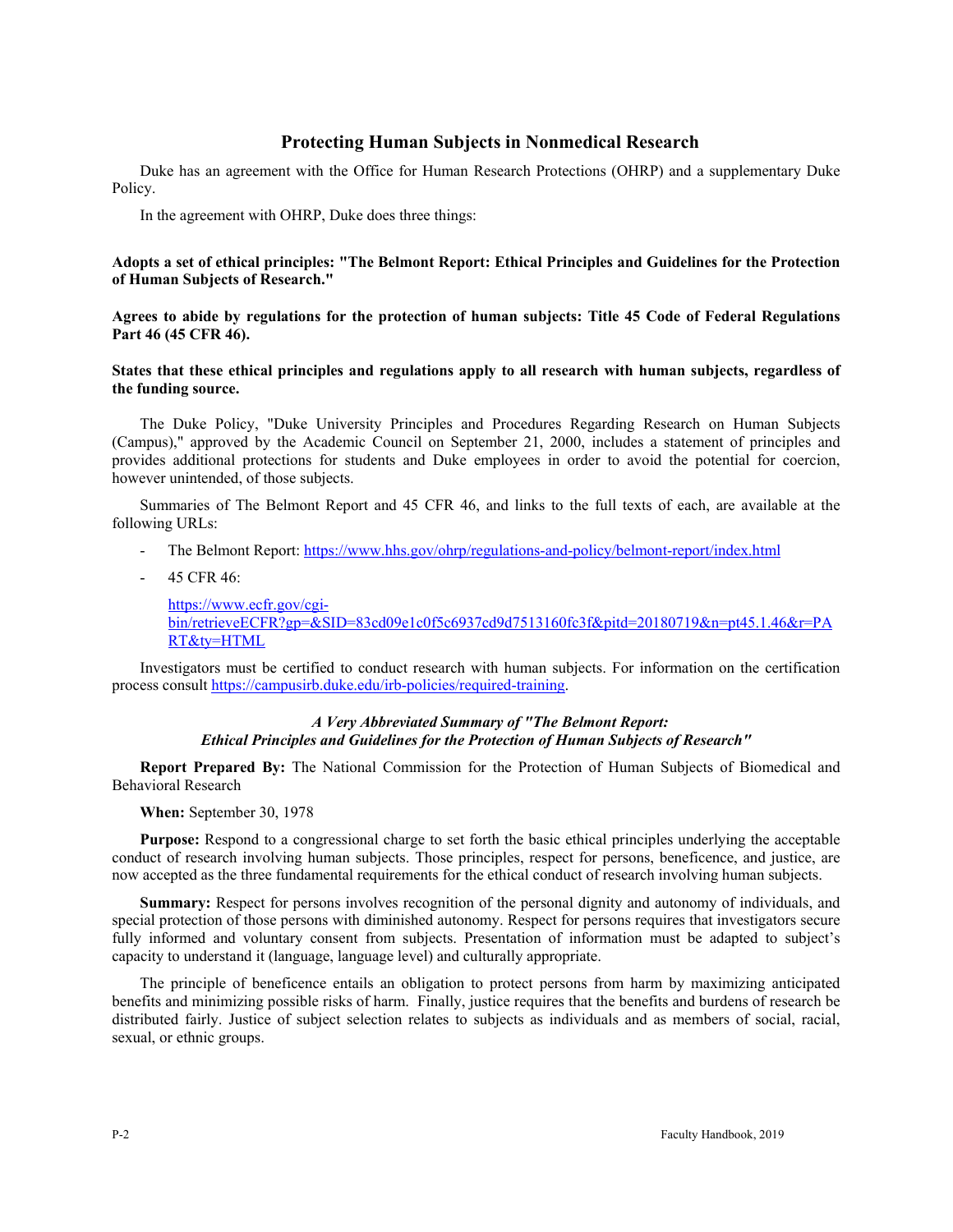# *A Brief Summary of Title 45 of the Code of Federal Regulations, Part 46, Protection of Human Subjects*

The basic components of the code are:

# I. **Activities covered by the code. This section includes:**

- A. A list of research activities that may be screened for exemption by administrative staff. (Duke requires that IRB Administrators make determinations of exemption, rather than investigators.)
- B. Notice that state, local, and foreign laws may provide additional protections.
- C. Notice that if the research takes place in foreign countries, the protections of that country, if at least equivalent to this code, may be substituted.

# II. **Definitions of terms such as** *research, human subject, private information, intervention***, and so on. This section is critical because it provides the tools for identifying when research constitutes research with human subjects.**

III. **Assuring Compliance with 45 CFR 46. Institutions must have a written assurance on file with the Office for Human Research Protections. The format this agreement takes is dictated by OHRP. It must, however, include:**

- A. A statement of ethical principles adopted by the institution that covers all research with human subjects, whether or not it is subject to federal regulation. Duke has adopted the Belmont Report.
- B. Designation of an IRB established in accordance with the code, with meeting space and sufficient staff.
- C. A list of IRB members.

#### IV. **IRB Membership Criteria**

- A. Number of members
- B. Expertise
- C. Diversity
- D. Conflict of interest

#### V. **IRB Functions**

- A. Make decision by simple majority of quorum.
- B. Approve, require modifications to, or disapprove all research activities covered by the assurance.
- C. Require informed consent.
- D. Require documentation of consent or waive documentation in accordance with code.
- E. Notify investigators in writing of its decisions.
- F. Conduct continuing review at intervals appropriate to the degree of risk, but no less frequently than twelve months.
- G. If needed, observe, or have a third party observes the consent process and the research.

# VI. **Expedited Review Procedures**

- A. A list of categories that may be reviewed through expedited procedures is published in the federal register.
- B. An IRB may also use expedited review for minor changes to approved research.
- C. Review may be carried out by one or more experienced members or the Chair.
- D. Review criteria are the same as for full review. (See next section.)
- E. An expedited reviewer may not disapprove a protocol.
- F. All members must be advised of expedited approvals with the option to request consideration by the full IRB.

#### VII. **Criteria for Approval of Research**

#### **Seven basic requirements must be met:**

- A. Risk to subjects must be minimized.
- B. Risks must be reasonable in relation to anticipated benefits.
- C. Selection of subjects must be equitable.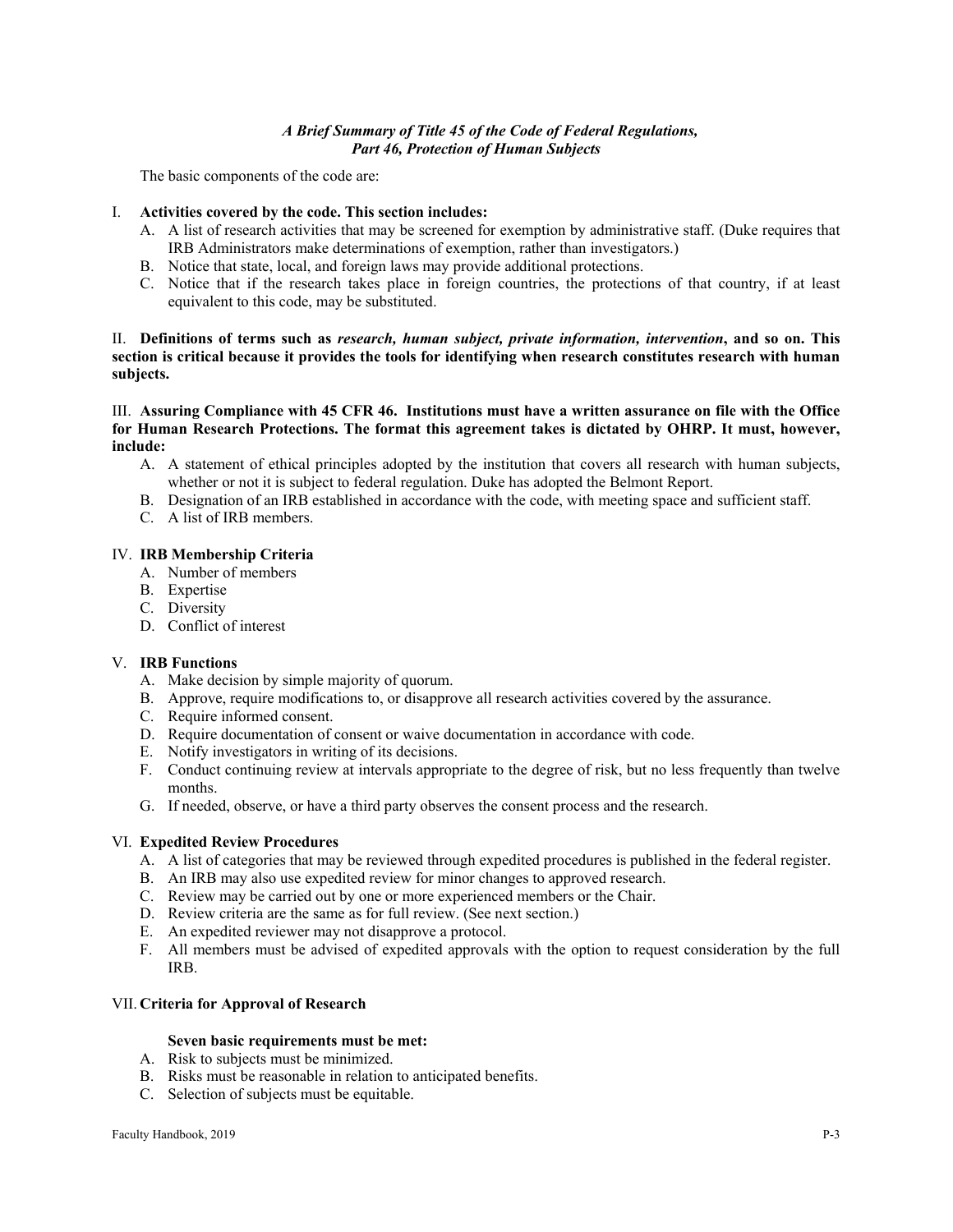- D. Informed consent must be sought.
- E. Informed consent must be appropriately documented.
- F. Adequate provisions are in place to protect the privacy of subjects and maintain the confidentiality of data.
- G. When appropriate, provisions must be made for data monitoring to ensure the safety of subjects. (Rarely applies to social and behavioral science research.)

VIII. **Review by Institution. The institution cannot approve research not approved by the IRB. Institutional officials can subject research to further review and possible disapproval.**

IX. **IRB Authority to Suspend or Terminate Approved Research. Authorized when research is not being conducted in accordance with IRB requirements, or when there is unanticipated serious harm to subjects.**

X. **Cooperative Research. Describes available mechanisms for review of projects involving more than one institution.** 

XI. **IRB Records. A list of documents that must be kept by the IRB administrative offices for three years after the administration of the project. Investigators are subject to Duke's data retention policy.**

XII. **General Requirements for Informed Consent. In addition to the list of required elements of consent, this section lists some components of the consent process, such as:**

- A. It shall be sought under circumstances which allow the prospective subject enough time to consider whether or not to participate, and which minimize the possibility of coercion or undue influence.
- B. The information shall be given in a language understandable to the subjects.
- C. No informed consent whether oral or written, may include language in which subjects waive or appear to waive their legal rights.

**This section also includes a description of the circumstances under which an IRB may waive some or all of the elements of consent.**

- D. The research involves no more than minimal risk to subject, and
- E. The waiver or alteration will not adversely effect the rights and welfare of the subjects, and
- F. The research could not practicably be carried out without the waiver or alteration, and
- G. Whenever appropriate, the subjects will be provided with additional pertinent information after participation.

XIII. **Documentation of Informed Consent. Describes two conditions under which the IRB may waive the requirement for the investigator to obtain signed consent forms from the subjects. (This does not mean that the subject does not get a written statement regarding the research.)**

- A. The only record linking the subject to the research is the consent form and the greatest risk is a breach of confidentiality.
- B. The research involves no procedures for which written consent is normally required outside the research context and there is no more than minimal risk. Some survey research falls in this category.

XIV. **Miscellaneous. The final sections of the code discuss issues such as the procedures to be followed if a researcher didn't plan to use human subjects, but later proposes to do so, and federal sponsors' authority to evaluate protocols and the institution's performance.**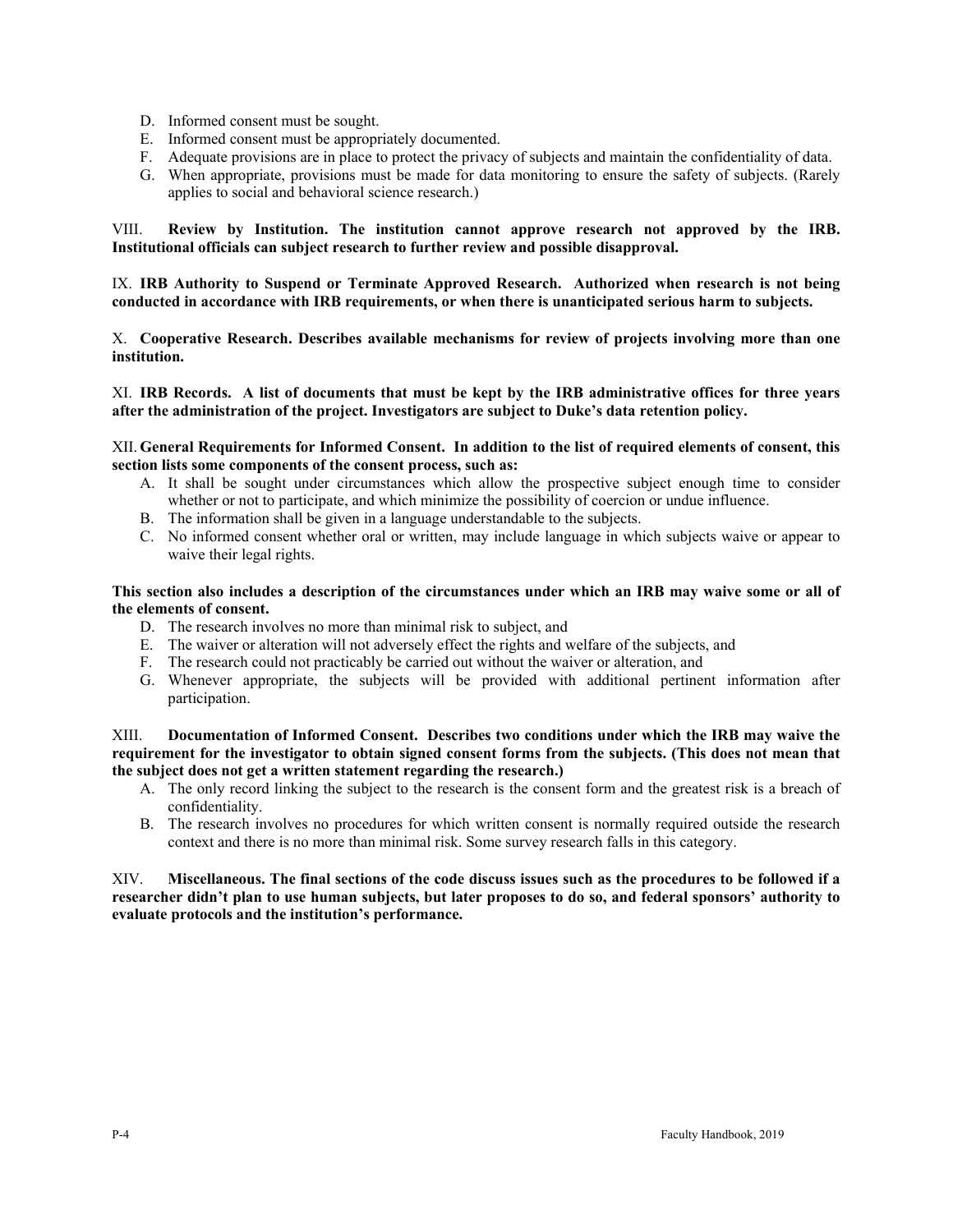*Duke University Principles and Procedures Regarding Research on Human Subjects (Campus) Approved by Academic Council September 21, 2000*

# I. **Scope of the Policy**

A. These principles and procedures are adopted by the Academic Council (the academic senate of Duke University) to govern the conduct and review of all research involving human subjects conducted by Duke University researchers outside of the Medical Center.

# II. **Principles**

- A. Duke University is committed to academic freedom. Research will neither be forbidden nor discouraged because it explores topics that are innovative, unorthodox, sensitive, unusual, or otherwise extraordinary. The university takes responsibility for protecting the right of the faculty to conduct research in the pursuit of knowledge, wherever that search may lead.
- B. In the conduct of research, care must be taken to avoid harming the persons being studied. Research procedures should minimize the risk of harm and respect the privacy of subjects. The researcher should not withhold from the subjects information they request about any aspect of the research likely to be significant to the subject or induce subjects to participate by means that might affect the subject's ability to decide freely about his or her participation. Researchers who promise confidentiality are responsible for maintaining it and for informing subjects of limits on their capacity to meet that responsibility. Researchers should explain to subjects, prior to their participation, the purposes of the research. Special care is called for when the subjects of the research are especially vulnerable to harm because they cannot understand the risks or because they are not in a position to freely refuse their participation in the research.
- C. To resolve any conflict between the above principles, and to assure that research at Duke University follows these principles, the following procedures should be followed.
- D. In developing these procedures, the university has considered the ethical codes of all the principal scholarly associations.

#### III. **Procedures**

- A. The Institutional Review Board for Protection of Human Subjects in Non-Medical Research (IRB) will satisfy the compositional requirements for membership described in federal regulations. The IRB will have sufficient membership to represent the primary disciplines conducting non-medical research with human subjects at Duke, with no fewer than nine members. The Executive Committee of the Academic Council will appoint faculty members. The Provost will appoint non-faculty members. The ordinary term of service is three years.
- B. The Office of Research Support will provide administrative and logistical support for the activities of the IRB. Staff of the Office of Research Support will also provide continuing training for the IRB and investigators.
- C. The review procedures and criteria set forth in the University's current Multiple Project Assurance (MPA)\* will govern all human subject research conducted under the auspices of the University, outside the Medical Center, regardless of sponsorship.
- D. The committee will review submitted research plans and approve, disapprove, or state conditions for the conduct of the research, applying the principles and procedures specified in this resolution and in applicable federal regulations. Other criteria, such as the scientific or social value of the research or the adequacy of the research methods to research goals, are applied elsewhere in the university and are not the charge of the IRB.
- E. To assure that extra care is taken in research involving special researcher-subject relationships within the university, several types of research will be submitted to the full committee for review:
	- 1. Research conducted on employees of the University by their supervisors.
	- 2. Research conducted by faculty or instructors on students in their classes.
- F. Research conducted on subjects whose participation in the Psychology subject pool is a requirement for course credit may not be screened for exemption from review, even if there is no more than minimal risk to the students, but will be subject to "expedited" or "full committee" review, as these terms are used in the Federal Policy for the Protection of Human Subjects.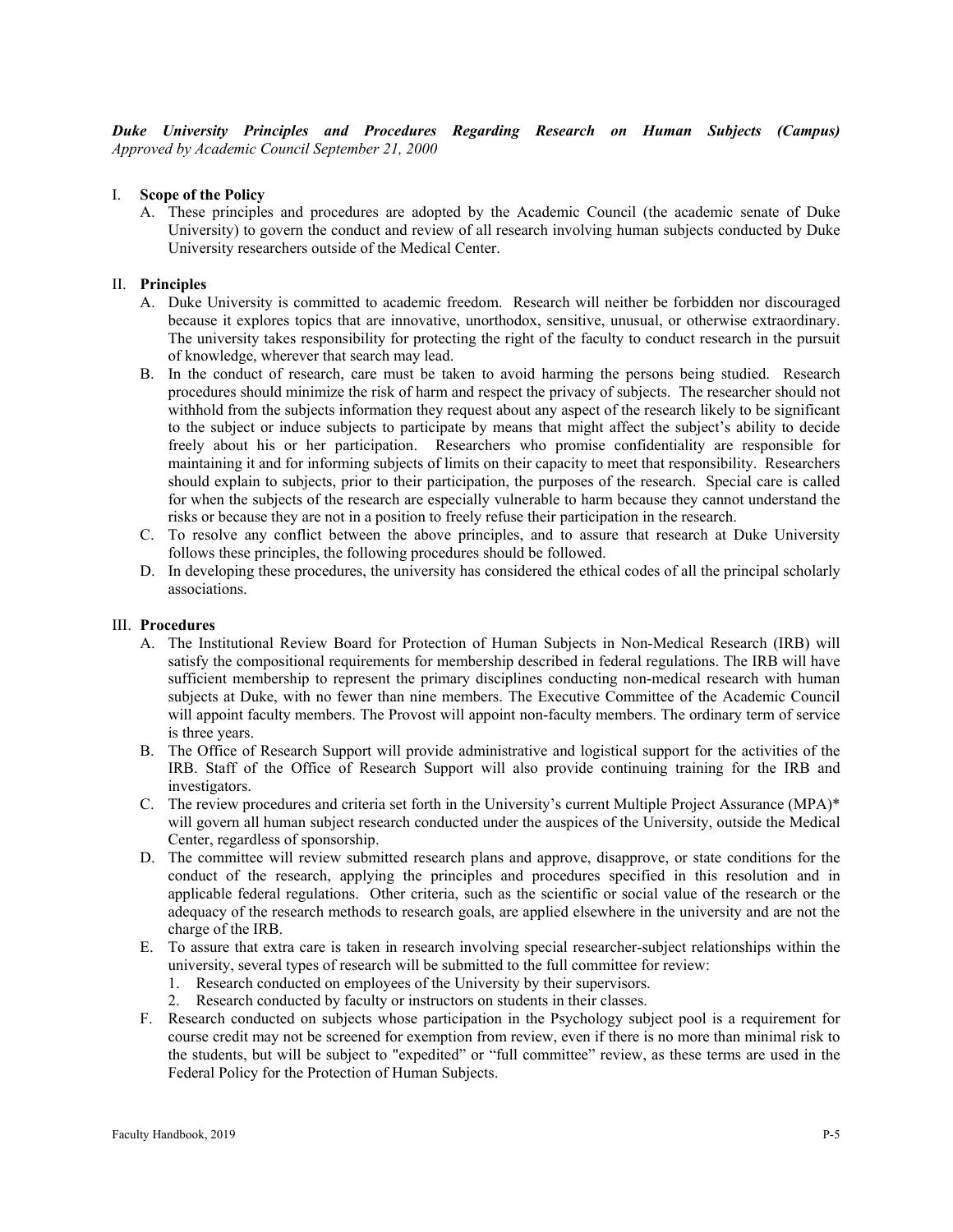- G. It is the responsibility of faculty members to supervise student research in their courses and departments in accordance with all applicable regulations and to refer students to the IRB when appropriate.
- H. These principles and procedures may be amended by vote of the Academic Council.

# IV. **Procedures for Proposals Requiring Review**

- A. The IRB will meet twice a month from September through April and at least once per month during the remaining months. The schedule of meeting dates and submission deadlines will be posted on the human subjects web site, maintained by the Office of Research Support. Ad hoc meetings may be held at the discretion of the chair.
- B. Procedures for the submission of materials for review, and additional administrative guidelines, are provided on the human subjects web site.
- C. Basic review, as described in Duke's MPA\*, will ask the following questions:
	- 1. Have the risks to subjects been minimized?
	- 2. Are the risks reasonable in relation to anticipated benefits?
	- 3. Is the selection of subjects equitable?
	- 4. Are adequate procedures in place to ensure privacy and confidentiality?
	- 5. Has informed consent been sought and appropriately documented?
	- 6. Are safeguards in place to protect vulnerable populations?
	- 7. If the research is federally funded, is the protocol consistent with the grant application?
- D. IRB actions will be promptly communicated to investigators in writing.
- E. Copies of all protocol materials will be maintained at the Office of Research Support.

\* The Multiple Project Assurance was replaced by a Federal-wide Assurance in March of 2001. The assurance process has been streamlined and the resulting documents given a new name.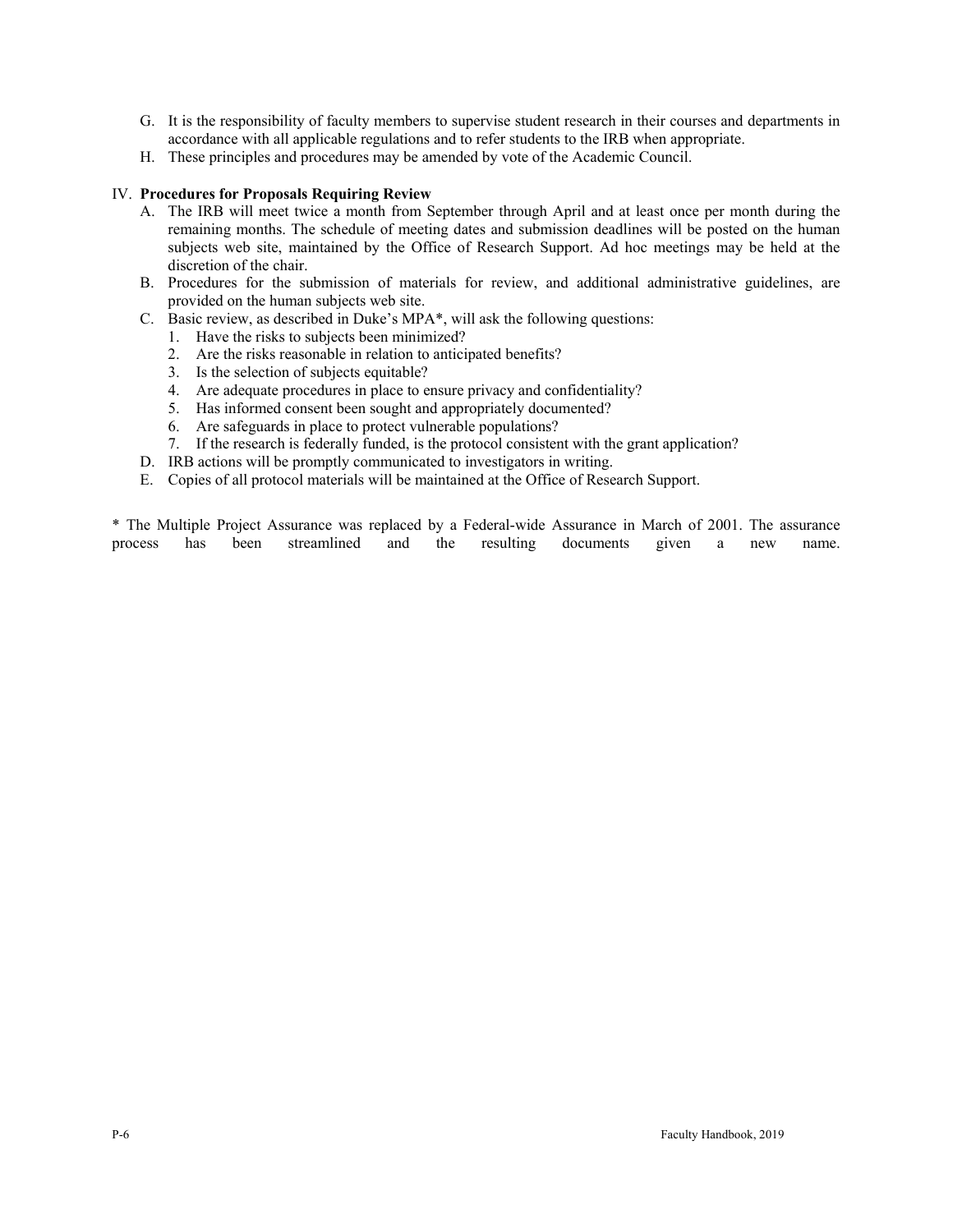# **Policy on Inventions, Patents, and Technology Transfer**

#### **I. Preamble and Objectives**

Duke University (University) is dedicated to teaching, research, and the expansion of knowledge. The University has a mission of knowledge in the service of society, and in that context inventions sometimes result from the research and clinical activities carried out wholly or in part with University funds and facilities. It is the policy of the University to assure the utilization of such inventions for the common good and, where necessary, to pursue patents and licenses to encourage their development and marketing.

This policy applies to University employees who are defined for purposes of this policy as all faculty, staff, and other persons receiving compensation from the University and Duke University Health System, Inc. for services rendered, as well as students and graduate assistants, whether compensated or not, who work on any research project under University control. Duke University has established the following policies and procedures with respect to inventions, patents, and technology transfer in order to:

- A. Promote the University's academic policy of encouraging scientific research and scholarship;
- B. Serve the public interest by providing an organizational structure and procedures through which inventions which arise in the course of University research may be made readily available to the public through established channels of commerce;
- C. Encourage, assist, and provide tangible reward to members of the University community who make inventions processed under this policy.
- D. Establish principles and uniform procedures for determining the rights and obligations of the university, inventors, and sponsors, with respect to inventions arising during the inventor's and sponsor's association with the University;
- E. Enable the University to enter into institutional agreements with federal research funding agencies;
- F. Produce funds for further scientific investigation and research and for the overall needs of the University.

All aspects of these policies shall be implemented in a manner that incentivizes decisions guided by the long view, promotes invention disclosures, ensures prompt reviews of new disclosures, and stimulates wide transition of Duke IP to the marketplace as measured by metrics including licensing transactions and faculty satisfaction.

#### **II. Administrative Responsibility**

- A. The President of the University shall be responsible for administrative matters relating to inventions, patents, and technology transfer and shall represent the University in all matters of policy affecting the University's relations with inventors, government, private research sponsors, industry, and the public. The President may designate another senior administrative officer to carry out these responsibilities in whole or in part.
- B. Director of the Office of Licensing & Ventures. The Provost and Chancellor shall appoint a director of the Office of Licensing & Ventures (OLV) who will be a full-time employee of the University. The director of the Office of Licensing & Ventures shall:
	- 1. Establish liaison with appropriate faculties to monitor research and to assist in the identification of potentially patentable discoveries and in the reporting of such discoveries;
	- 2. Establish liaison with federal and private sponsors of research and ensure compliance with any provisions in sponsored research agreements regarding inventions;
	- 3. Receive all disclosures of invention submitted under this policy;
	- 4. Determine the ownership of and equities involved in inventions, in accordance with Section V below;
	- 5. Determine whether an invention in which the University has an equity is patentable or otherwise protectable;
	- 6. In consultation with the inventor, evaluate potential commercial use and investigate possible courses of action for patenting and/or marketing inventions in which the University has an equity;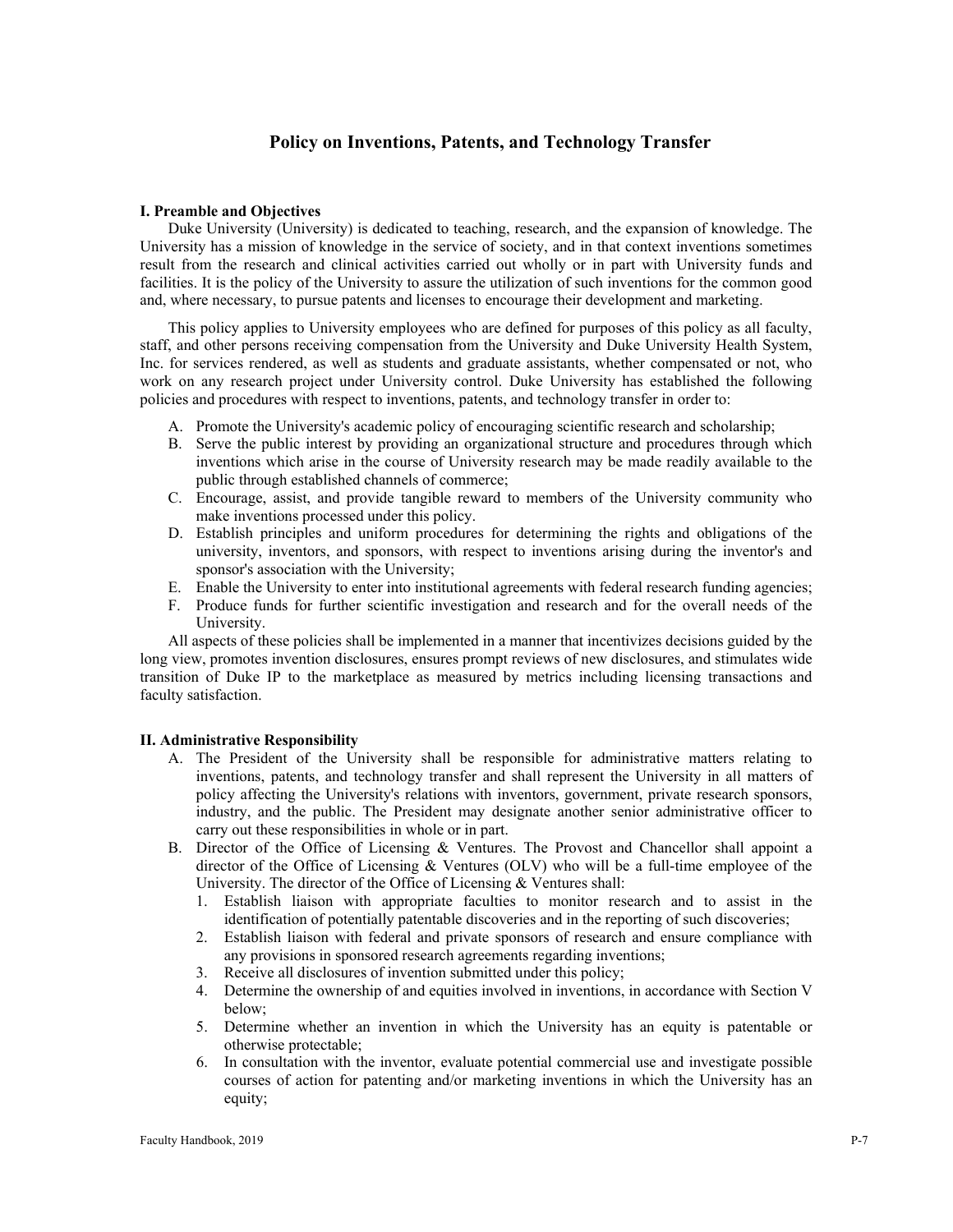- 7. Negotiate patent licensing and technology transfer agreements;
- 8. Maintain complete records on all disclosures and other patent matters of interest to the Duke administration;
- 9. Prepare an annual report to the OLV Board;
- 10. Promote the cross-fertilization of ideas within the Duke scientific community consistent with the need for confidentiality of potentially patentable subject matter until patent applications have been filed.
- C. Office of Licensing and Policy Board. The OLV Board consists of seven members. Five Board members shall be selected from the faculty and two from the administration. Three of the faculty members shall be selected by the Chancellor of Health Affairs (Chancellor), in consultation with the Dean of the SOM; the Provost shall select two faculty from Campus Schools in consultation with the Deans of those Schools. One of the Campus representatives shall be a faculty member in the Pratt School of Engineering. The Chancellor shall select the SOM administrative representative, and the Provost will select the Campus administrative representative. The Board will be co-Chaired by the Campus and SOM administrative representatives. The director of OLV shall be a non-voting ex-officio member of the Board and the Board shall designate an ex-officio Secretary of the Board. A designated member of the Counsel's Office shall also be a non-voting ex-officio member of the Board. At the discretion of the Chancellor and Provost, a faculty member from the School of Law, with expertise in licensing and patent policy, may be added as an additional Board member. The director of OLV shall report jointly to the Provost and Chancellor, or their designees, who would be the administrative members of the Board. The Board shall:
	- 1. Receive and review the annual report of the Director of the Office of Licensing & Ventures and consult with the Director of the Office of Licensing & Ventures when requested.
	- 2. Report to the Provost and Chancellor or designees on the implementation of this policy, and recommend such new or different policies or guidelines as may be more suitable for the achievement of its objectives.
	- 3. Sit as a tribunal for the resolution of specific disputes involving the ownership of and equities involved in inventions, on appeal from decisions of the Director of the Office of Licensing  $\&$ Ventures.
	- 4. Receive requests for interpretations of this policy and, after deliberation, recommend to the President such interpretations as it considers appropriate.
	- 5. Receive, review and recommend to the Chancellor and Provost the OLV budget as annually submitted by the Director of OLV.
- D. Duke Innovation & Entrepreneurship Initiative
	- 1. The Office of Licensing and Ventures will work with the Duke Innovation & Entrepreneurship (I&E) Initiative and other areas focusing on innovation, to help meet the need for entrepreneurial education. The OLV, Duke I&E and their Boards will work with Deans and Department Chairs to promote a culture of translation across the institution.
	- 2. Duke strongly welcomes innovation amongst the members of its community that result in patentable inventions. While OLV's resources are targeted towards finalizing patents and ventures, it will also, together with the OLV Board and in conjunction with I&E and other units involved in translation, help define expectations, and provide guidance on ways faculty and students can make their innovations patentable and more attractive to the marketplace.

#### **III. Invention Management**

- A. Within three months from submission of a new invention disclosure, OLV will respond to the prospective inventor(s), notifying them of one of the following:
	- 1. The submission is not a valid new invention. The individual(s) who submitted the disclosure may be directed to I&E or to other areas focused on innovation, for help in refining and improving the invention; the prospective inventor(s) will be made aware of what is required of a proper invention.
	- 2. The submission is of potential value, but it is recommended that it be improved and strengthened, before filing a provisional patent. OLV will work with the inventor(s) to help strengthen the disclosure, and define its proper place in the marketplace, and in so doing better quantify its value. Under this circumstance the inventor(s), OLV and  $I\&E$  or other entities responsible for translation (upon mutual consent) will work together to strengthen and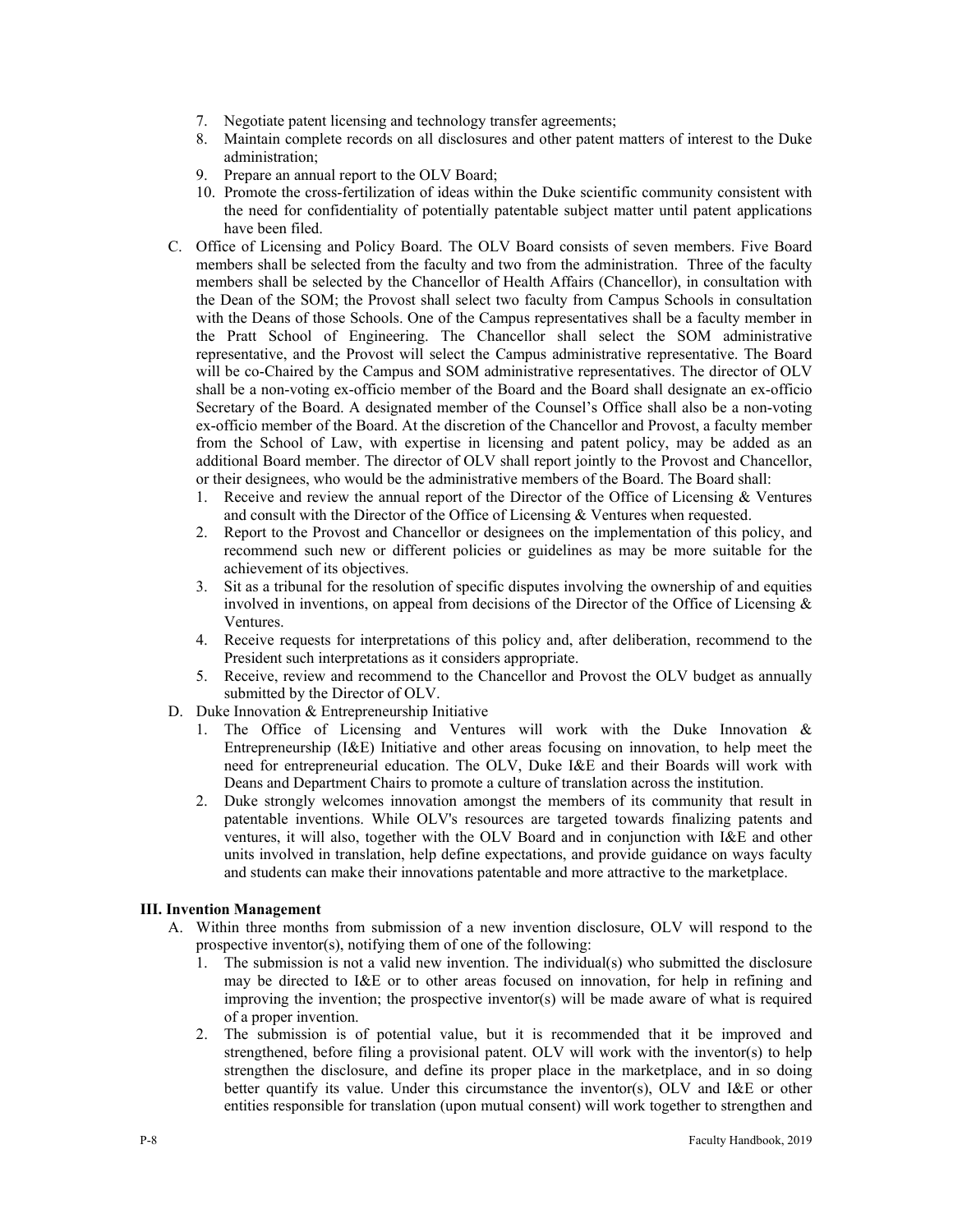position the potential invention, for a subsequent provisional patent. This process may take an extended period that respects the needs of all parties, including the requirements of students to publish their work in a timely manner. The OLV Board may be consulted by the inventor, if desired, to achieve the proper balance between strengthening the invention and the need to publish.

- 3. If either of the above two options do not apply, OLV will make a statement about whether it is interested in pursuing a provisional patent or not and the timing of the filing or refiling of a provisional patent application to maximize the chances for translational success. If OLV elects not to protect, the invention will be assigned back to the inventor(s), who have the opportunity to pursue the patent(s) as they wish.
- B. After OLV files a provisional patent, it will have six months to inform the inventor if OLV will file additional protection. If OLV chooses not to protect the invention, the invention will be assigned back to the inventor. If the patent is unusually complex, requiring more time for the assign-back decision, such an extension of the above time period must be approved by a majority vote of the OLV Board.
- C. For disclosures or provisional patents that OLV assigns back to the inventor(s), if the inventor(s) chooses to file a patent on their own, that patent must contain claims that are substantially similar with the original invention disclosure and/or the previously filed provisional patent. The OLV Board or its designee will review the consistency between the inventor's patent application and the original disclosure and any provisional patent application. If the inventor's subsequent patent is found to substantially differ from the original disclosure, then the University's assignment shall be null and void and ownership of the invention will revert to the University, with patent costs assumed by the University.
- D. If a license negotiation between OLV and a company proceeds for six months without resolution, unless both sides ask for more time, the OLV Board will intervene, and recommend terms for an equitable outcome, which may include an option to continue to negotiate.
- E. At the regular meetings with the OLV Board, the OLV Director will provide updates on the broad status of inventions as they run through the system, and demonstrate that the desired timelines are being met. Faculty may bring matters of timeliness on the above deadlines to the OLV Board.

#### **IV. Report of Inventions**

University employees who during their associations with the University invent a device, product, or method, whether or not on University time or with University facilities, shall cooperate with the University in defining the rights to such inventions by promptly reporting to the director of the Office of Licensing  $\&$ Ventures on the University's Invention Disclosure Form.

Ownership of Inventions and Supportive Technology

- A. Inventions resulting from research or other work conducted by University employees wholly on their own time and without use of University funds or facilities shall be considered the property of the inventor and may be patented and/or commercialized by the individual at the individual's expense. It is recognized that when the invention is within the specific subject area of the inventor's current and ongoing University research activities, disputes may develop concerning whether the work was conducted by University employees wholly on their own time and without use of University funds or facilities. In order to reduce the possibility of such disputes, it shall be the responsibility of the employee to provide his or her departmental chairman notice that he is engaging in research activities independently within the subject area of his current University research, and describe in such notice the focus of these independent research activities, with a copy to the Provost or Chancellor. In questionable cases, it shall be the responsibility of the inventor to demonstrate that the above criteria are present.
- B. Inventions resulting from research or other work conducted by University employees wholly on their own time, but involving some but not significant use of the University funds or facilities, shall be considered the property of the individual and may be patented and/or commercialized by the individual at the individual's expense. The University will not construe the payment of salary from unrestricted funds or the provision of office or library facilities as constituting significant use of University funds or facilities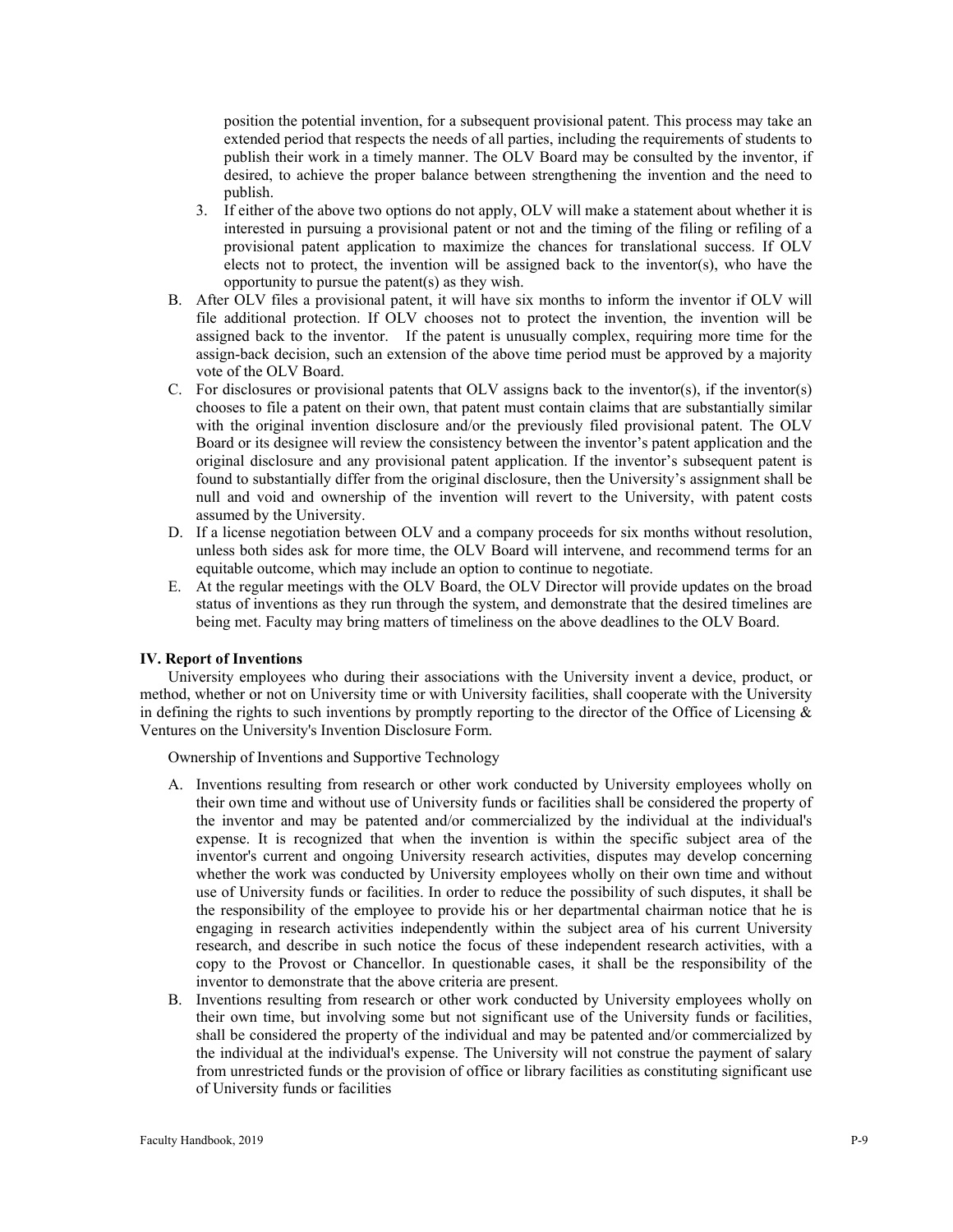- C. Inventions resulting from research or other work conducted by University employees in whole or in part on University time or with significant use of University funds or facilities shall be considered the property of the University. Employees shall upon request assign to the University all rights and title to such inventions and shall make known and available to the University all supportive technology related to the same. Supportive technology is intended to include any nonpatentable invention which would assist the University in achieving the goals of this policy. If the University decides not to request assignment of all rights and title to such an invention, and if there are no restrictions by any outside sponsor of the research, the University may release ("assign back") its proprietary interest to the inventor.
- D. Inventions arising from research financed by the U.S. Government are controlled by the terms of the applicable grant or contract. The University is obligated to report to the appropriate government agency all such inventions or discoveries for definition of the government's rights and interests. In cases where the government claims no patent rights or waives its rights, University patent policies will control, subject to such limitations as the government may impose.
- E. Inventions resulting from research, clinical or other work sponsored by nongovernmental entities are controlled by the terms of the research agreement; if applicable, and if not, by University patent policies.
- F. Where mutually agreeable between inventors and the University and on terms and conditions acceptable to both, the University will accept by assignment, bequest, or other appropriate instrument, title to inventions falling in Sections A and B above.
- G. Any dispute between the director of the Office of Licensing & Ventures and the inventor as to the determination of equities in an invention shall be resolved by the OLV Board. The decision of the OLV Board may be further appealed to the President or, upon the President's referral, to the Board of Trustees.
- H. Any use of the University's name in connection with the commercialization of an invention by an individual shall be approved in advance by the University.

# **V. Division of Income**

- A. All income derived from inventions falling within Article IV, Section A above shall belong to the inventor.
- B. If inventions that are assigned back by OLV to the inventor shall be patented and/or commercialized by the inventor, then the University and inventor shall enter into an agreement, which shall provide for the inventor to reimburse the University direct expenses, if any, incurred in connection with the patenting and commercialization of the invention.
- C. All income derived from inventions falling within Article IV, Section C shall be distributed in accordance with the following rules:
	- 1. The University will first deduct any direct expenses incurred by it in connection with the initial patenting and commercialization of the invention. Any such expenses incurred by the inventor with the prior approval of the director of the Office of Licensing & Ventures will also be deducted and paid to the inventor.
	- 2. The University will then pay and distribute the income remaining after payment of direct expenses in the following manner:
		- a. income from \$0 to \$500,000:
			- (1) fifty percent (50 %) thereof to the inventor;

(2) ten percent (10 %) thereof to the inventor's laboratory until, in the discretion of the President after consultation with the Chancellor or the Provost, this distribution equals the maximum amount which can reasonably be expended in that laboratory, after which any excess shall be added to and distributed as a part of share in accordance with V.C.2.a.(4) below;

(3) ten percent (10 %) thereof to the inventor's department/organizational unit; and

(4) thirty percent (30%) thereof to be directed to the school of the inventor's primary appointment.

- b. income from \$500,000 to \$2,000,000:
	- (1) thirty-three percent (33 %) thereof to the inventor;
	- (2) fifteen percent (15 %) thereof to the inventor's laboratory until, in the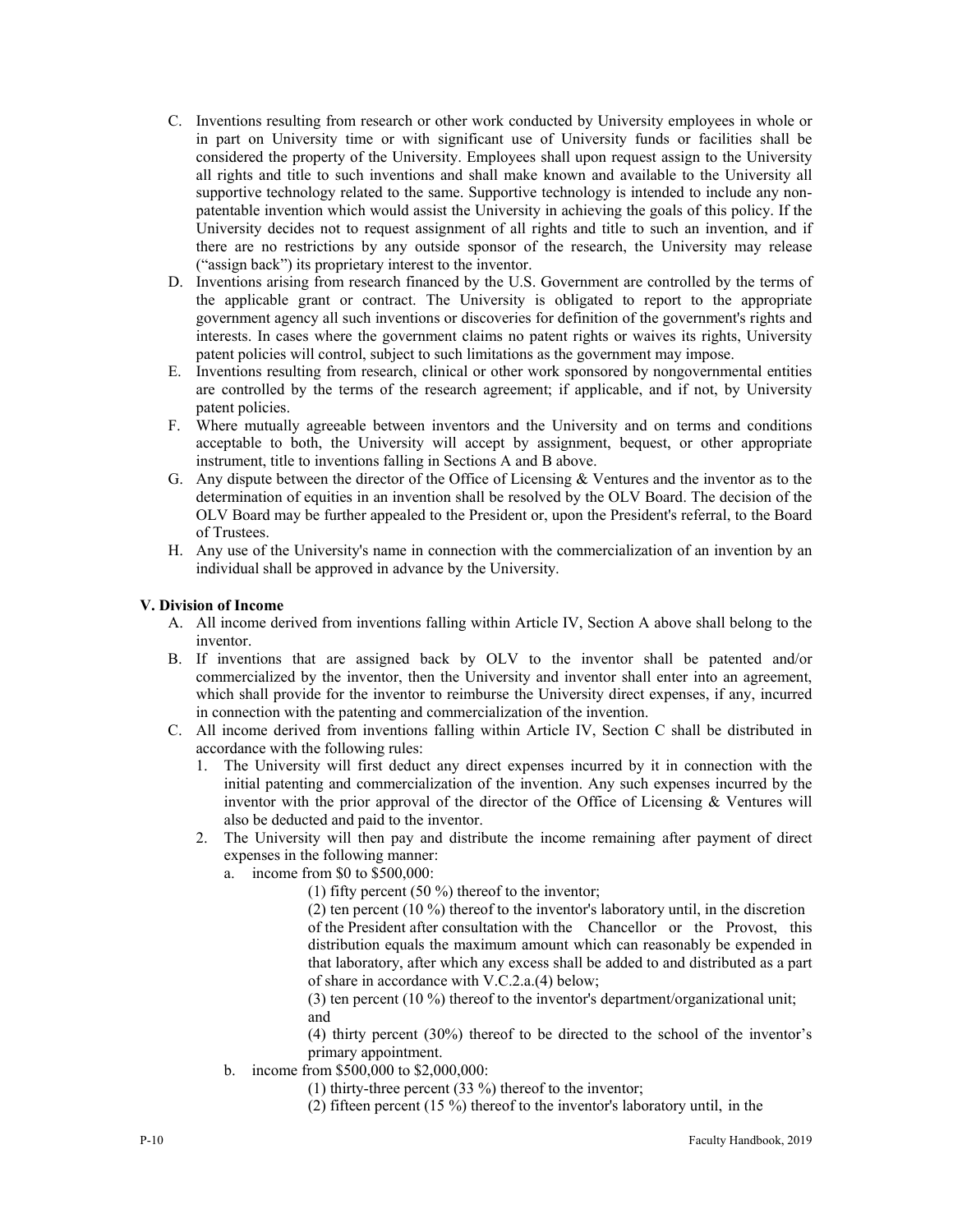discretion of the President after consultation with the Chancellor or the Provost, this distribution equals the maximum amount which can reasonably be expended in that laboratory, after which any excess shall be added to and distributed as a part of V.C.2.b.(4) below;

(3) fifteen percent (15 %) thereof to the inventor's department/organizational unit;

(4) thirty-seven percent  $(37 \%)$  thereof to the school of the inventor's primary appointment.

c. \$2,000,000 and higher:

(1) twenty-five percent (25 %) thereof to the inventor;

(2) fifteen percent (15 %) thereof to the inventor's laboratory until, in the discretion of the President after consultation with the Chancellor or the Provost, this distribution equals the maximum amount which can reasonably be expended in that laboratory, after which any excess shall be added to and distributed as a part of V.C.2.c.(4) below;

(3) fifteen percent (15 %) thereof to the inventor's department/organizational unit;

(4) thirty-five percent (35 %) thereof to the inventor's school;

(5) ten percent (10 %) thereof to a quasi-endowment fund established by the University to provide direct support for graduate and post-doctoral research, as the President of the University shall direct.

3.

- a. If for any reason the inventor ceases to be a university employee or, if not an employee is no longer studying or working in research at the university, then the disposition of the share to which the inventor's laboratory would have been entitled shall be determined by the school.
- b. For purposes of this Article V.C., the word "inventor" shall include co-inventors as a group and related words such as "laboratory" shall include not only the singular but also the plural form of the word, as may be appropriate.
- c. For purposes of this Article V.C., the dollar ranges in paragraphs V.C.2.a. (0 to \$500,000), V.C.2.b. (\$500,000 to \$2,000,000), and V.C.2.b. (\$2,000,000 and higher) above, may be periodically adjusted by the OLV Board to reflect changes in the cost-ofliving, such adjustment to be effective for the fiscal year beginning that July 1. Any adjustments shall be published as amendments to this policy no later than July 1 of each year in which such amendments are effective.
- d. For purposes of this Article V.C., the net income referred to in paragraphs V.C.2.a. (0 to \$500,000), V.C.2.b. (\$500,000 to \$2,000,000), and V.C.2.b. (\$2,000,000 and higher) above, as the same shall be adjusted from time to time, shall mean the cumulative net income earned from inventions.
- D. Income from inventions falling within Article IV, Section D, where the government claims no patent rights or waives such rights, shall be distributed in accordance with Article VI, Section C above, unless the waiver or other agreement between the University and the government provides for a different distribution.
- E. In the case of inventions falling within Article IV, Section E, any royalties received by the University shall be distributed in accordance with Article V, Section C above, unless the contract between the University and the sponsor provides for a different distribution.
- F. Income from inventions falling within Article IV, Section F, shall be distributed in accordance with the agreement between the inventor and the University.

#### **VI. Publication**

Inventors should be aware that publication prior to the filing of a U.S. patent application is a bar to the grant of certain foreign patents and can bar the grant of a U.S. patent if it occurred a year earlier than the filing date.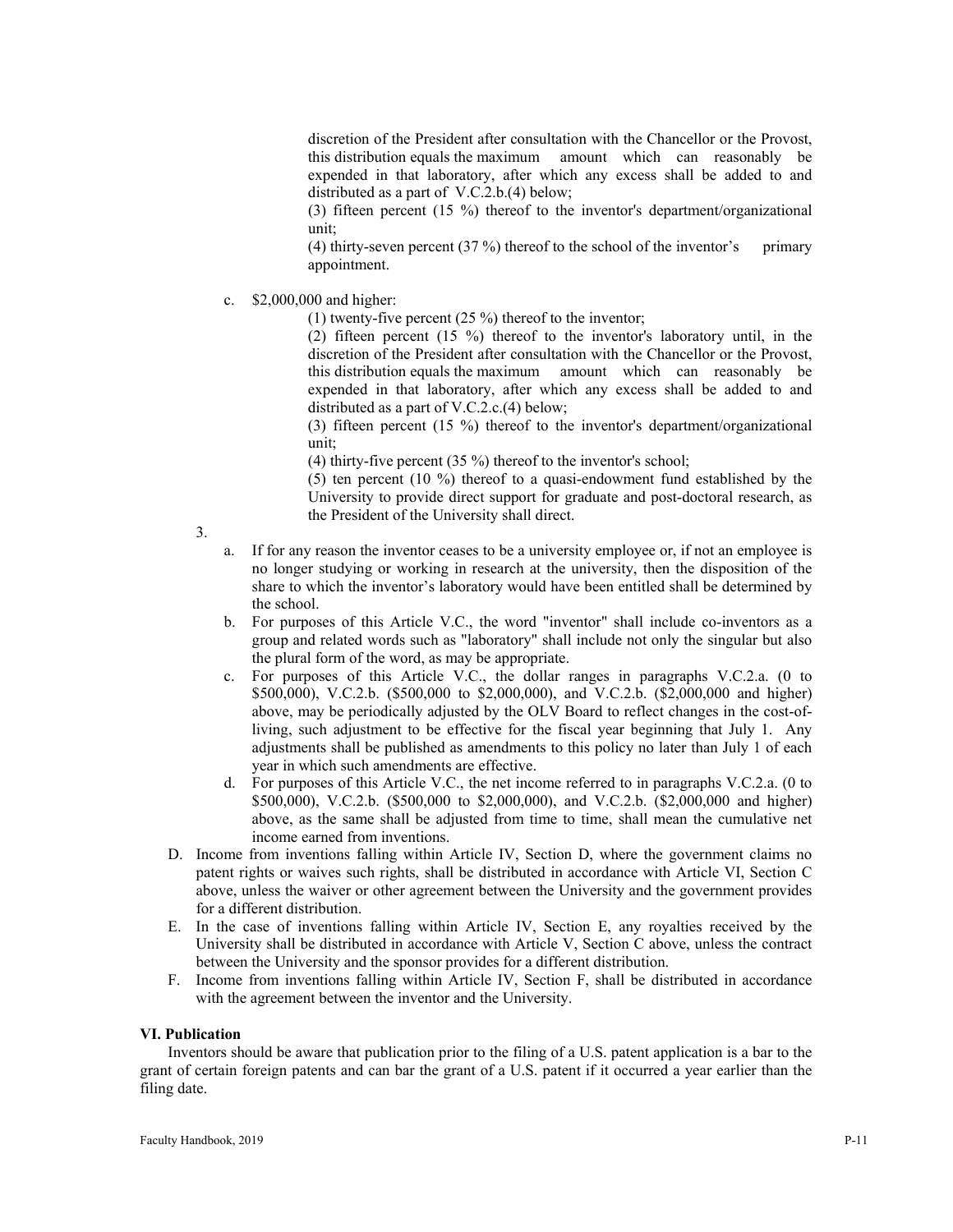#### **VII. Interpretation**

Questions of interpretation concerning this policy shall be submitted to the OLV Board and resolved, after consideration of the OLV Board's recommendations, by the president or, upon the president's referral, by the Board of Trustees.

#### **VIII. Termination or Revision of Policy**

This policy may be changed or discontinued at any time by action of the Board of Trustees. Such changes or discontinuance shall not affect rights accrued prior to the date of such action.

#### **IX. Agreements**

The policy as amended from time to time shall be deemed to be a condition of initial or continuing employment of every University employee and a condition of enrollment and attendance of every student who works on any research project under University control. All such employees and students will be expected to sign agreements incorporating the terms of this policy; but failure to sign shall not affect the applicability of the policy nor relieve any employee or student from the obligations imposed by it. Any use of University funds or facilities after the effective date of this policy shall be subject to this policy.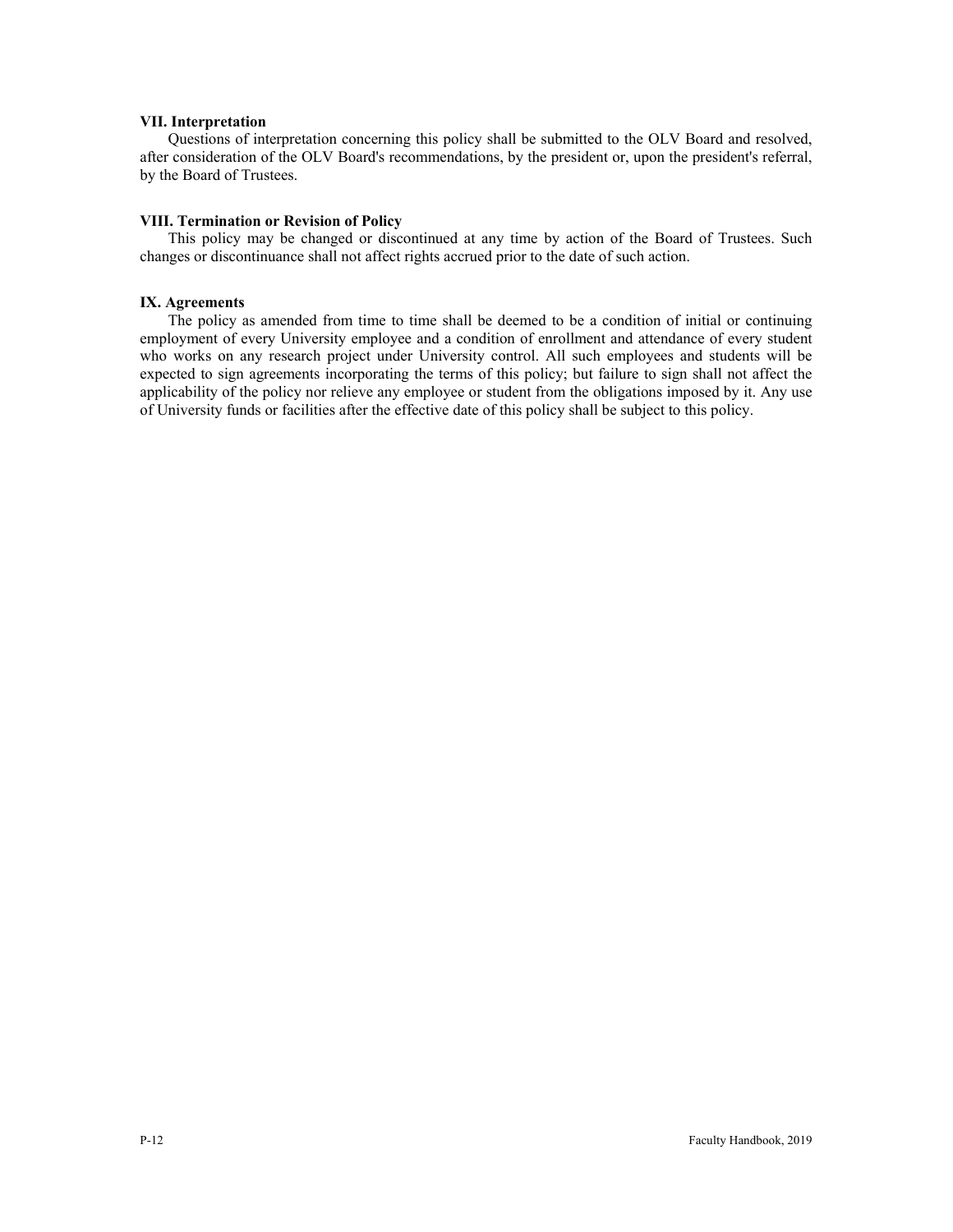# **Interpretation of the Policy on Inventions, Patents, and Technology Transfer Reaffirming the Rights of Undergraduate Students**

# PREAMBLE

Duke University has long recognized the important contributions that undergraduate students make to the intellectual community that is the academic foundation of the University. The University hereby confirms its commitment to encourage and nurture the creative and entrepreneurial spirit reflected in the undergraduate students enrolled at Duke in the twenty-first century.

The rights of Duke University undergraduate students in intellectual property have been recognized since the first patent policy was adopted by the University in 1979. Subsequent amendments have reaffirmed those rights. It is the purpose of this Interpretation to reaffirm again the rights of undergraduate students in intellectual property and bring the policy current by recognizing the educational methods and technologies currently available and in use at the University. All references herein to the "Patent Policy" shall be to the revision of the Policy on Inventions, Patents, and Technology Transfer effective July 1, 1996.

Article I. of the Patent Policy: The definition of "students" that are subject to the Patent Policy is confirmed to include undergraduate students.

Article IV. of the Patent Policy ("Ownership of Inventions and Supportive Technology"): The description of invention ownership and rights in Article IV.A., IV.B., and IV.C. is confirmed by the following statements:

Inventions made by undergraduates will generally remain the property of the student, except where the invention is:

- Made through the execution of duties associated with employment at Duke;
- Developed with another inventor who has the duty to assign the invention to Duke. In those instances, ownership will be distributed in a manner proportional to the contribution of each inventor;
- Developed under an external agreement with Duke that explicitly provides for an alternative assignment of inventions.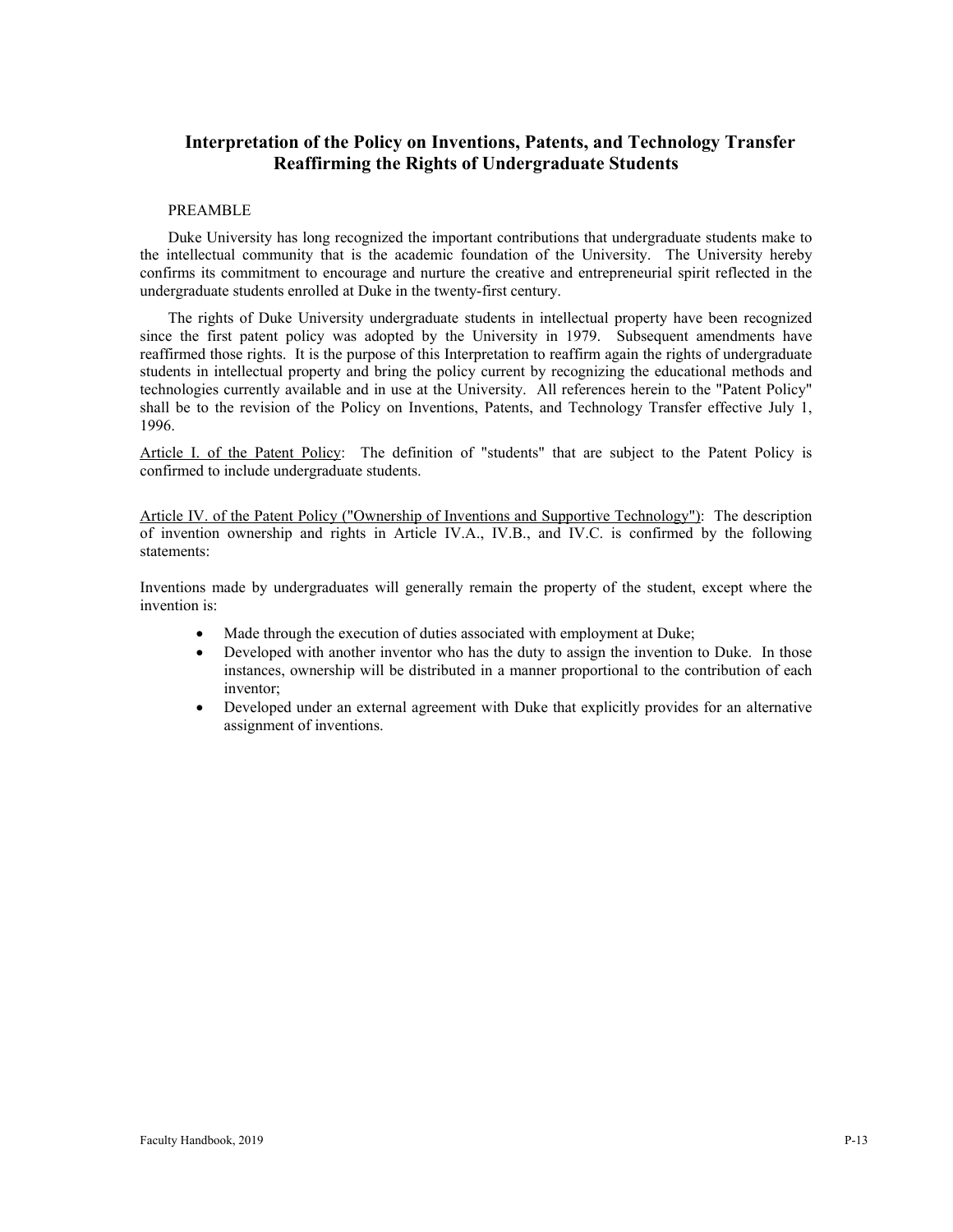# **Duke University Policy on Intellectual Property Rights**

*Approved May 11, 2000. To be effective July 15, 2000.*

# I. **General Principles**

- G. Duke's primary mission lies in the creation and dissemination of knowledge in works of the intellect, in whatever medium (tangible or otherwise) they may be embodied or expressed. This Policy recognizes and acknowledges that intellectual property rights (other than patent rights) may arise in such works from time to time as a result of efforts by members of the Duke community. The Policy addresses certain recurring issues of ownership with respect to such rights. In this Policy Duke reaffirms its traditional commitment to the personal ownership of intellectual property rights in works of the intellect by their individual creators, whether the creators work alone or with others, and whether they work privately or as members of the Duke community, defined for purposes of this policy as all faculty, staff, and other persons receiving compensation from the university for services rendered, as well as students and graduate assistants, whether compensated or not, who work on any research project under university control.
- H. As in the past, Duke also may create or commission such works in its own behalf, whether as works-for-hire or otherwise; and Duke may acquire such works from, or develop them in company with, individual authors on mutually agreeable terms.
- I. Throughout this Policy, the term "intellectual property rights" includes, inter alia, copyrights, trademarks and unfair competition, trade secrets, rights of publicity or privacy, the law of ideas, moral rights, and all other neighboring rights of whatsoever kind; but the term excludes patent rights arising in inventions of the sort addressed in the University's Policy on Inventions, Patents and Technology Transfer, effective July 1, 1996. Know-how associated with patentable inventions or tangible material is not included in this policy.

# II. **Recurring or Categorical Exceptions**

- A. Notwithstanding the general principles respecting individual ownership expressed in Article I, intellectual property rights arising in certain categories of academic works (i.e., works primarily related to the teaching or research missions of the university), appear to justify exceptional treatment on a recurring or categorical basis:
	- 1. Computer programs, when the programs are primarily created to perform utilitarian tasks.
	- 2. Data bases and similar collections of information which are obtained primarily on behalf of schools or departments rather than individuals, or which involve issues of privacy (as in the case of medical patients or identifiable human subjects) or require approval by the University's Institutional Review Board.
	- 3. Works supported by extraordinary allowances, grants or subventions (whether in money or money's worth, and whether or not supported by outside sources under contract), when designated as such in advance by the University. Works obviously created in such circumstances prior to the date of this Policy shall be deemed covered by this Policy without requiring that prior designation have been given.
	- 4. Collaborative works by persons working as members of the Duke community, when numerous individual original contributions are indistinctly merged, as a practical matter, into a new and distinct work fixed in a tangible medium of embodiment, and the individual creators have not entered into an agreement with respect to joint authorship.
	- 5. Intellectual property rights in works supported by grants or contracts shall be governed according to the terms and conditions of such grants or contracts or, in the event such grants or contracts are silent as to intellectual property rights, such grants or contracts shall be governed by this policy.
- B. In each instance, the intellectual property rights arising from the creation of these works shall vest (as works for hire or the equivalent) in Duke, which may thereafter grant licenses or royalties or both to individual creators or contributors on just and reasonable terms.

# III. **Particular Provisions Applicable to Courses of Instruction Approved for Duke Credit**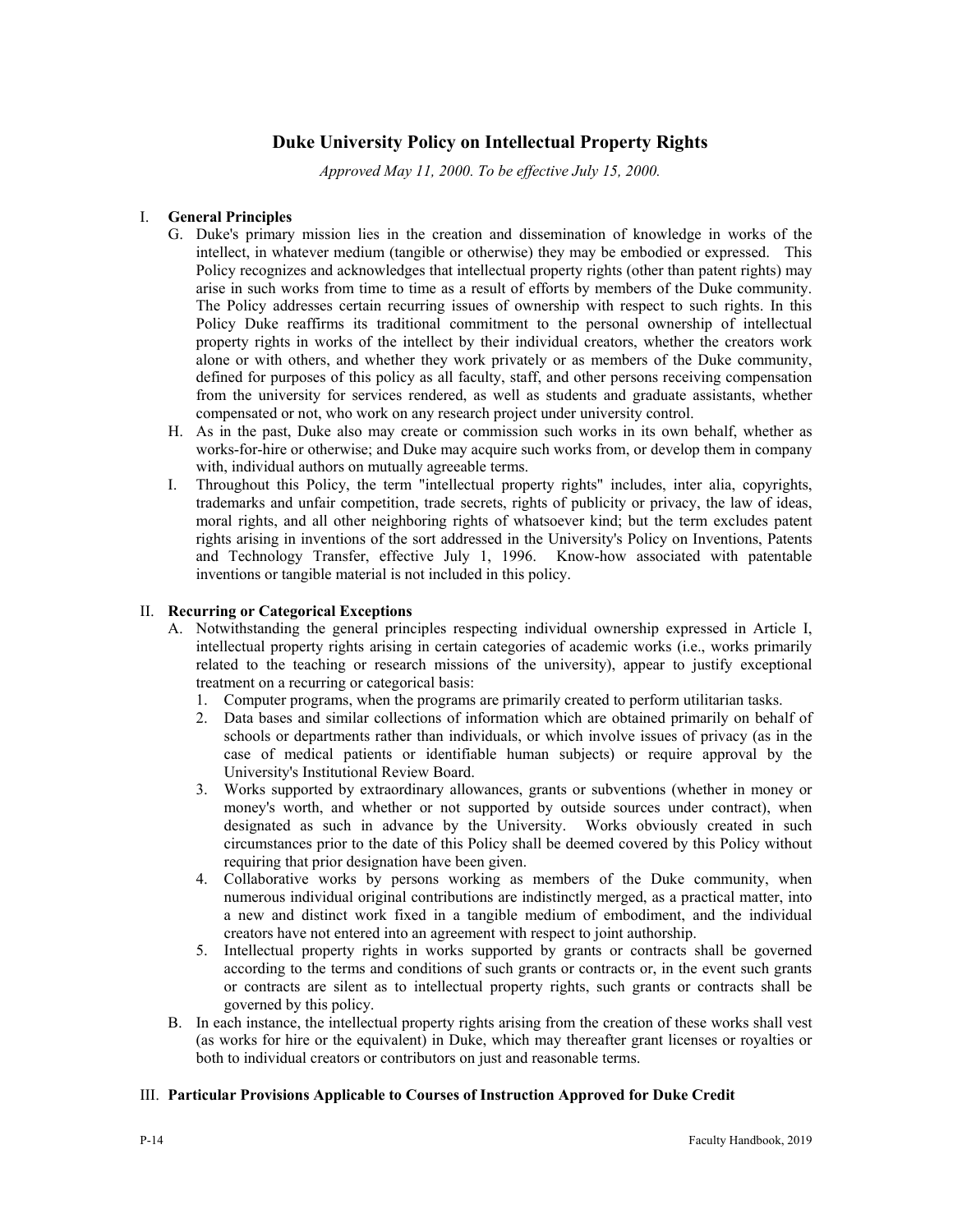- A. Intellectual property rights arising in courses approved for Duke University credit ordinarily belong to their individual creators in accordance with the general principles expressed in Article I of this Policy; but rights may vest in Duke to the extent that a course (or some portion of it) is created, acquired or developed by Duke under Article I, or when the course (or some portion of it) falls within the exceptions set forth in Article II.
- B. With respect to each such course (and whether the rights in that course belong to an individual creator or to Duke), every member of the university community at large (including students, faculty, staff and administrators) shall enjoy a permanent non-exclusive, royalty free license to make all traditional, customary or reasonable academic uses of the immediate content of that course (the License).
	- 1. The "immediate content" of a course includes both the ideas and the expression arising ex tempore as the course is actually taught and delivered to students in the classroom (or otherwise at an assigned time or place); and this is so even when a permanent record of the delivery of the course is simultaneously made, as in the case (for example) of a videotaped recording of a lecture. To this extent "the immediate content" of the course is subject to the License.
	- 1. Recording of lectures may only be done with the permission of the instructor presenting the lecture. Once given, such permission may be withdrawn for particular lectures or for portions of lectures. Permitted recordings of lectures may be archived by the University library. Any access to such archived recordings shall be for private scholarly purposes only. Such archived recordings, the time for which they will be retained, and their distribution for scholarly purposes, or any other purpose, shall be subject to limitations defined in writing to the University **Archivist** by the instructor.

Student recording of lectures, when permitted by the instructor, shall be for private study only. Such recordings shall not be distributed to anyone else without authorization by the instructor whose lecture has been recorded. However, the instructor may arrange through the Office of Information Technology to make recorded lectures available to students enrolled in the class on such terms and conditions as he or she prescribes. Unauthorized distribution is a cause for disciplinary action by the Judicial Board.

A [check sheet](https://provost.duke.edu/sites/all/files/IP%20checksheet%20taping%20of%20lectures.pdf) shall be completed by the instructor at the beginning of each semester. The instructor shall maintain a copy and retain one in the departmental files. S/he should communicate to the students in the class what, if any, permission has been granted to tape the course content.

- 2. But works which are created outside the classroom (or otherwise beyond the immediate temporal setting in which a course is taught or delivered) - works (for example) such as books, texts, articles, notes for lectures, outlines, photographs, videos, films, recordings, audiovisual works and the like - are not part of "the immediate content" of a course, even if they are created expressly for the purpose of being assigned or used (in whole or in part) in the actual teaching or delivery of a course. Rights in these works are not subject to the License created by this Policy, though of course they remain subject to other more general legal or customary principles applicable to fair use, whether in the academy or elsewhere.
- C. The License shall be presumed to spring into existence automatically, by virtue of a course's approval for credit by Duke with the consent of any individual rights-holder; no additional formality shall be required. No royalty shall be payable for the License, sufficient consideration for which shall be deemed to reside in the mutual benefit realized by Duke and the consenting rights-holder, as well as by the individual members of the university community.
- D. The License shall include a particular right in students duly enrolled in a course to take class notes for their personal use; but notes in a course shall not be taken or disseminated for commercial purposes unless approved by the instructor.
- E. The License also shall include a right in Duke to offer the course, or to develop and offer derivative courses of instruction, in both conventional and non-conventional settings (including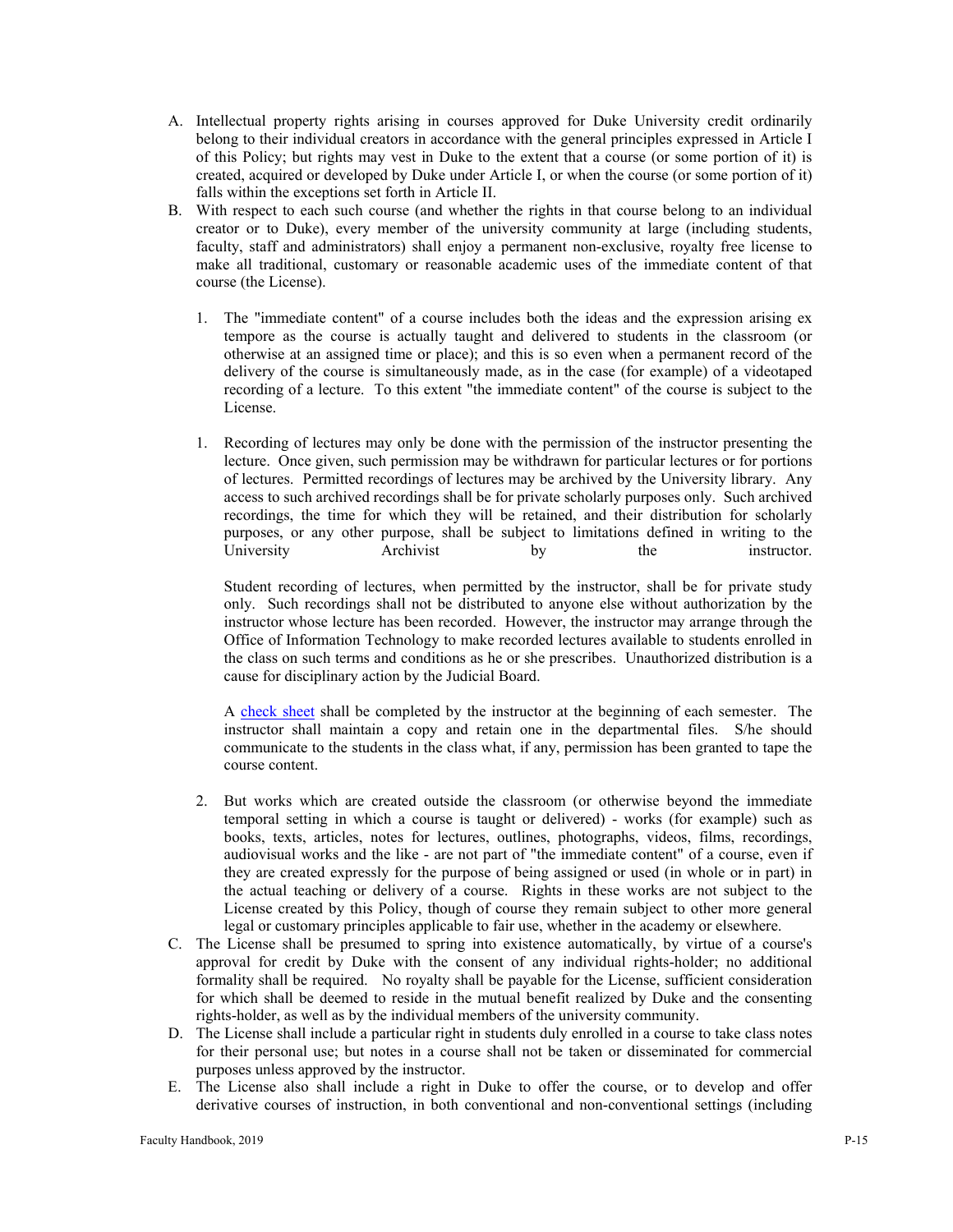courses intended for use in internet distance education projects), whether at Duke or elsewhere. The License shall continue to be available to Duke even if the faculty member in whom individual rights otherwise vest should leave Duke.

- F. No claim of rights in teaching style or the like will be recognized under this Policy; but individual instructors may claim personal rights of privacy against non-consensual commercial exploitation of their name, likeness or private personality.
- G. A willing instructor who creates a highly original or singular course ordinarily may expect a preference (as against the claims of others) with respect to any assignment to teach that course (whether in conventional or unconventional settings) from time to time; but no continuing entitlement is implied as against reasonable administrative considerations to the contrary, including the particular demands or prerequisites of the curriculum.

# IV. **Particular Provisions Applicable to Internet Distance Education Projects**

Given the increasing presence of digital technologies, and the growing likelihood that distance education projects via the internet may bring about significant changes in the practices and fortunes of the academy, it appears prudent to establish additional provisions particularly applicable to such projects:

- A. Duke may appropriately consider any internet distance education project that offers the promise of securing and advancing Duke's place among the leading universities of the world. To that end, Duke may participate in the development of such projects with members of its own community; or it may enter into relationships with persons outside the established academic community. In either case, it may enter into such projects on terms and conditions which are fair and reasonable in the circumstances, whether or not they are customary in the academy, so long as they do not adversely affect the fundamental principles of governance, tenure and academic freedom otherwise recognized in conventional settings at Duke from time to time.
- B. An individual member of the Duke Faculty, who is employed on a permanent full time or equivalent basis, and who intends to enter into any non-Duke internet distance education project in which he or she proposes to teach a course regularly or recurrently, shall first disclose the proposed undertaking in advance to his or her Dean or Department Chair (or their designate), who will examine the proposed undertaking in order to insure that no conflict of interest or commitment will arise.
	- 1. Conflicts of interest or commitment will be addressed generally in accordance with the terms of the University Policy on Conflicts of Interest in force from time to time.
	- 2. In addition, a conflict of interest or commitment will be presumed to arise under this Policy on Intellectual Property Rights:
		- a. when an individual proposes to teach a non-Duke internet course substantially equivalent to a conventional course he or she is regularly assigned to teach at Duke;
		- b. when an individual proposes to teach a non-Duke internet course in circumstances likely to be directly competitive with an existing or proposed Duke internet course which he or she has been offered an opportunity to teach;
		- c. when an individual proposes to participate in teaching a non-Duke internet course in circumstances likely to confuse or mislead the public with respect to his or her primary obligations or allegiance as a member of the Duke Faculty; or
		- d. when an individual proposes to participate in teaching a non-Duke internet course in circumstances likely to impair the continuing performance of his or her primary responsibilities at Duke.

The Dean or Department Chair (or their designate) who examines a proposed undertaking in which a conflict of interest or commitment presumptively arises under this Sub-Paragraph (2) may determine that the conflict is trivial, or that it can be cleared on terms reasonably calculated to serve the best interests of Duke and the individual faculty member alike, and in either case shall give notice to that effect in writing within ninety days, both to the individual and to the Provost; but in the absence of such a determination the individual shall not proceed further with the undertaking as proposed while remaining a member of the Duke faculty.

A faculty member who has engaged appropriately in a non-Duke distance education project as provided above shall nevertheless repeat the process of notice and clearance annually thereafter with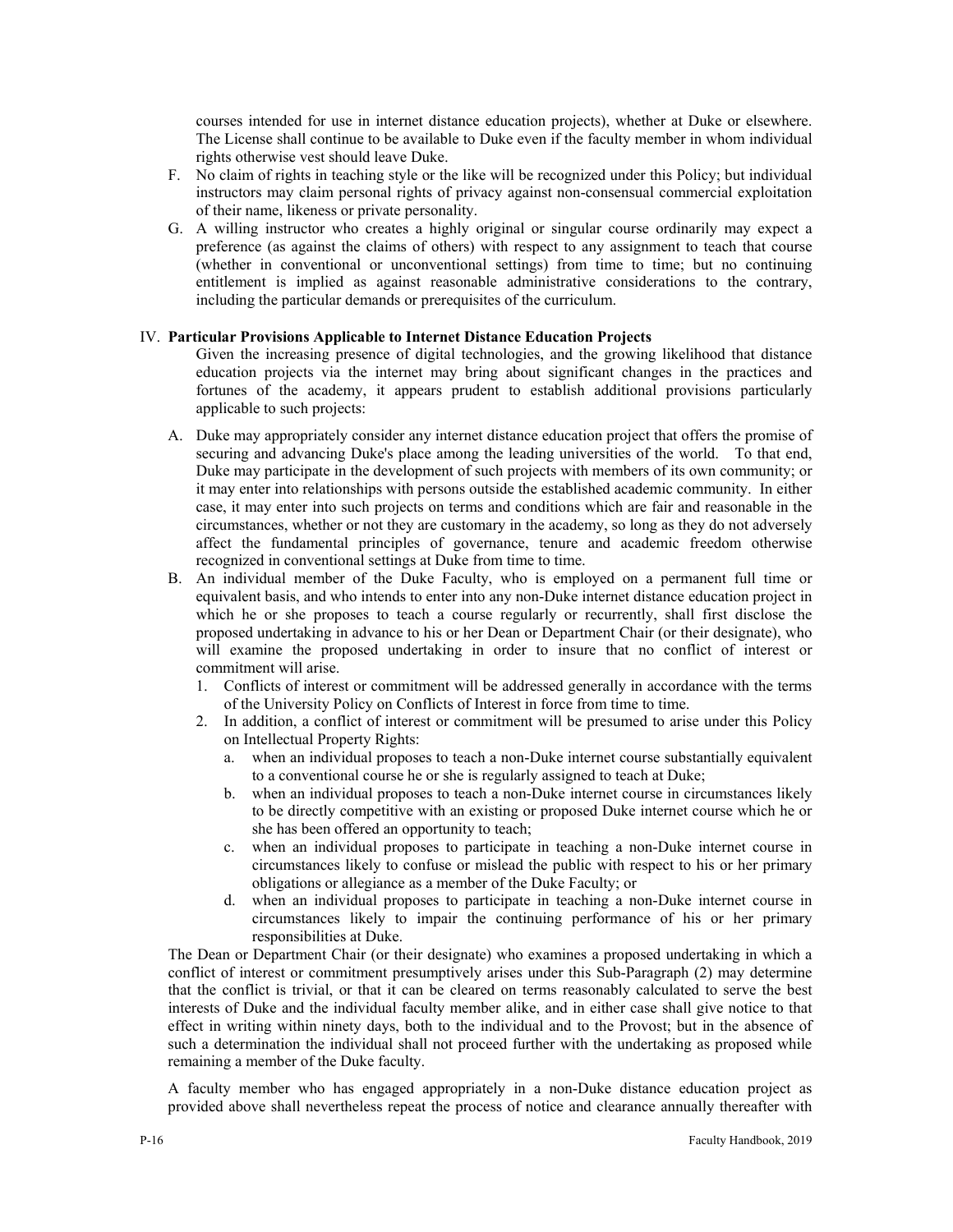respect to his or her continuing participation in that project. If changed circumstances thereafter create a conflict as provided above, and the conflict cannot reasonably be cleared, the faculty member will withdraw from the project within one year of the date when the existence of that conflict is determined.

C. The University Intellectual Property Board (established by Article VIII of this Policy) may develop additional interpretations or regulations reasonably designed to implement these provisions, and may promulgate additional requirements with respect to prior notice and clearance. But the purpose of all such additional interpretations, regulations or requirements will be to avoid unreasonable conflicts and the appearance of evident professional impropriety, rather than to limit unduly an individual's ability to engage in suitable outside professional activities, including distance education projects; and to that end, Duke will exert reasonable efforts to clear such conflicts and to eliminate any appearance of impropriety through appropriate disclaimers, licenses or the like.

# V. **Provision for Declaring Extraordinary Exceptions**

The Provost, acting upon the advice or recommendation of the University Intellectual Property Board, and with the concurrence of the Executive Committee of the Academic Council, may declare additional exceptions to these principles prospectively, on just and reasonable terms, when a particular transaction or category of work appears to require extraordinary treatment. Works created specifically for or in the context of the emerging digital or internet environment, and particularly when intended directly for use in distance education ventures in which the University proposes to invest its own singular identity, may justify extraordinary treatment more often than do works in traditional media. Exceptions limited to compulsory non-exclusive licenses from an individual creator to Duke, accompanied by suitable provisions for royalty payments by Duke, will appear just and reasonable more often than will appropriations of a creator's entire intellectual property rights in a work.

# VI. **Moral Rights**

The moral rights of each individual creator will be respected to the extent practicable in every case contemplated by this Policy; and in no case will the University fail to recognize an individual creator's entitlement to acknowledgment, attribution or other appropriate credit, to the fullest extent practicable.

#### VII. **University Name and Identity**

- A. Intellectual property rights arising in Duke University's name, logos and other impedimenta of identity belong to Duke. Such rights may be licensed from time to time upon suitable terms and conditions approved by the President or his/her delegates, taking into full and appropriate account the research, teaching and collegial missions of the University.
- B. Members of the Duke Community may identify themselves as such from time to time, with such indicia of their status as is usual and customary in the academy; but any use of Duke's name, logos or impedimenta of identity shall be reasonably calculated to avoid any confusing, misleading or false impression of particular sponsorship or endorsement by Duke, and when necessary shall include specific disclaimers to that end.

# VIII. **University Intellectual Property Board**

- A. This policy shall be interpreted and administered by a new University Intellectual Property Board, to consist of seven members appointed by the Provost, no fewer than four of whom shall be members of the faculty nominated by the Executive Committee of the Academic Council (and from among whom the Committee's Chair shall be appointed). Members of the Board shall serve initial terms of one to three years (as designated by the Provost); upon the expiration of each such initial term, successor members of the Board shall be appointed thereafter for a term of three years. A member may be reappointed from time to time upon renomination.
- B. The Board shall publish such additional interpretations, regulations and requirements, and shall take such other administrative actions, as are necessary to the suitable discharge of its duties and the adequate functioning of this Policy, including specific provisions for the further appointment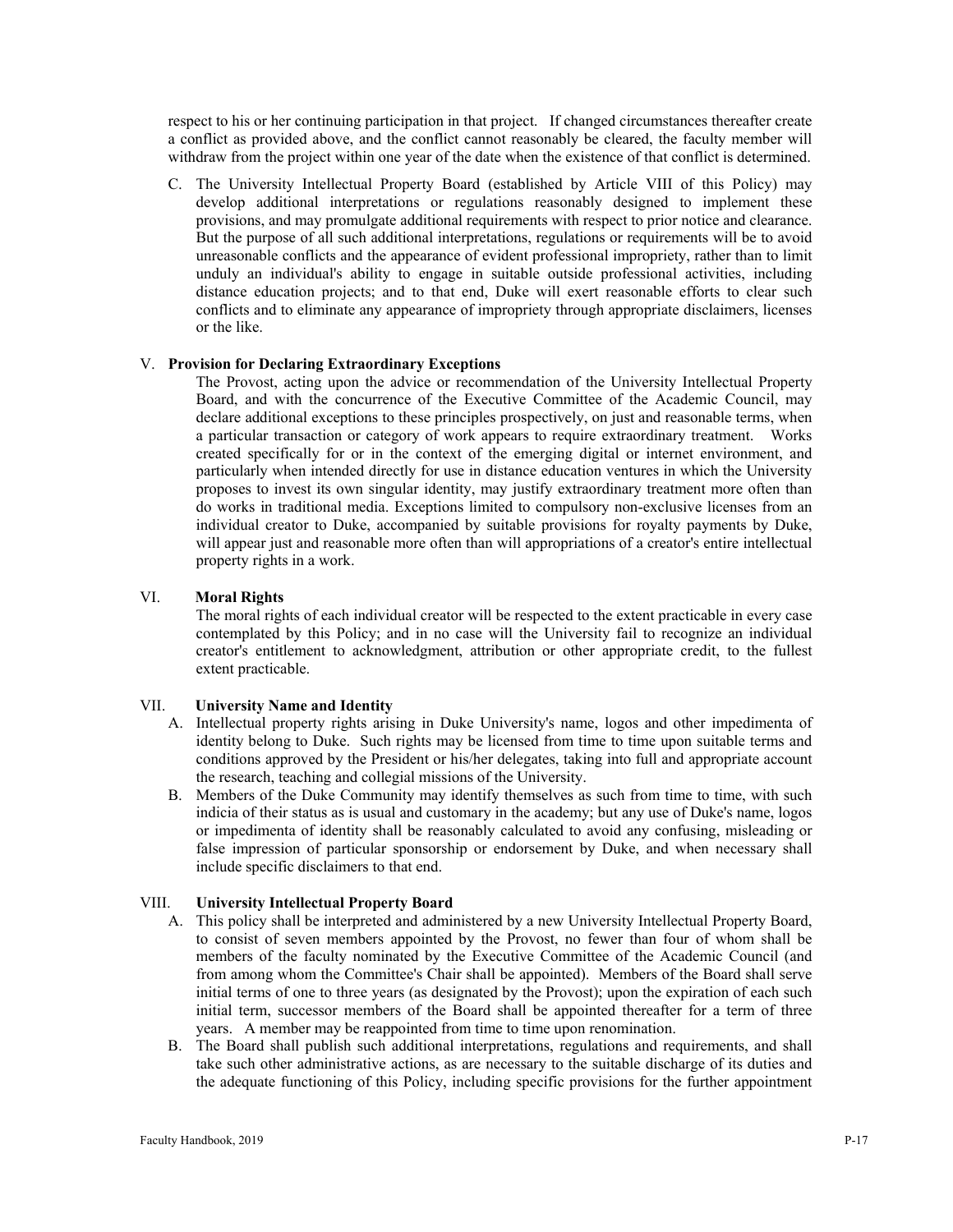of its members; but in every case the Committee's interpretations, regulations and requirements, as well as its administrative actions, shall be consistent with the provisions expressed in this Policy.

C. The University Patent Policy Committee (formerly known as the University Intellectual Property Committee), shall have jurisdiction over the University Patent Policy, as further provided in Article XD. hereof.

# IX. **Appeals and Arbitration**

A person aggrieved by the proposed application of any provision of this Policy may appeal within six months from the appearance of such grievance for a plenary ruling, on such grounds as appear relevant, just and reasonable, first, to the Provost of the University (or the Provost's delegates), who shall give decision within no more than ninety calendar days from the lodging of the appeal; and second, within ten business days after the Provost's decision, to the President of the University (or the President's delegates), who shall give decision in no more than ninety days from the date of the Provost's decision, and whose ruling shall end the University's claim of appellate jurisdiction in the matter. Thereafter, the aggrieved person may proceed as of right to binding arbitration before a single arbitrator pursuant to the commercial arbitration rules of the American Arbitration Association. Each party shall bear its own costs in connection with the proceedings; but in the event an Arbitrator finds that a party has proceeded in bad faith the Arbitrator may award costs and expenses (including attorneys' fees) to the other party.

# X. **Effective Date; Prior Works**

- A. This Policy shall take effect upon approval by the President and the Provost, when concurred in by the membership of the Academic Council, and by the Board of Trustees of the University.
- B. The 1996 University Policy on Copyrightable Work shall be superseded by this Policy upon the effective date hereof.
- C. This Policy on Intellectual Property Rights shall constitute the sole Duke University Policy governing all non-patent intellectual property rights of every kind arising in any work of the intellect (cf, Article I, fn 1), and in any medium in which the work may be embodied or expressed.
- D. This Policy on Intellectual Property Rights, and the Policy on Inventions, Patents, and Technology Transfer (effective July 1, 1996) (the Patent Policy), shall be construed in pari materia so as to give reasonable force and effect to the provisions of both policies. Otherwise, the Patent Policy shall not be affected in its application to the disclosure and subsequent management of inventions, patents or technology transfers; and the jurisdiction of the Patent Policy Committee with respect to the Patent Policy shall continue unabated, pro tanto.
- E. In the event of any conflicting interpretation of the two Policies by the Intellectual Property Board and the Patent Policy Committee, the President, the Provost, and the Chair of the Academic Council (acting jointly as a committee of the whole, to be chaired by the President) shall resolve the issue promptly; and their decision in the matter shall be binding upon both the Board and the Committee. In such a case, a "person aggrieved" by their decision (as contemplated in Article IX of this Policy) may elect thereafter to appeal as provided or to proceed directly to arbitration.
- F. Intellectual property rights in works created prior to the effective date of this Policy shall be treated in accordance with the principles articulated herein, to the extent that such treatment is practicable, just and reasonable.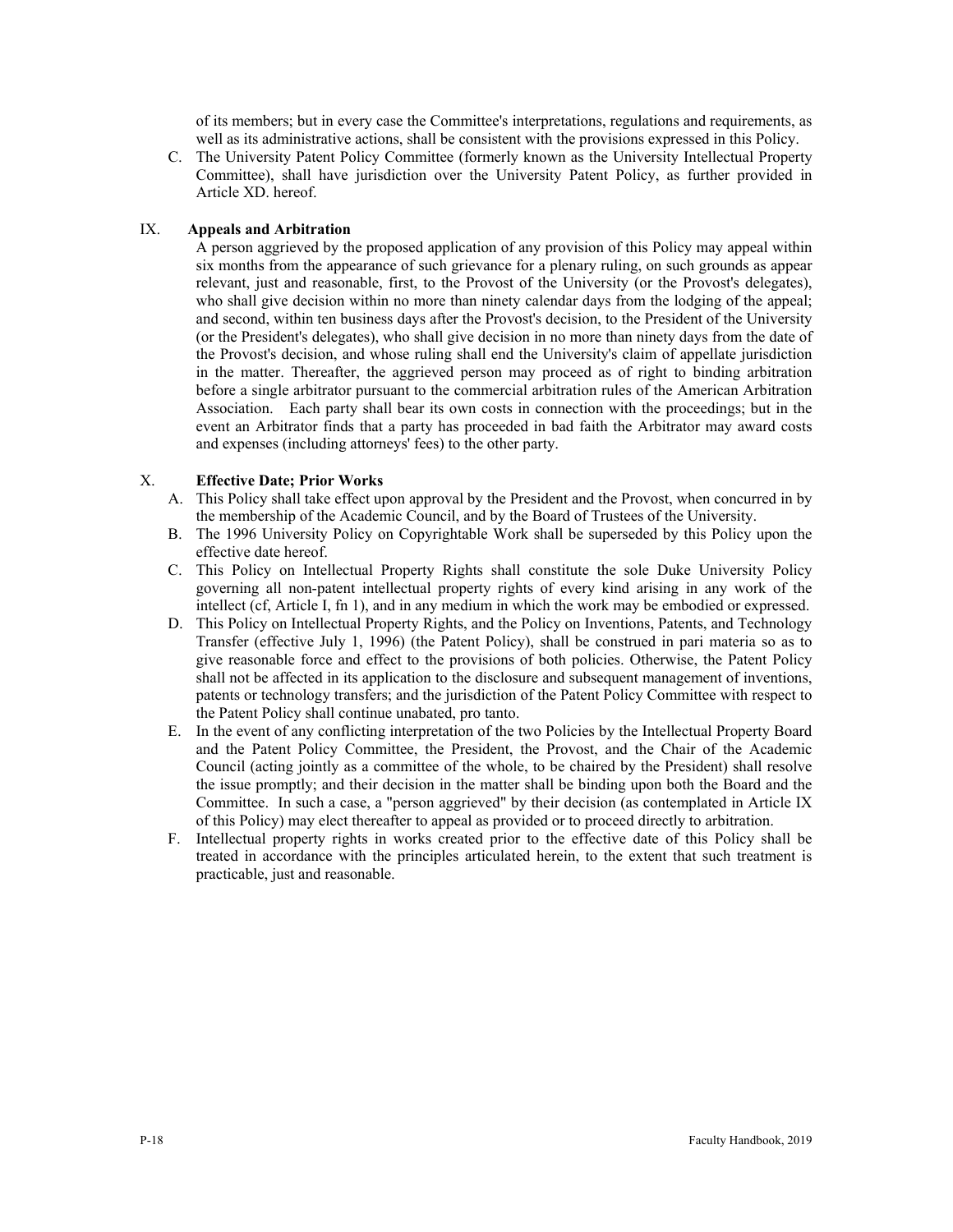# **Interpretations of the Policy on Intellectual Property Rights as it Relates to Online Courseware**

# 1. **Definitions**

- a. The term internet courseware, as used in this interpretation, refers to any fixed audio/visual work or sound recording that is created for, based on, or adapted or derived from a Duke-sponsored internet distance education course of any type. internet courseware may include recorded lectures, presentation slides, videos and video clips as well as other works to which copyright adheres. Material created for online use by students enrolled in courses that meet for regularly scheduled face-to-face class sessions is not included in this definition unless it is used in an internet course.
- b. The term creator refers to the person or persons, including students, faculty and staff, who would be the owner(s) of copyright in a specific piece of internet courseware through the application of the Copyright Law of the United States (Title 17 of the U.S. Code) if that piece of courseware were not a work made for hire. This interpretation does not have any reference to third-party materials that are incorporated into courseware.

#### 2. **General principles**

- a. The Duke University Policy on Intellectual Property Rights, including the license allowing all members of the Duke community to make "all traditional, customary or reasonable academic uses" of course content, applies to all Duke community members, whether they are teaching on campus, off campus or online.
- b. This interpretation affirms the general principle of individual ownership expressed in section I(A) of the Policy on IP Rights.
- c. This interpretation affirms that section IV(B) of the IP Rights policy concerning conflicts of interest applies in its entirety to creators of internet courseware.

#### 3. **Courseware and Clause II(A)3 of the IP Rights Policy**

a. In the absence of a written agreement, and regardless of whether or not an internet courseware creator receives support for the internet course from the University, section II (A)3 concerning works made for hire shall not apply to that courseware. When a separate, written agreement between a creator and the University that determines the question of ownership has been negotiated, however, that agreement shall have effect.

# 4. **Courseware and Clause III(B) of the IP Rights Policy**

- a. The license created by section III(B) of the IP Rights policy for "traditional, customary or reasonable uses" will be deemed to arise in regard to internet courseware in its entirety. In addition, the following special terms apply to this license in internet courseware:
	- i. Any and all revenues generated by courses in which the internet courseware is used, other than direct tuition payments made to the University, will be subject to cost recovery and profit sharing arrangements between the creator(s) and the University, the policy for which will be determined by the Provost in consultation with the Advisory Committee for Online Education.
	- ii. Attribution rights will be respected whenever the internet courseware is used, regardless of whether or not the creator remains a member of the Duke community. Attribution shall be given for all such uses to both the creator(s) and the University.
	- iii. In accordance with section IV(B) of the IP Rights policy concerning conflicts of interest, reuse of the internet courseware on non-Duke platforms or in association with any institution with which the University does not have a formal agreement will be subject to the approval process described therein. This process shall also be used to seek approval whenever a third-party, not subject to the IP Rights Policy and this interpretation, is expected to make a contribution to the courseware. The revenue-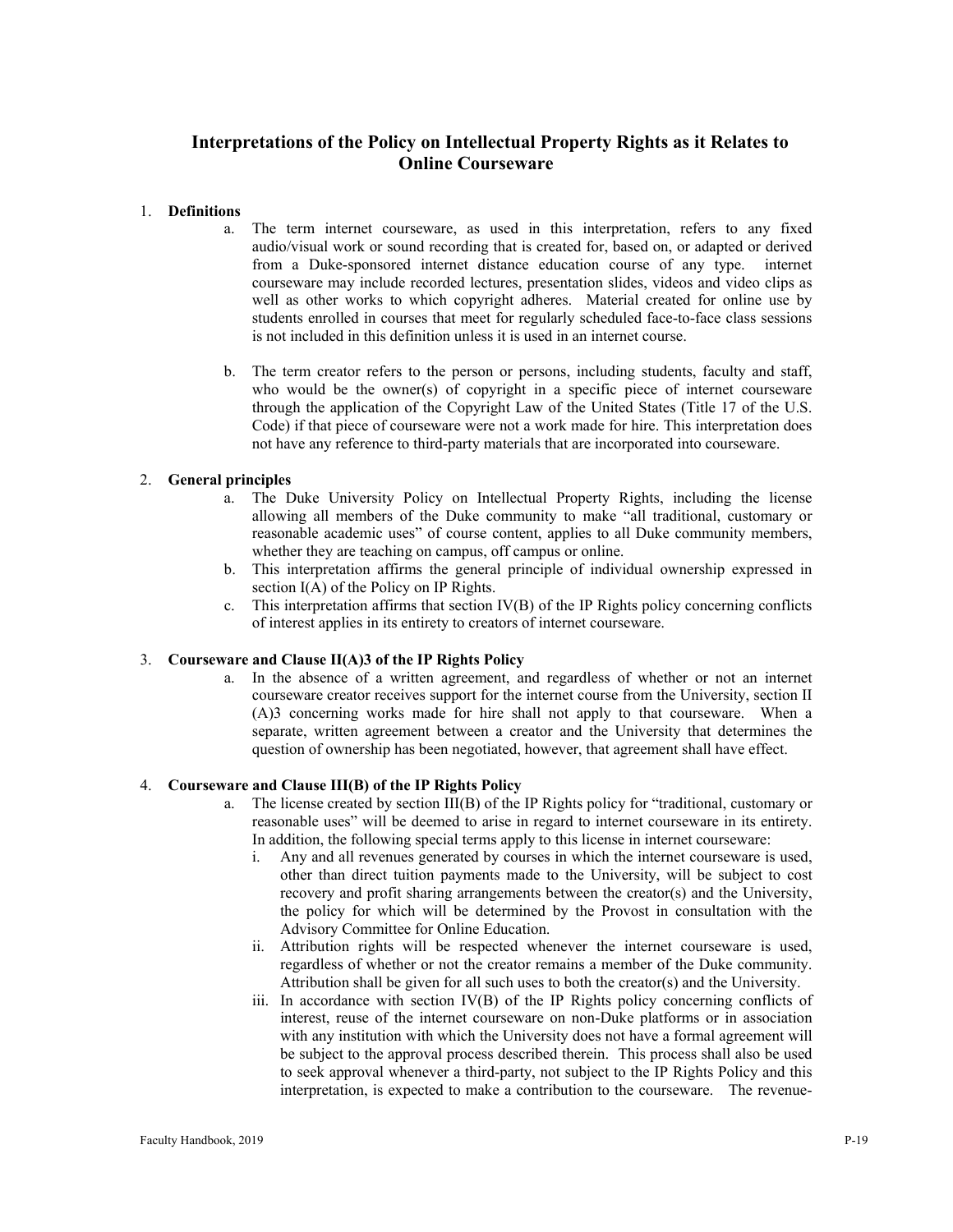sharing provisions in section  $4(a)(i)$  of this interpretation shall also apply in those situations.

iv. Revisions of the courseware carried out by anyone other than the creator(s) shall be approved by those creators.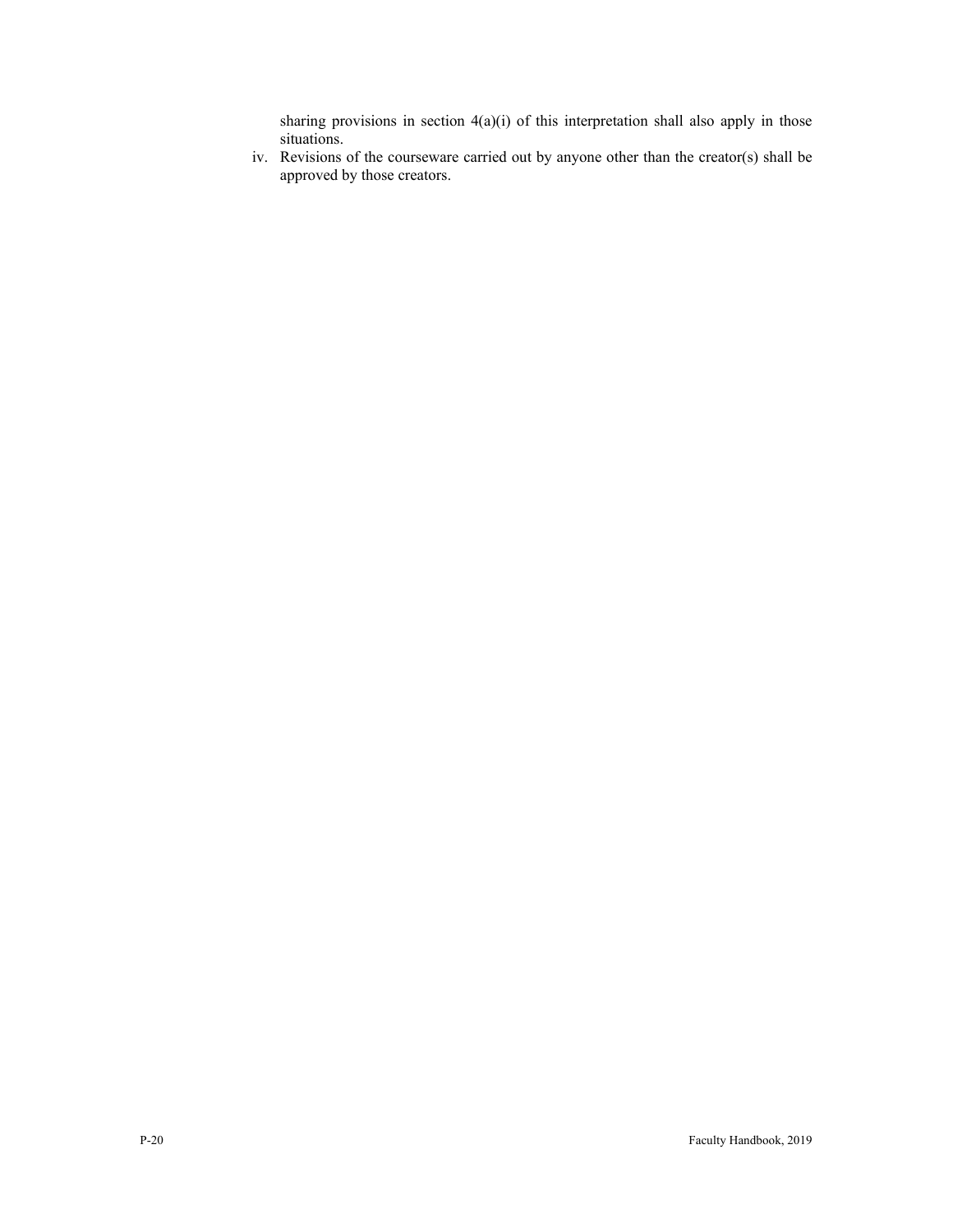# **Duke University Copyright Guidelines for Electronic Course Content**

Duke University expects all members of the University community to respect copyright law (Title 17 of the United States Code). The principles of copyright law that apply to electronic course content are the same as those that apply to printed course material, regardless of whether the electronic content is textual or audio-visual, or where it is stored (e-reserves, AFS, Sakai, or Box for example). If permission would be required for a print use, it will be required for an analogous electronic use.

Duke also affirms that the exceptions to a copyright owner's exclusive rights that are provided by the law, especially the fair use provision, are integral to the balance between exclusive rights and productive, socially beneficial new uses of works. Fair use requires a fact-specific analysis that should be considered carefully whenever deciding whether or not permission is required.

The digital age has made potential course content available in a wide variety of ways, and faculty can often chose amongst several formats to make reading, viewing and listening materials available to students. If it is possible to link to material that is either publicly available on the Web or available to the Duke community through a database licensed by the University Libraries, further permission is not needed to use that material.

When it is necessary to make a copy of the material, rather than simply linking to it as described above, permission is not needed if the works are in the public domain (generally, material published before 1923) or are offered freely under a Creative Commons license. For other material, a fair use analysis should be considered; if fair use is determined not to apply to the specific use, permission must be obtained.

A fair use analysis is based on four factors found in section 107 of the Copyright Act: the purpose and character of the use, the nature of the copyrighted work, the amount and substantiality of the portion used in relation to the entire work and the effect of the use on the potential market for or value of the copyrighted work. A detailed explanations of the application of these factors is available at <http://library.duke.edu/blogs/scholcomm/copyright-in-teaching/> and the checklist that follows can help guide a reasonable decision about fair use. For many activities at Duke, these circumstances will be especially important when relying on fair use:

- Your use is nonprofit and educational,
- You are using only a small part of a work and no more than is needed to accomplish your teaching objective, and
- Access to the portion of a copyrighted work is restricted to students registered for the specific class in which it is needed.

For each use for which fair use is claimed, a copy of the completed checklist can be retained to show the good faith of that claim; this is especially important when all of the above circumstances do not apply to a particular use.

When relying on fair use, materials should be attributed properly and marked to indicate that they are subject to copyright protection. As noted above, copyright protected course content should be kept behind password barriers so that only students in the class can access it. Campus-supported course websites, such as those using Sakai, require passwords for access by default. Materials should remain available only for a limited time, usually no longer than necessary for a particular class use.

When permission is needed, for example where a large portion (several chapters) of a book is used, the Copyright Clearance Center [\(http://www.copyright.org\)](http://www.copyright.org/) can usually assist in obtaining and collecting fees for the necessary authorization. If analogously large portions of audio or video recordings are used, similar collective permission organizations may exist, or the distributor can be contacted directly. When permission is not available after reasonable efforts or a rights holder can not be found (so-called "orphan works"), a persuasive fair use analysis becomes more likely.

Questions regarding these guidelines may be directed to the director of copyright and scholarly communications or the University Counsel's Office.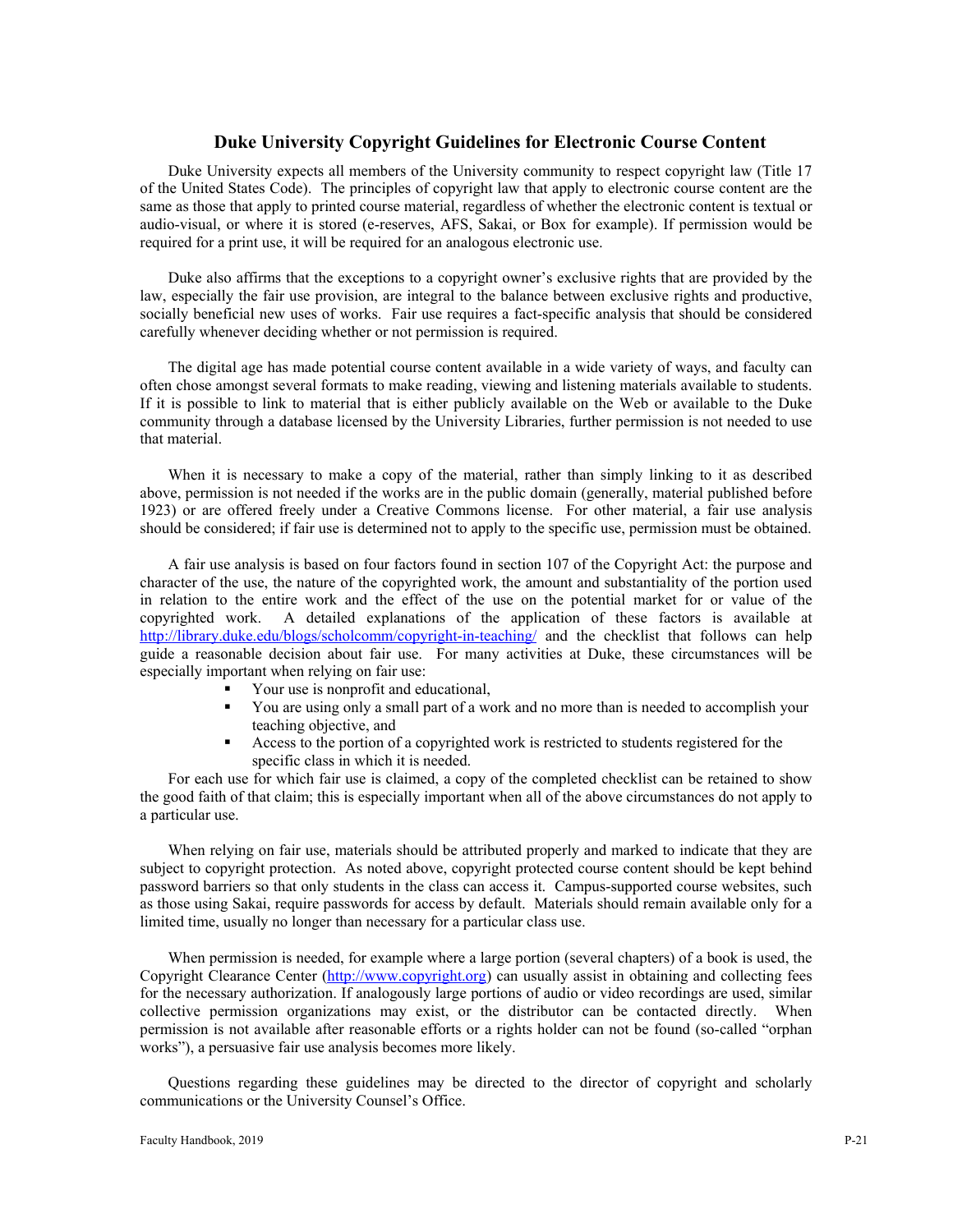# **Checklist for Fair Use Analysis**

This checklist is a tool to assist you as you apply the fair use balancing test to specific situations in which you want to use copyrighted materials. If a particular use is fair use, it may proceed without authorization from the copyright owner; if the use does not fall within fair use, permission is necessary.

The fair use analysis is always circumstantial and never entirely certain. For each of the four fair use factors below, determine whether each listed circumstance favors or disfavors fair use based on the specific material in question and the use desired. Where the circumstances favoring fair use outnumber those against it, you can feel comfortable in relying on the fair use exception. Where less than half the circumstances favor fair use, you should seek permission or consider alternatives to using the work as planned. If the factors appear evenly split or you have questions about interpretation, please feel free to contact the director of copyright and scholarly communications or the University Counsel's Office.

|                                                                        | <b>FACTOR ONE - PURPOSE OF THE USE</b>                                                                       |                      |                                                                     |
|------------------------------------------------------------------------|--------------------------------------------------------------------------------------------------------------|----------------------|---------------------------------------------------------------------|
| <b>Favoring Fair Use</b>                                               |                                                                                                              | Disfavoring Fair Use |                                                                     |
| Educational<br>$\circ$<br>$\bigcirc$<br>$\circ$<br>$\circ$<br>$\Omega$ | Teaching (including multiple<br>copies for classroom use)<br>Research<br>Scholarship<br>Criticism<br>Comment |                      | Commercial, entertainment or other use.                             |
| purpose)                                                               | Transformative or Productive use<br>(Changes the work to serve a new                                         |                      | Verbatim or exact copy, not<br>transformative.                      |
| □                                                                      | Nonprofit use.                                                                                               | □                    | Profit generating use.                                              |
|                                                                        | <b>FACTOR TWO – NATURE OF THE COPYRIGHTED MATERIAL</b>                                                       |                      |                                                                     |
| <b>Favoring Fair Use</b>                                               |                                                                                                              | Disfavoring Fair Use |                                                                     |
|                                                                        | Factual, nonfiction, news                                                                                    |                      | Creative or consumable work.<br>(art, music, feature film, fiction; |
|                                                                        | Published work                                                                                               |                      | workbook, case study or test)<br>Unpublished work                   |

|  | <b>FACTOR THREE - AMOUNT COPIED</b> |  |
|--|-------------------------------------|--|
|  |                                     |  |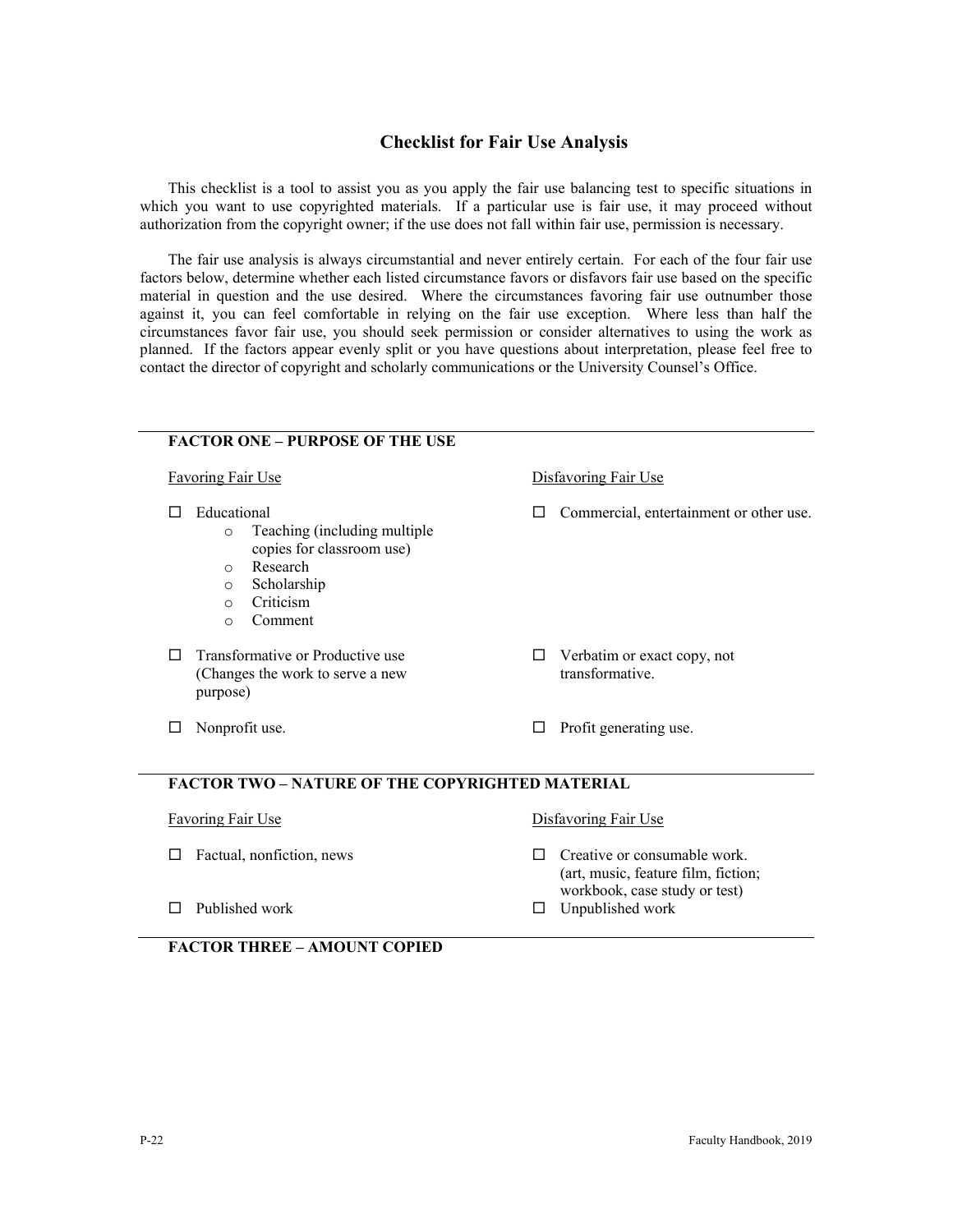# Favoring Fair Use

- $\square$  Small quantity used (e.g. single chapter or journal article, other short excerpt (less than 10-15% of the whole work)).
- $\Box$  Portion used is not central to work as a whole.
- $\Box$  Amount is appropriate to the educational purpose.

# Disfavoring Fair Use

- $\Box$  Large portion or entire work.
- $\Box$  Portion used is central or the "heart" of the work.
- $\Box$  Includes more that necessary for educational purpose.

# **FACTOR FOUR -- EFFECT ON THE MARKET FOR THE ORIGINAL**

#### Favoring Fair Use

- $\Box$  No significant effect on the market or potential market for the copyrighted work.
- $\Box$  One or few copies made and/or distributed.
- $\Box$  No longer in print; absence of licensing mechanism.
- $\Box$  Restricted access (limited to students in a class or other appropriate group).
- $\Box$  One-time, spontaneous use (no time to obtain permission).

# Disfavoring Fair Use

Cumulative effect of copying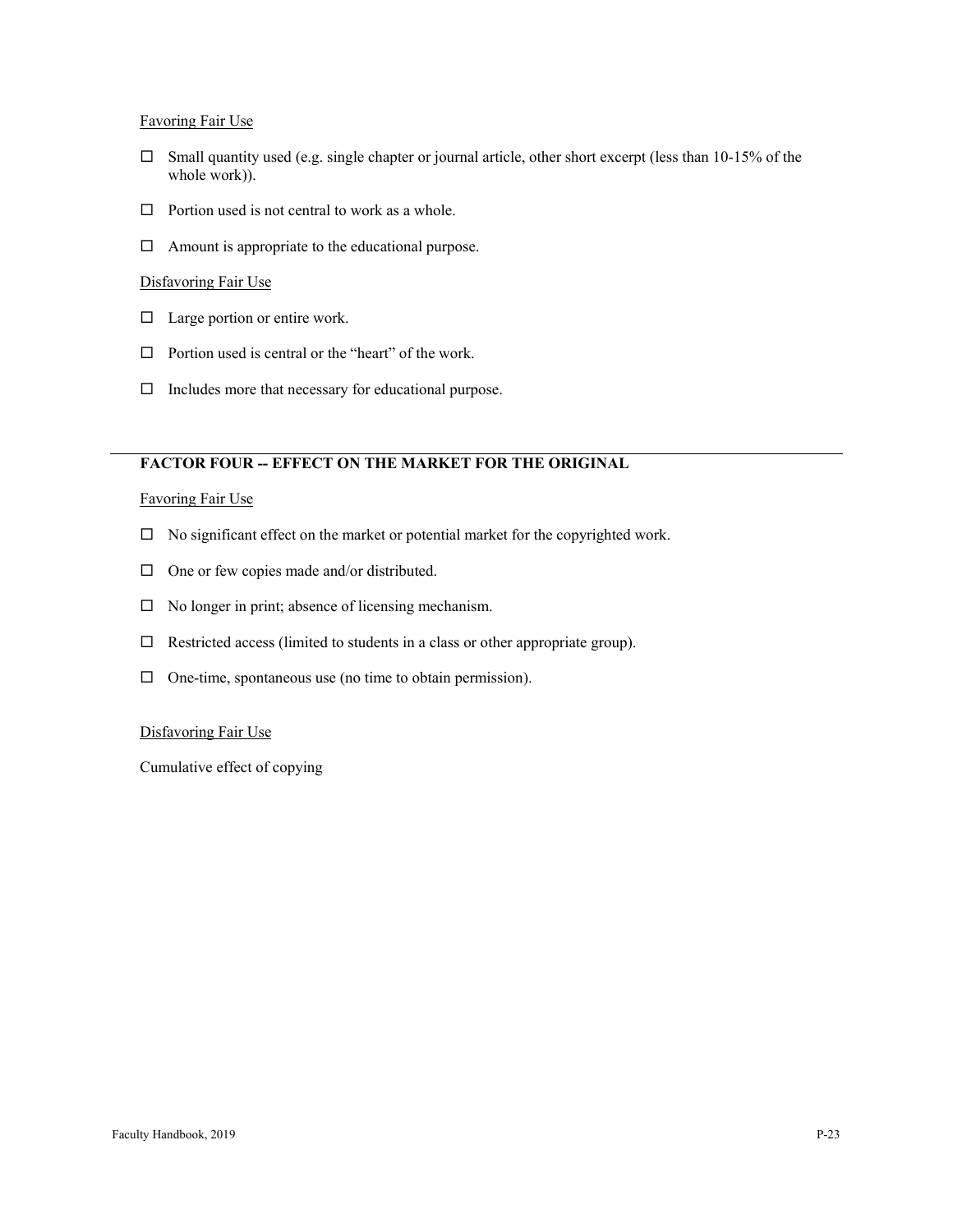# **Patent Agreement**

This agreement is made by me with Duke University in consideration of my employment and/or my utilization of university research facilities.

I agree to notify the University (or any individual, corporation or governmental agency which the university may specify) promptly of any invention which I believe to be patentable and which I conceive or develop while employed by the University or while using any university research facilities, in order that determination of the rights and equities in such invention may be made in accordance with the Duke University Policy on Inventions, Patents, and Technology Transfer.

In the event the University desires to seek patent protection on any such invention which has been determined to be university property, I agree to assign to the University all my rights, title, and interest in and to such invention and to supply all information and execute all papers necessary for the purpose of prosecuting patent applications thereon. I understand that expenses for making such assignments and procuring such patents shall be paid by others than myself. I also understand that the University reserves the right to abandon the prosecution of any patent application.

If the University receives revenue from patents on inventions assigned by me pursuant to this agreement, I understand that I will share in these funds according to the distribution schedule set forth in the patent policy.

I further agree to do all things necessary to enable the University to fulfill its obligations to any person, corporation, or other agency sponsoring the particular research projects in which I am or may be engaged.

I understand that this agreement is part of the terms of my employment and that any contract of employment heretofore or hereafter entered into between me and the University shall be deemed to include this agreement except to the extent that an express provision of such contract of employment is inconsistent therewith.

Name (Print or Type) Signature

\_\_\_\_\_\_\_\_\_\_\_\_\_\_\_\_\_\_\_\_\_\_\_\_\_\_\_\_\_ \_\_\_\_\_\_\_\_\_\_\_\_\_\_\_\_\_\_\_\_\_\_\_\_\_\_\_\_\_\_\_\_\_

Department Date

\_\_\_\_\_\_\_\_\_\_\_\_\_\_\_\_\_\_\_\_\_\_\_\_\_\_\_\_\_ \_\_\_\_\_\_\_\_\_\_\_\_\_\_\_\_\_\_\_\_\_\_\_\_\_\_\_\_\_\_\_\_\_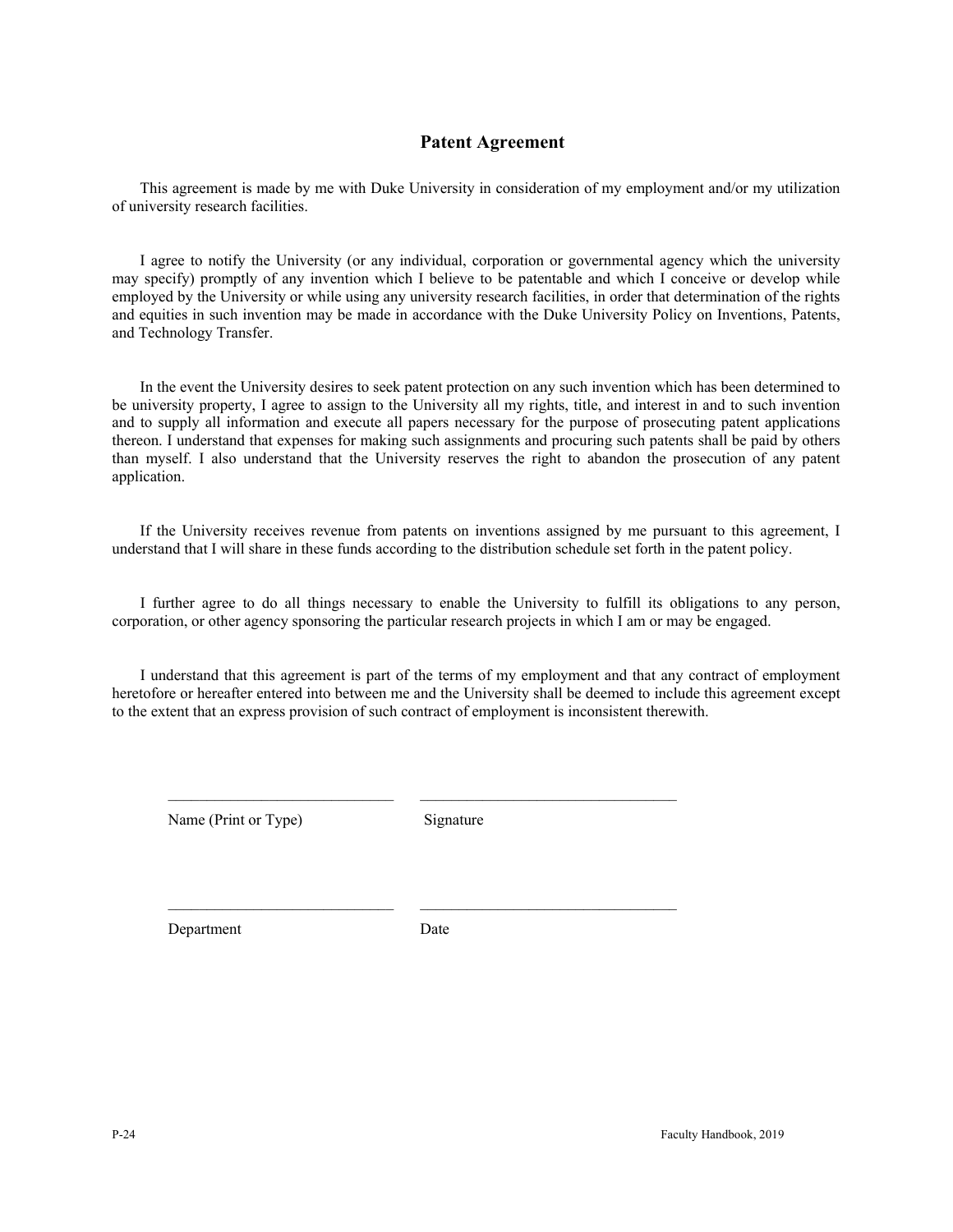# **University-Industry Guidelines**

#### *Preamble*

Duke University wishes to increase its cooperation with private industry in the search for new knowledge that can be of service to Society. Duke believes that it is possible to maintain academic traditions and values that advance the search for truth through free inquiry, while at the same time finding ways to combine its academic perspectives with the resources of private industry to investigate important questions of interest to the research sponsor, the university, its faculty, and the Public as a whole. This document is a statement of principles and policies that will guide Duke in establishing fruitful research joint ventures with private firms.

There are, to be sure, potential conflicts between the missions of academic institutions and industrial sponsors of research. A university perceives its raison d'être to be the generation and dissemination of knowledge for the benefit of Society as a whole. Viewing knowledge as a public good, a university subscribes to the scientific tradition of fully and promptly making public all research findings so that others may build upon them. Industry, on the other hand, must be able to recoup and profit from its investments in research by capturing, and often guarding, new knowledge in order to be successful.

Largely because of these differences in outlook, the production of new knowledge in the United States has in the past been rather rigidly divided between a public sector producing public goods (with universities supported by governments and philanthropy as a vital element) and a private sector producing information for proprietary use. The barriers between these two sectors may have inhibited the production of valuable knowledge by making it difficult to bring together the unique resources available only in universities with the private capital and research capabilities of industrial firms. While useful collaborations have occurred, the Public would benefit substantially if the conflicts perceived between the public responsibilities of universities and the private interests of corporate research sponsors could be resolved in light of a higher common objective.

Duke believes that the overarching value to be served in these matters is the pursuit of useful knowledge and that this goal can be advanced both through maintenance of its own academic and scientific traditions and through cooperative projects with interested parties. Where these two paths to new knowledge necessarily diverge, Duke will seek to accommodate the conflict whenever possible. In cases where the university is convinced that special arrangements are necessary to protect a research sponsor's essential interests, Duke will seek a constructive solution to a sponsor's problems within the policy limits described herein. However, as noted in detail below, Duke must also be satisfied that its own commitments to free inquiry, to education, to collegiality within the university, and to enlarging the common pool of knowledge will not be prejudiced by the terms of any particular arrangement.

The establishment and maintenance of research relationships with industry will be facilitated if all parties recognize from the beginning that the university adheres to certain principles and is guided in its actions by certain policies. For such policies to be effective in a rapidly changing environment, such as we have today, they must be wisely and flexibly interpreted. Interpreting the policies given below will be the responsibility of the Research Policy Committee. This committee is charged with advising the provost regarding the implementation of these policies, as well as with recommending any changes in the policy that may prove necessary or advisable.

The overriding goal of this policy is to promote close and imaginative working relationships between the university and industry that will nurture the development of new knowledge while still maintaining the integrity and independence of the university, its faculty, and students.

#### *Section I: Policy*

#### **Acceptance of a Research Project**

Circumstances may arise where it is considered to be in the University's best interests for a particular principal investigator to do research for a private or corporate sponsor. In such cases, the investigator may feel some pressure to participate in such research. It is especially important that investigators be free not to accept grants or contracts that, in their view, circumscribe their independence or control of their professional work.

> **POLICY:** No principal investigator shall be required to accept specific research grants or contracts as a condition of employment at the University. However, this policy does not alter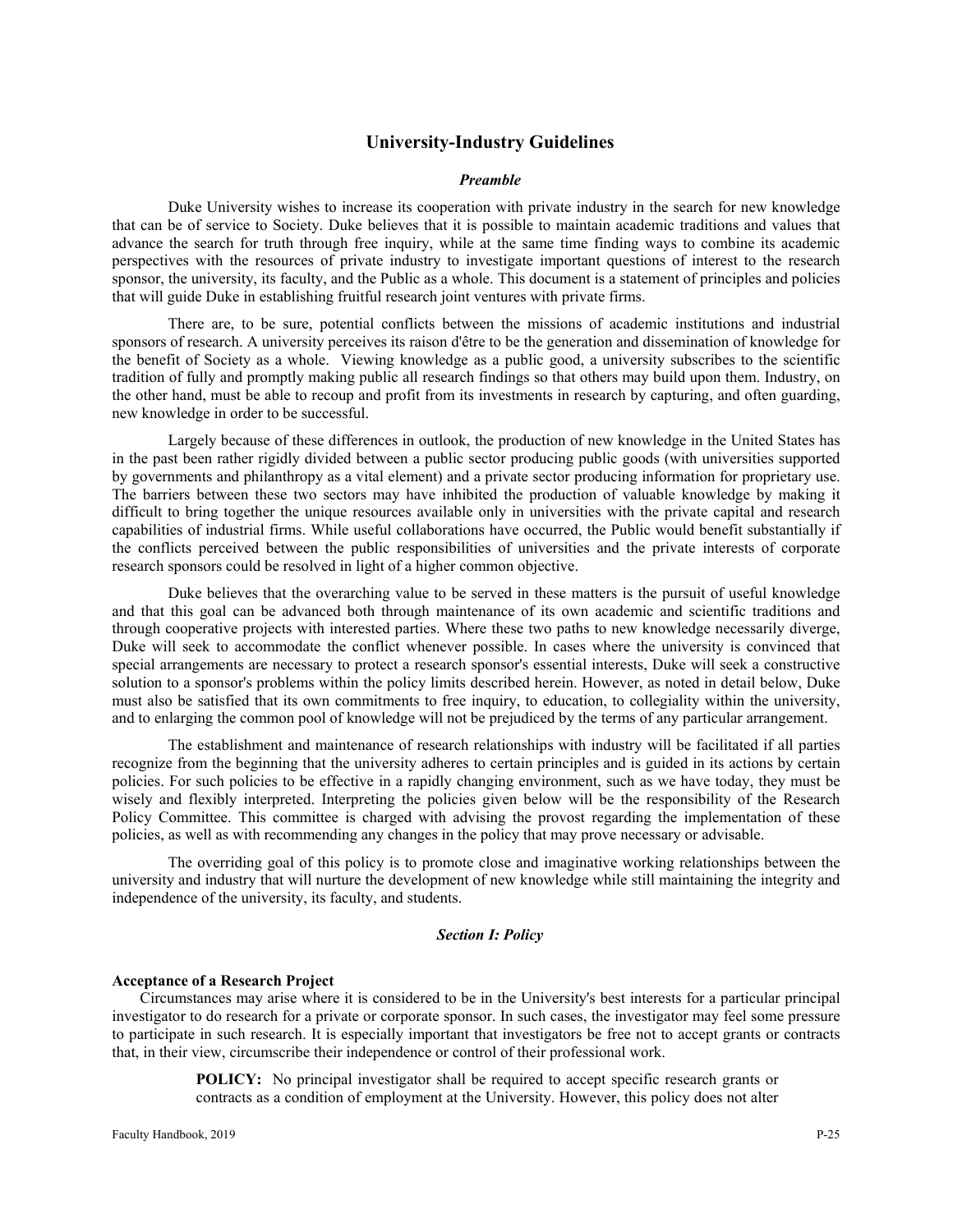the terms of employment for principal investigators hired by the University to direct or contribute to identified research efforts.

#### **Direction of Research: Limits on the Sponsor's Power to Direct or Control Research**

While public or private research sponsors may reasonably expect to define broadly the project they will support, university principal investigators may expect to have discretion in designing and modifying their sponsored research. Although the sponsor may consult on matters of concern, generally it is not appropriate for a sponsor to specify in detail how the work is to be done beyond that agreed to in the scope of work defined in the contract or grant.

> **POLICY:** A sponsor shall have the privilege to define broadly the topic of the research to be funded. The university principal investigator shall have final authority over the design and control of that research.

# **Limits on the Control of Sponsors Over the Scope of Legally Free-Standing Research Units**

From time to time the University may choose to establish, in cooperation with a sponsor or sponsors, a research institute, center, or program that is legally free-standing from the university, but that depends upon faculty of the University for partial staffing. In such a situation, a sponsor may seek a formal voice in how its committed funds are spent. The situation, while offering important opportunities, also poses certain risks. In particular, if inappropriate control over the unit's research program is provided to the sponsor, the academic freedom of the faculty involved may be diminished.

> **POLICY:** The University shall not participate in a joint free-standing research unit that would restrict the academic freedom of the faculty. The provost, advised by the Research Policy Committee, shall determine whether this risk exists and, if so, whether the level of risk is acceptable. The review by the committee and the provost shall take place before the university decides whether to enter into an agreement to create such a unit.

#### **Publication**

Tradition has long held that university researchers must be free to publish their research results. This freedom is essential if the university is to be the source of new knowledge for society. Therefore, it must be vigorously guarded. At the same time, good business practice requires that sponsors protect their proprietary rights, trade secrets, or other confidential information. These separate and legitimate interests may diverge on questions relating to publication. Clearly, it is in both the researcher's and the sponsor's best interests to find ways to protect academic freedom while at the same time meeting the nondisclosure requirements of the sponsor.

There are three ways in which a sponsor may affect the process of publication: by reviewing materials prior to publication; by delaying the date of publication; and by preventing publication.

#### **A. Review Prior to Publication and Resulting Delay**

The university has traditionally allowed a sponsor to review materials prior to publication, but such review has been allowed only under certain circumstances and has been limited to a reasonable period of time. This practice has been followed in order to prevent inadvertent disclosure of a sponsor's proprietary information and/or to allow the sponsor time to file proper proprietary protection on research-generated technology. Such a review may delay publication for no more than a brief period.

> **POLICY:** A sponsor may, prior to publication, review materials resulting from research it has sponsored in those cases where possible proprietary right may be involved or where the University has been provided a sponsor's proprietary information. Such reviews should not delay submission of a publication for more than ninety (90) days, except with the approval of the provost.

#### **B. Preventing Publication**

While having due regard for the sponsor's interests, the university encourages the publication of research results. Therefore, the university will refrain from publication of a sponsor's proprietary information;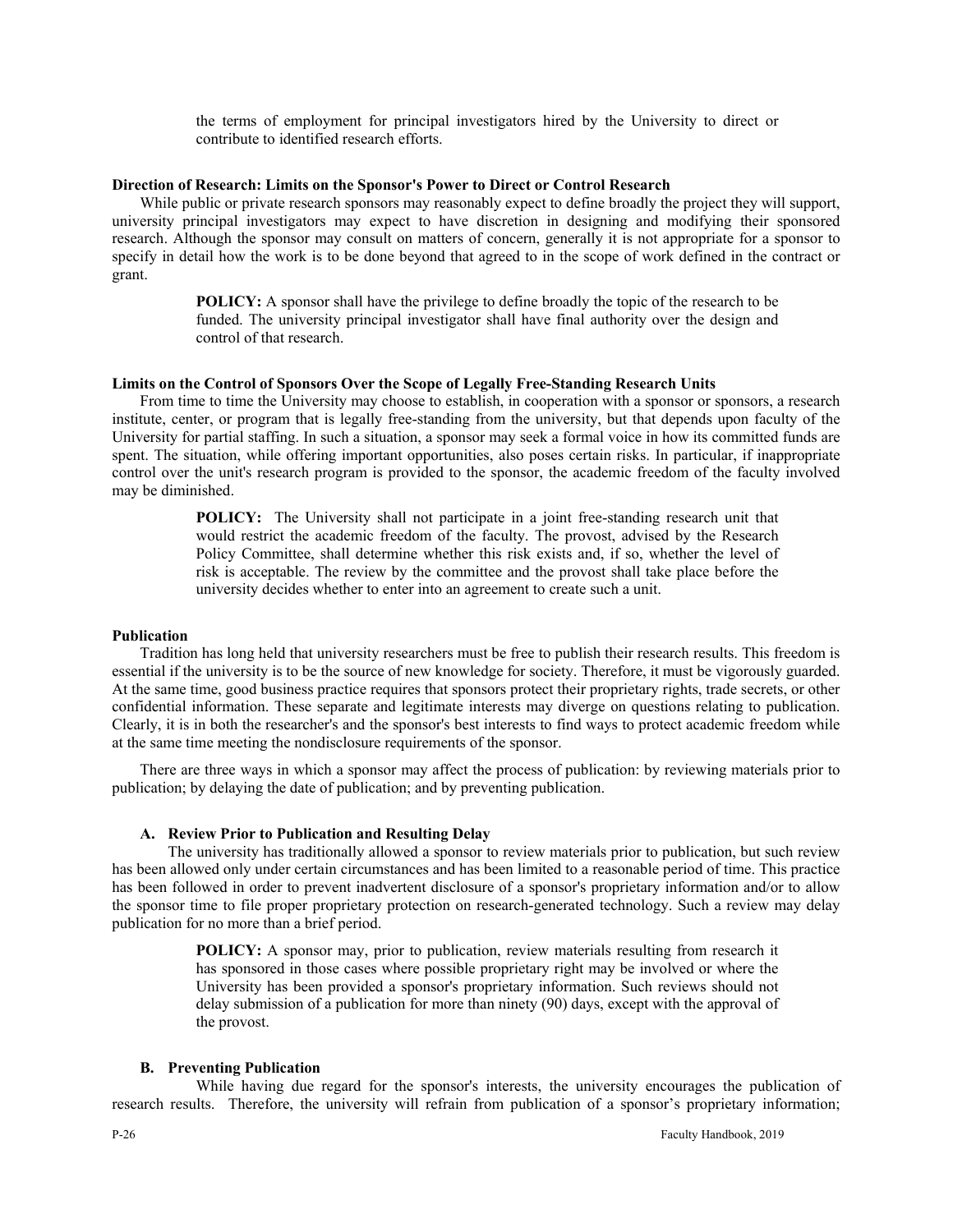however sponsors cannot prevent the use of information necessary to enable complete and accurate publication of the research results. As a matter of policy the final determination of what may be published or not published normally will remain with the University.

> **POLICY:** Final determination of what may be published or not published shall remain with the University. Limitation's on the University's right to publish its research results may only be accepted by the provost after detailed review and upon the advice of the Research Policy Committee.

#### Communication among Research Colleagues

When a sponsored research project deals with proprietary information, the sponsor may wish to restrict the researcher's freedom to discuss the research with colleagues. While recognizing the need for researchers to protect the sponsor's proprietary rights, the university recognizes a concomitant responsibility to honor the researcher's membership in an intellectual community. It is essential that the free exchange of ideas among colleagues not be inappropriately restricted.

> **POLICY:** Agreements to treat as confidential information generated by research done at the University are ordinarily unacceptable. There may, however, be situations where exceptions to these guidelines are consistent with the university's educational, professional, and scholarly principles. Such exceptions are granted by the provost only after detailed review and upon the advice of the Research Policy Committee.

> It is also the responsibility of each individual researcher to protect freedom to communicate with colleagues and to refuse to enter into sponsored agreements that will restrict that freedom in unreasonable or unacceptable ways.

#### **Freedom to Do Related Work**

One potential concern of a sponsor may be that a faculty member whose research it is funding will do closely similar research for a second sponsor. This could undermine the first sponsor's competitive and legal position. To address this concern, the sponsor may sometimes ask the university to include language in the sponsoring contract assuring that such parallel research will not take place. The university has a different concern: that such language might limit the academic freedom of the researcher to do research in related but different areas.

> **POLICY:** A sponsor may request that, prior to entering into additional sponsored research agreements to do research that is closely similar to the research sponsored by that sponsor, a researcher will notify the sponsor of that intention. In such situations, the University will only consider restricting the freedom of the researcher to do such related work if the first sponsor raises a concern about protecting its proprietary rights prior to the signing of the second agreement. The University will agree to restrict the activities of a researcher to do related work only if there is a reasonable possibility that the work done for the second sponsor will infringe on the proprietary rights of the first sponsor under the pre-existing sponsored agreement.

#### **Best Efforts**

A sponsor making a financial commitment to a particular research project may desire to reduce its risk by stipulating the expected results as specifically as possible. While recognizing the sponsor's right to require reports to be provided by certain dates, the university is not able to guarantee to a sponsor that a particular research project will succeed or produce particular results. Instead, the university will commit to using best efforts in conducting a research project.

> **POLICY:** Since state-of-the-art research is by nature unpredictable and without guarantee of success, research within the University is conducted on a best efforts basis. However, a good faith effort will be made to organize research projects in a manner that is sensitive to the special needs and time constraints of the sponsor.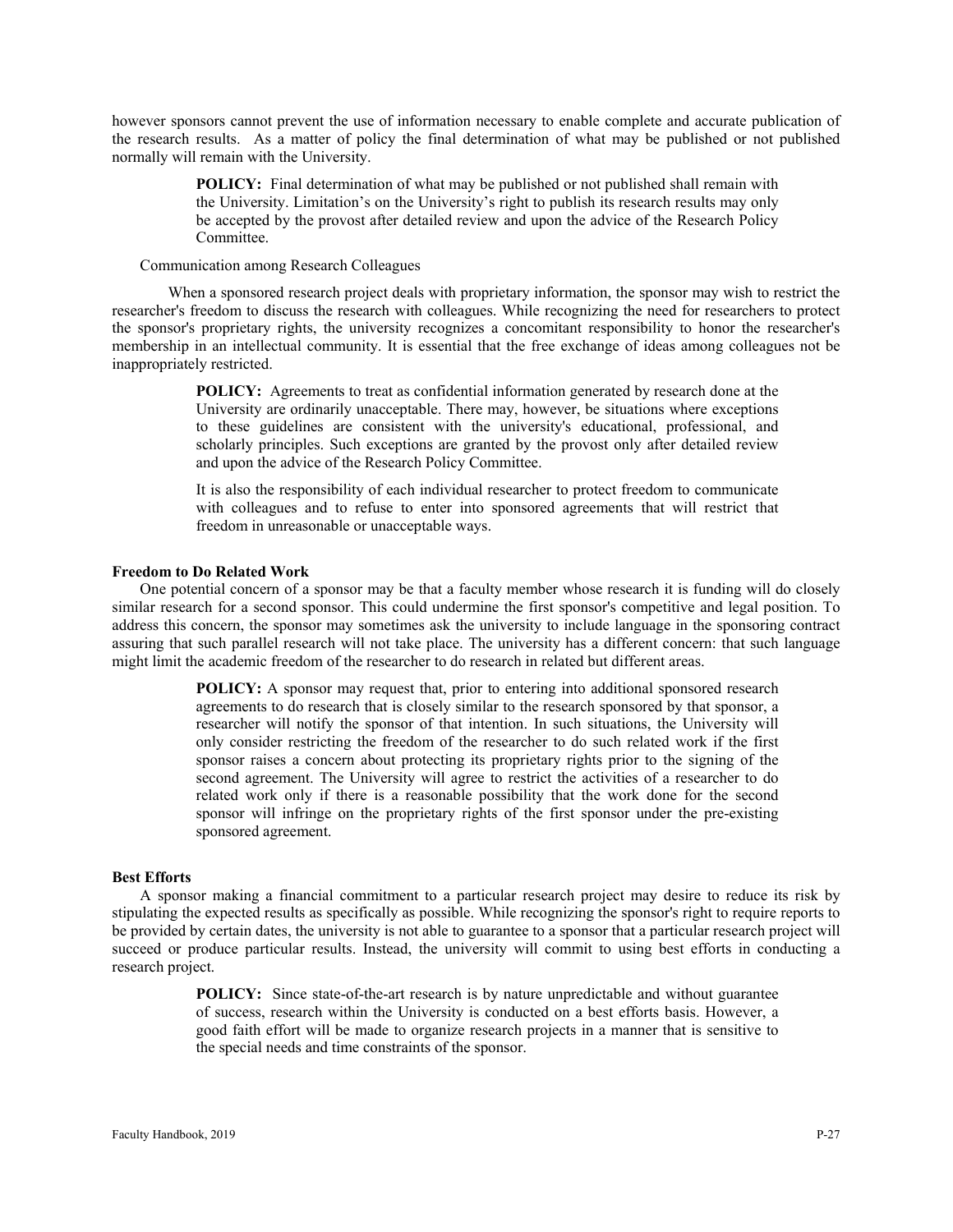# **Graduate Student Involvement**

A. Graduate Students and Proprietary Information. An essential aspect of education, in particular graduate education, is the development and dissemination of new knowledge through publication of research results. This reflects the academic community's belief that the sharing of knowledge advances knowledge. In this context, the use of confidential information in research poses risks. When faculty participate in research that involves the handling of proprietary information, the university believes that a student's participation under such circumstances should be monitored by a third, disinterested party.

**POLICY:** In general, students shall not participate in projects that, because of confidentiality or other factors, might constrain their right to publish or communicate freely. Exceptions to this policy must be approved in writing by the student's chair (or chairs, if the faculty member is in a second department) or dean (or deans if the faculty member is in a second school). The student shall also sign this document to signify understanding of the issues involved. Copies of the signed document must be sent to both faculty member and student before the student may become involved in the project.

J. Graduate Student Involvement in Faculty's Outside Professional Activities. The university recognizes that benefits may accrue to students, and in particular graduate students, who are able to participate in the outside professional activities of faculty. Such participation may result in intellectual growth, the acquisition of new skills in frontier areas of knowledge, and additional income. At the same time, it is understood that these arrangements are likely to change the relationships between faculty and student in ways that are not always desirable. For example, a graduate student who, though very able, is not making satisfactory progress toward a degree because of absorption in a faculty member's growing new business, may present a dilemma for the instructor/supervisor. It should be added that the dilemma is one that the student may well be unaware of or unconcerned about. Most students welcome involvement in a faculty member's outside professional activity, and may not realize the potential problem the situation may create for the faculty member.

**POLICY:** To protect the student and the University, the appropriate chair and dean must give prior approval, in writing, for any involvement of students in the outside professional activities of faculty. The student must also sign this document, to signify understanding of the issues involved. Copies will be sent to both faculty member and student. The chair or dean is asked to review the case. In situations where, in the chair's and dean's judgment, the quality of the student's education or other university interests are in jeopardy, such arrangements should not be approved.

#### **Conflict of Commitment and Outside Professional Activities**

A. Definition of Conflict of Commitment: A conflict of commitment can be said to exist when a member of the university community has a relationship that requires a commitment of time or effort to non-university activities such that an individual, either implicitly or directly, cannot meet their usual obligations to the university. Obligations to the university are not discharged solely by meeting classes but require availability of faculty to students outside the classroom, participation in various committees, supervision of graduate and postdoctoral students, and progress in research programs. Any relationship with an outside organization that requires frequent and/or prolonged absence from the university presents a conflict of commitment.

**POLICY:** Faculty members shall avoid relationships that constitute a conflict of commitment.

1. Conflict of Commitment Procedures - Disclosure of Conflict of Commitment: It has long been recognized that consulting, in certain situations, can create in a faculty member a conflict of commitment. The university's policy of restricting a faculty member's consulting to one day a week addresses this issue in part. Among other situations in which faculty may face a conflict of commitment are ownership or management responsibilities by a faculty member in an enterprise outside of the university.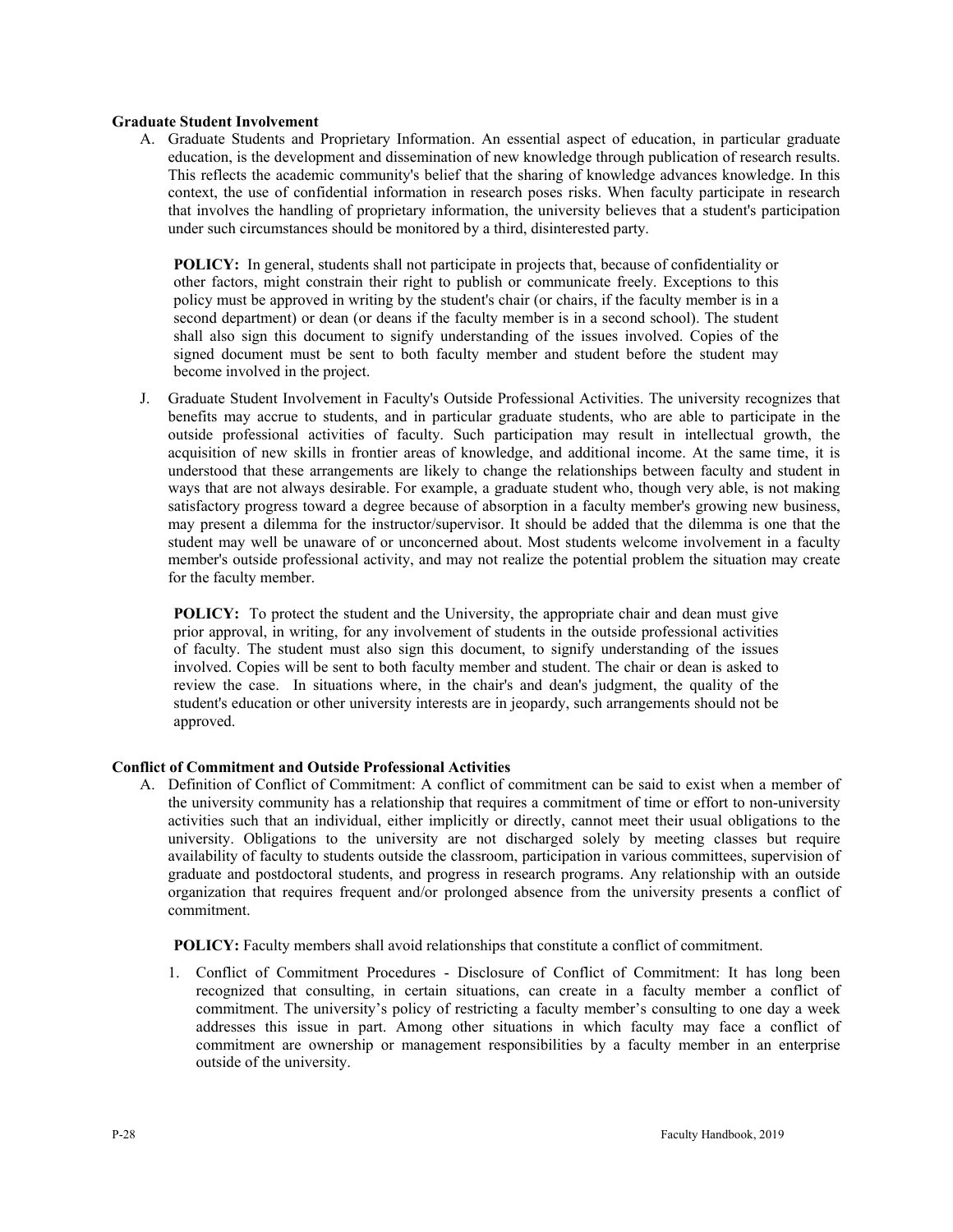**POLICY:** To assure that the university is informed about arrangements that may pose a conflict of commitment, faculty members shall disclose at least once a year and within 30 days of any change in writing their outside relationships with corporations or other business entities as outlined in the Conflict of Interest Policy (REF). Information disclosed shall include the name of the company, and the nature and scope of the relationship.

#### 2. Research Policy Committee

**POLICY:** In cases where a faculty member wishes to appeal an interpretation or decision made under this policy by a chair, dean, or provost, or where a chair, dean, or provost wishes to consult others for advice before making such a decision, the case may be brought to the Research Policy Committee.

#### *Section II: Administrative Issues*

#### **Research Policy Governance at Duke University**

There are at least eight offices and nine committees that have research-related responsibilities at the university. At present, coordination among these units is primarily informal, although individual units have some formal ties to each other as well. These units and their functions are:

# **Research Administrative Structure**

Office of Research Medical Center Development Office Office of Research Administration (School of Medicine) Office of Licensing & Ventures Office of Research Support Office of Sponsored Programs Office of University Development Office of Scientific Integrity

#### **Committees/Councils**

Conflict of Interest Committee Institutional Animal Care and Use Committee Institutional Biosafety Committee Institutional Review Board (School of Medicine) Misconduct in Research Committee University Patent Policy Committee Research Policy Committee University Research Council (non-Medical Center) University Review Committee on the Use of Human Subjects in Nonmedical Research

#### **Research Policy Committee**

The Research Policy Committee is responsible at the request of the provost for reviewing university research policy, maintaining liaison with existing research committees and councils, reviewing major institutional proposals, and smaller proposals that have important policy implications.

#### **Membership**

The Research Policy Committee consists of representatives from both the faculty and administration. The committee is chaired by the vice president for research. Five faculty members, knowledgeable about research and sponsored projects issues and representing a spectrum of fields, shall be appointed by the vice president for research on the recommendation of the Academic Council and with the concurrence of the provost. Members who serve by virtue of their office or are appointed by a senior administrator are:

Dean of the Graduate School;

One member appointed by the Chancellor for Health Affairs;

One member appointed by the Senior Vice President for Alumni Affairs and Development;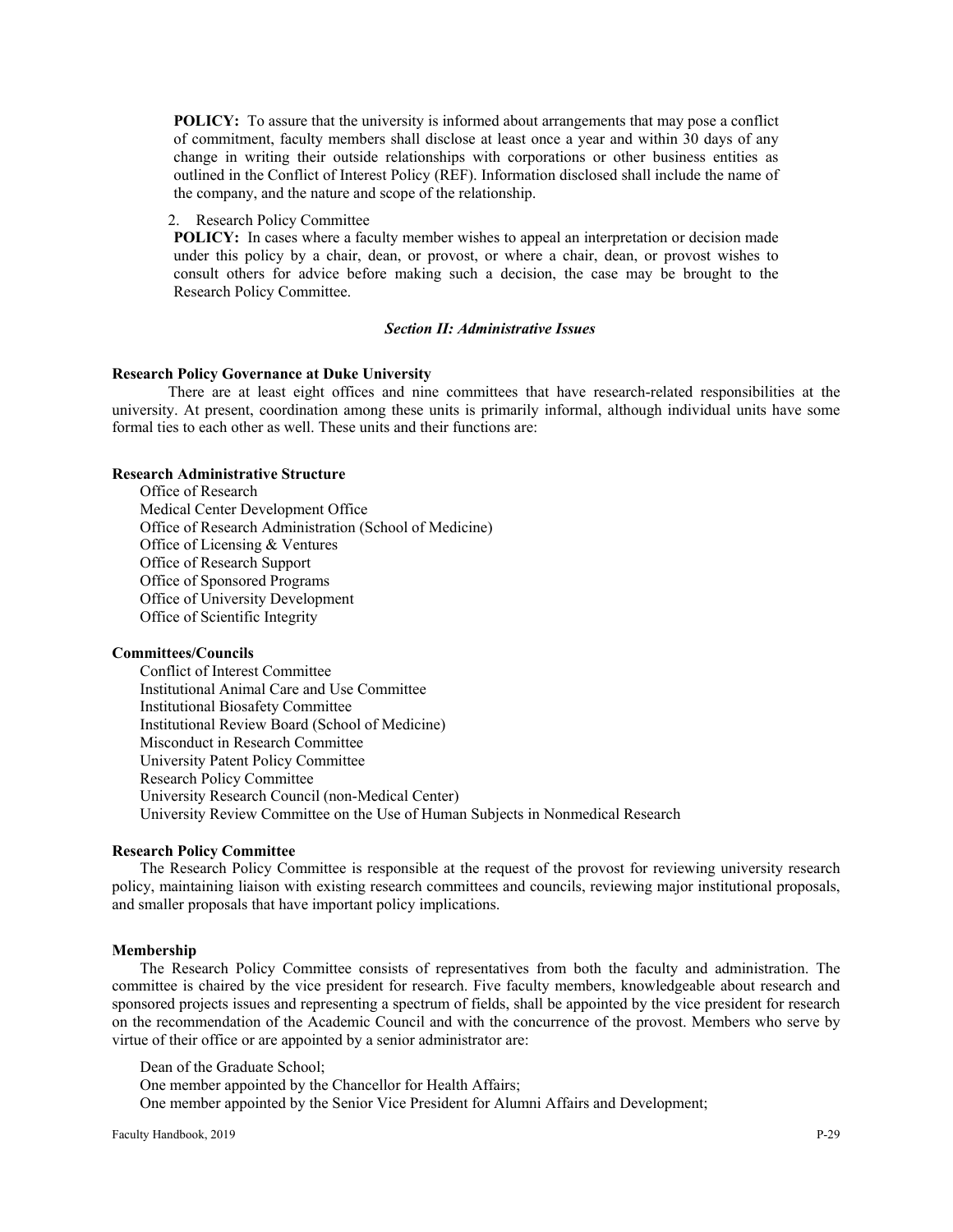One member appointed by the University Counsel.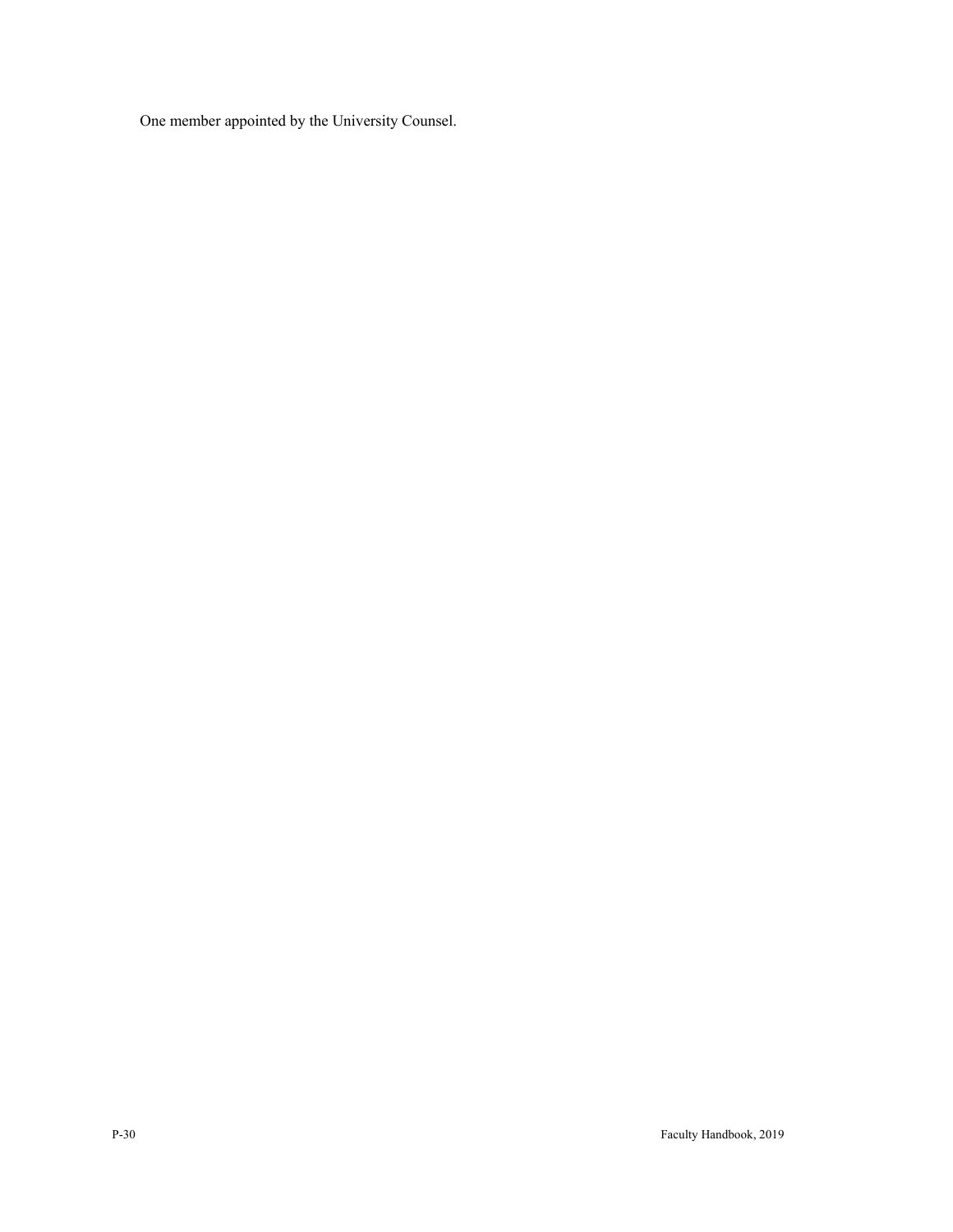# **Policy on Research Records: Sharing, Retention and Ownership**

*As Approved by the Academic Council May 5, 1994*

*Revised by Research Policy Committee January 2007*

The preparation, sharing and retention of appropriate records are essential components of any research endeavor at the University. The University, its faculty and its trainees have a common interest and a shared responsibility to assure that research is appropriately recorded, shared and retained. Original records may be required to protect the University's intellectual property rights, to answer ongoing questions regarding management of a research program, to address possible questions that may arise regarding the propriety of research conduct and to comply with the data sharing requirements of many sponsors. Most importantly, it is essential that original research records be mutually available to all the collaborators on a research project.

#### **Definition of Research Records**

Research records include, by way of example but not limitation, material contained in research notes, laboratory notebooks and in other media such as computer disks and instrument printouts. Significant research materials or products generated by any research are also part of the record and should be retained and available.

## **Sharing of Research Records**

Research records must always be available to collaborators (co-investigators, supervisors and their trainees). In collaborative projects, all investigators should know the status of all contributing research records and have access to them consistent with confidentiality restrictions. Investigators also should be aware if their research records are subject to specific data sharing requirements of a sponsor.

#### **Retention of Research Records**

Faculty, or the responsible investigators, have the obligation to ensure that, for all aspects of their research program, sufficient records are kept to document the experimental methods and accuracy of data collection as well as the methods and accuracy of data interpretation. This policy does not create an obligation to retain the research records of an unfunded project unless it results in publication or involves the use of animals or human subjects. Research records should be archived for a minimum of five years after final reporting or publication of a project (or longer if required by an external sponsor, law, rule or regulation). The archived records should be the originals. In addition, the records should be kept for as long as may be required to protect any patents resulting from the work. If any questions regarding the research are raised during the required retention period, the records should be kept until such questions are fully resolved. In the event an investigator leaves the University for any reason, the original research records must be retained at the University and the investigator's department and collaborators notified as to their location.

### **Ownership of Research Records**

The primary owner of research records is the University. The University has the right of access to the supporting records for all research carried out through the University with the understanding that information or data that would violate the confidentiality of sources or subjects involved in the research should not be disclosed. In addition, extramural sponsors providing support for research at Duke University may have the right to review any data and records resulting from that extramural support.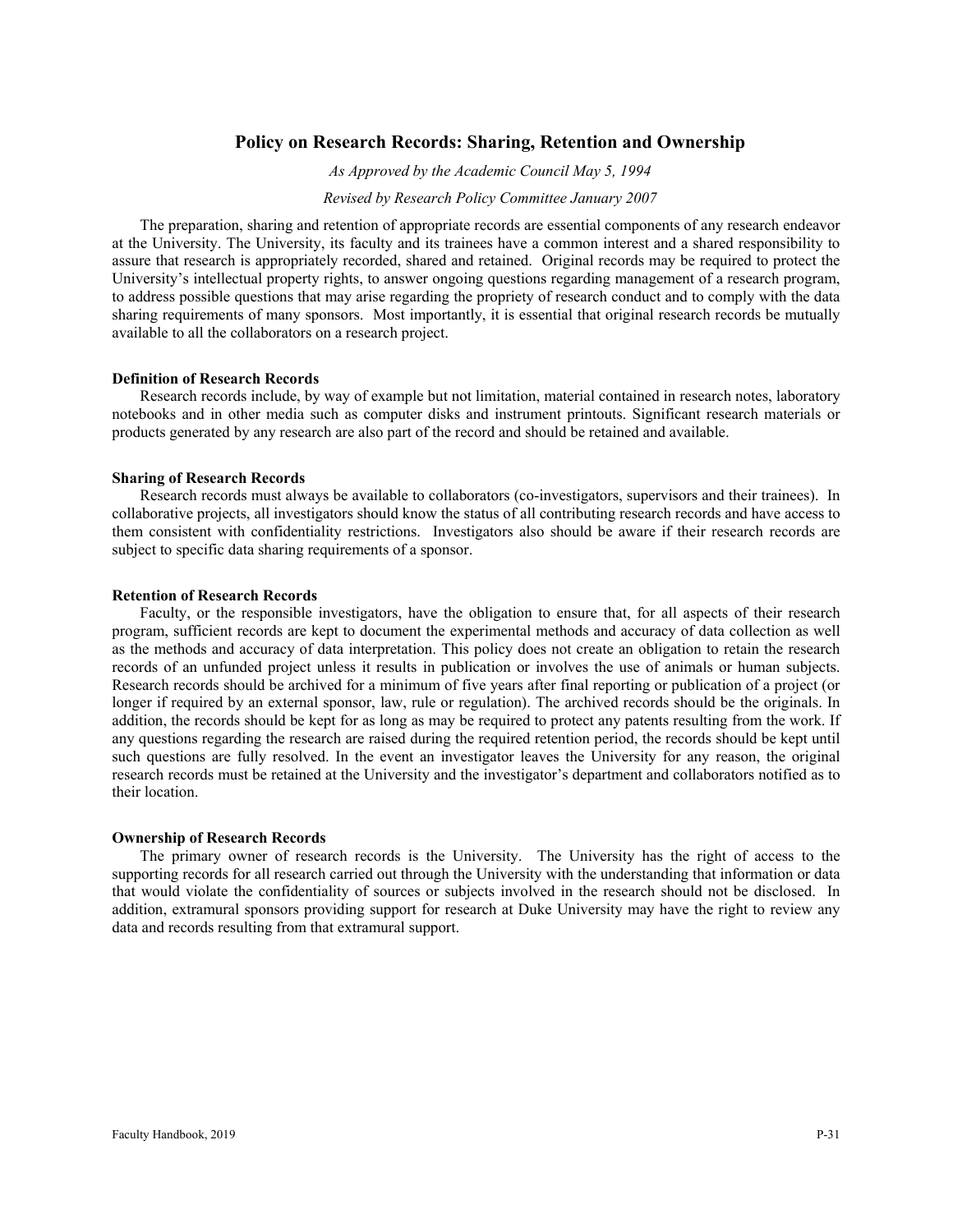# **Duke University Policy and Procedures Governing Misconduct in Research**

*Effective November 1995 Revised January 2007 Revised February 2019 Revised May 2021* 

Duke University strives to foster an atmosphere of honesty and trust in furtherance of the pursuit of knowledge. Integrity of research forms the foundation of respect among scholars and students and between the academic world and the public. All members of the university community share responsibility for maintaining this climate of trust. Occasionally, however, scholars may, inadvertently or not, engage in unacceptable conduct which jeopardizes the reputation of the university and possibly damages their careers and those of colleagues with whom they have collaborated.

Principal investigators have the primary responsibility for ensuring the integrity of the research performed under their supervision. Although colleagues in a cooperative venture bear some measure of individual and mutual responsibility for ensuring the integrity of their joint research, results and publications, principal investigators must bear primary responsibility for ensuring the integrity of collaborative research performed under their supervision whether by faculty or non-faculty. Investigators, department and division chairpersons, and center directors are expected to make periodic and reasonable inquiries concerning the integrity of the activities conducted under their supervision.

The policy and procedures contained herein are regularly reviewed and modified, as necessary. Any such modifications will be reviewed and approved through the established university policy review processes.

#### **I. SCOPE**

The following policy and procedures shall apply to all research conducted by faculty, visiting scientists and postdoctoral researchers under the auspices of Duke University. The procedures delineated herein address research misconduct as defined in Section II below.

This policy and procedures shall also be followed for any allegations of research misconduct involving federal funds, regardless of the position of the individual against whom the allegation is made. If no federal funds are involved, allegations of research misconduct on the part of undergraduate, graduate, or medical students may be referred to the applicable School or College for academic review. In these instances, the Deciding Official, in consultation with the appropriate academic leader(s), will determine if this policy and procedures should apply. The Dean of each School or College is the Deciding Official for their School and relatedCenters and Institutes. When Centers and Institutes are shared between Schools then the involved Deans will select one Dean to act as the Deciding Official for each research misconduct matter.

Similarly, in the absence of federal funding, allegations of research misconduct on the part of staff not holding a research or teaching appointment may be referred for administrative review in accordance with the Staff Handbook. The Deciding Official will determine if this policy should apply.

#### **II. KEY DEFINITIONS AND CONCEPTS**

A. **Allegation** means a disclosure of possible research misconduct through any means of communication to a university official.

B. **Burden of Proof** means that the university has the burden of proof for making a finding of research misconduct. The Respondent has the burden of proof for any affirmative defenses raised, which includes honest error or differences of opinion.

C. **Committee Member** means any individual serving on the Standing Committee on Misconduct in Research or the Investigative Committee.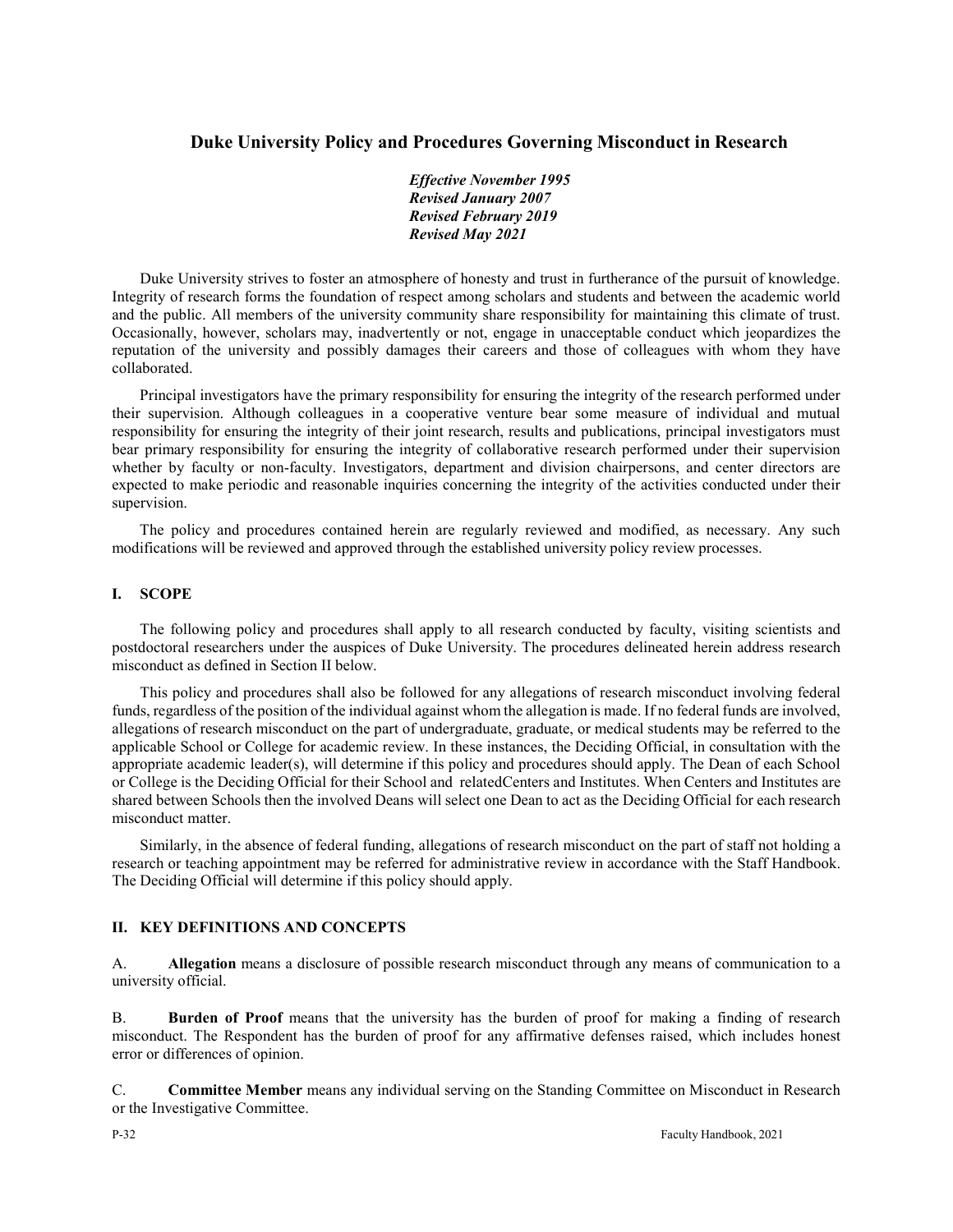D. **Confidentiality** means that all those participating or involved in Research Misconduct Proceedings shall not disclose any information regarding the allegations, the proceedings, or the identity of the individuals involved in the proceeding except as necessary to the proper discharge of their employment responsibilities or as required by law.

E. **Deciding Official** means the Dean of the involved School, Center or Institute. When a Center or Institute is shared between Schools then the involved Deans will select one Dean to act as the Deciding Official for each research misconduct matter.

F. **Complainant** means an individual or entity who makes an allegation of research misconduct.

G. **Conflict of Interest** means unresolved personal, professional, or financial conflicts of interest with the [Complainant,](https://www.law.cornell.edu/definitions/index.php?width=840&height=800&iframe=true&def_id=2ef700841e8563dbc3951f586c0f85ff&term_occur=1&term_src=Title%3A42%3AChapter%3AI%3ASubchapter%3AH%3APart%3A93%3ASubpart%3AC%3ASubjgrp%3A29%3A93.304) [Respondent,](https://www.law.cornell.edu/definitions/index.php?width=840&height=800&iframe=true&def_id=3819c56eadbf9ea9d044c04d1e9dc51d&term_occur=1&term_src=Title%3A42%3AChapter%3AI%3ASubchapter%3AH%3APart%3A93%3ASubpart%3AC%3ASubjgrp%3A29%3A93.304) or witnesses which may compromise, or appear to compromise an individual's decisions.

H. **Evidence** means any document, tangible item, or testimony offered or obtained during a research misconduct proceeding that tends to prove or disprove the existence of an alleged fact. The destruction, absence of, o[r Respondent's](https://www.law.cornell.edu/definitions/index.php?width=840&height=800&iframe=true&def_id=3819c56eadbf9ea9d044c04d1e9dc51d&term_occur=1&term_src=Title%3A42%3AChapter%3AI%3ASubchapter%3AH%3APart%3A93%3ASubpart%3AA%3A93.106) failure to provid[e research records a](https://www.law.cornell.edu/definitions/index.php?width=840&height=800&iframe=true&def_id=bb681964e62cb28ae6c2117e718417f9&term_occur=1&term_src=Title%3A42%3AChapter%3AI%3ASubchapter%3AH%3APart%3A93%3ASubpart%3AA%3A93.106)dequately documenting the questione[d research i](https://www.law.cornell.edu/definitions/index.php?width=840&height=800&iframe=true&def_id=8705bf38d7bec3d13ee2a9944eb17122&term_occur=1&term_src=Title%3A42%3AChapter%3AI%3ASubchapter%3AH%3APart%3A93%3ASubpart%3AA%3A93.106)[s evidence o](https://www.law.cornell.edu/definitions/index.php?width=840&height=800&iframe=true&def_id=3a41da0511144eb289a65f1fa7616c47&term_occur=1&term_src=Title%3A42%3AChapter%3AI%3ASubchapter%3AH%3APart%3A93%3ASubpart%3AA%3A93.106)f [research misconduct](https://www.law.cornell.edu/definitions/index.php?width=840&height=800&iframe=true&def_id=1d41ddcb9a1851a1f7e02b51666a2134&term_occur=2&term_src=Title%3A42%3AChapter%3AI%3ASubchapter%3AH%3APart%3A93%3ASubpart%3AA%3A93.106)  where it is established by a [preponderance of the evidence t](https://www.law.cornell.edu/definitions/index.php?width=840&height=800&iframe=true&def_id=40a84721bed72242b4bb66f7b2a2c0e2&term_occur=2&term_src=Title%3A42%3AChapter%3AI%3ASubchapter%3AH%3APart%3A93%3ASubpart%3AA%3A93.106)hat the [Respondent i](https://www.law.cornell.edu/definitions/index.php?width=840&height=800&iframe=true&def_id=3819c56eadbf9ea9d044c04d1e9dc51d&term_occur=2&term_src=Title%3A42%3AChapter%3AI%3ASubchapter%3AH%3APart%3A93%3ASubpart%3AA%3A93.106)ntentionally, knowingly, or recklessly had [research records a](https://www.law.cornell.edu/definitions/index.php?width=840&height=800&iframe=true&def_id=bb681964e62cb28ae6c2117e718417f9&term_occur=2&term_src=Title%3A42%3AChapter%3AI%3ASubchapter%3AH%3APart%3A93%3ASubpart%3AA%3A93.106)nd destroyed them, had the opportunity to maintain the records but did not do so, or maintained the records and failed to produce them in a timely manner and that the [Respondent's](https://www.law.cornell.edu/definitions/index.php?width=840&height=800&iframe=true&def_id=3819c56eadbf9ea9d044c04d1e9dc51d&term_occur=3&term_src=Title%3A42%3AChapter%3AI%3ASubchapter%3AH%3APart%3A93%3ASubpart%3AA%3A93.106) conduct constitutes a significant departure from accepted practices of the relevant [research](https://www.law.cornell.edu/definitions/index.php?width=840&height=800&iframe=true&def_id=8705bf38d7bec3d13ee2a9944eb17122&term_occur=2&term_src=Title%3A42%3AChapter%3AI%3ASubchapter%3AH%3APart%3A93%3ASubpart%3AA%3A93.106) community.

I. **Good Faith** as applied to a [Complainant o](https://www.law.cornell.edu/definitions/index.php?width=840&height=800&iframe=true&def_id=2ef700841e8563dbc3951f586c0f85ff&term_occur=1&term_src=Title%3A42%3AChapter%3AI%3ASubchapter%3AH%3APart%3A93%3ASubpart%3AB%3A93.210)r witness, means having a belief in the truth of one's [allegation o](https://www.law.cornell.edu/definitions/index.php?width=840&height=800&iframe=true&def_id=f7b7c6950fea837b1de73758d393be01&term_occur=1&term_src=Title%3A42%3AChapter%3AI%3ASubchapter%3AH%3APart%3A93%3ASubpart%3AB%3A93.210)r testimony that a reasonable [person i](https://www.law.cornell.edu/definitions/index.php?width=840&height=800&iframe=true&def_id=5d8e42e7c20c0b706512f01397552b9a&term_occur=1&term_src=Title%3A42%3AChapter%3AI%3ASubchapter%3AH%3APart%3A93%3ASubpart%3AB%3A93.210)n the [Complainant's](https://www.law.cornell.edu/definitions/index.php?width=840&height=800&iframe=true&def_id=2ef700841e8563dbc3951f586c0f85ff&term_occur=3&term_src=Title%3A42%3AChapter%3AI%3ASubchapter%3AH%3APart%3A93%3ASubpart%3AB%3A93.210) or witness's position could have based on the information known to the [Complainant](https://www.law.cornell.edu/definitions/index.php?width=840&height=800&iframe=true&def_id=2ef700841e8563dbc3951f586c0f85ff&term_occur=2&term_src=Title%3A42%3AChapter%3AI%3ASubchapter%3AH%3APart%3A93%3ASubpart%3AB%3A93.210) or witness at the time. An [allegation](https://www.law.cornell.edu/definitions/index.php?width=840&height=800&iframe=true&def_id=f7b7c6950fea837b1de73758d393be01&term_occur=2&term_src=Title%3A42%3AChapter%3AI%3ASubchapter%3AH%3APart%3A93%3ASubpart%3AB%3A93.210) or cooperation with a research [misconductproceeding](https://www.law.cornell.edu/definitions/index.php?width=840&height=800&iframe=true&def_id=06cdbebf3f0b63637450812e8fc2d1e3&term_occur=1&term_src=Title%3A42%3AChapter%3AI%3ASubchapter%3AH%3APart%3A93%3ASubpart%3AB%3A93.210)  is not in [good faith i](https://www.law.cornell.edu/definitions/index.php?width=840&height=800&iframe=true&def_id=45f7082d33aa0a432811709167d3a6f0&term_occur=2&term_src=Title%3A42%3AChapter%3AI%3ASubchapter%3AH%3APart%3A93%3ASubpart%3AB%3A93.210)f made with knowing or reckless disregard for information that would negate the [allegation](https://www.law.cornell.edu/definitions/index.php?width=840&height=800&iframe=true&def_id=f7b7c6950fea837b1de73758d393be01&term_occur=3&term_src=Title%3A42%3AChapter%3AI%3ASubchapter%3AH%3APart%3A93%3ASubpart%3AB%3A93.210) or testimony.

Good faith as applied to a committee member means cooperating with the research misconduct proceeding by carrying out the duties assigned impartially for the purpose of helping the university meet its responsibilities under this part. A committee member does not act in good faith if his/her acts or omissions on the committee are dishonestor influenced by personal, professional, or financial conflicts of interest with those involved in the researchmisconduct proceeding.

J. **Inquiry** means preliminary information-gathering and preliminary fact-finding that meets the criteria and follows the procedures set forth in Section V of this Policy and applicable federal regulations and external sponsor requirements.

K. **Intentional** means a person acted with the intent that his/her action cause a certain result. In other words, the person undertakes his/her action either intending for, or hoping that, a certain result will follow.

L. **Investigation** means the formal development and examination of a factual record leading to (1) a recommendation not to make a finding of research misconduct or (2) a recommendation for a finding of research misconduct.

M. **Knowingly** means a person acted with awareness that his/her conduct would result in certain consequences. In other words, a person acts knowingly if aware that it is practically certain that his/her conduct will cause a specific result.

N. **Misconduct Review Officer ("MRO")** means the individual who is primarily responsible for the implementation of the policy and procedures herein, including but not limited to assessing allegations of research misconduct and determining when such allegations warrant inquiries and for overseeing inquiries and investigations. The responsibilities of the MRO may be delegated to another individual(s) as approved by the Deciding Official.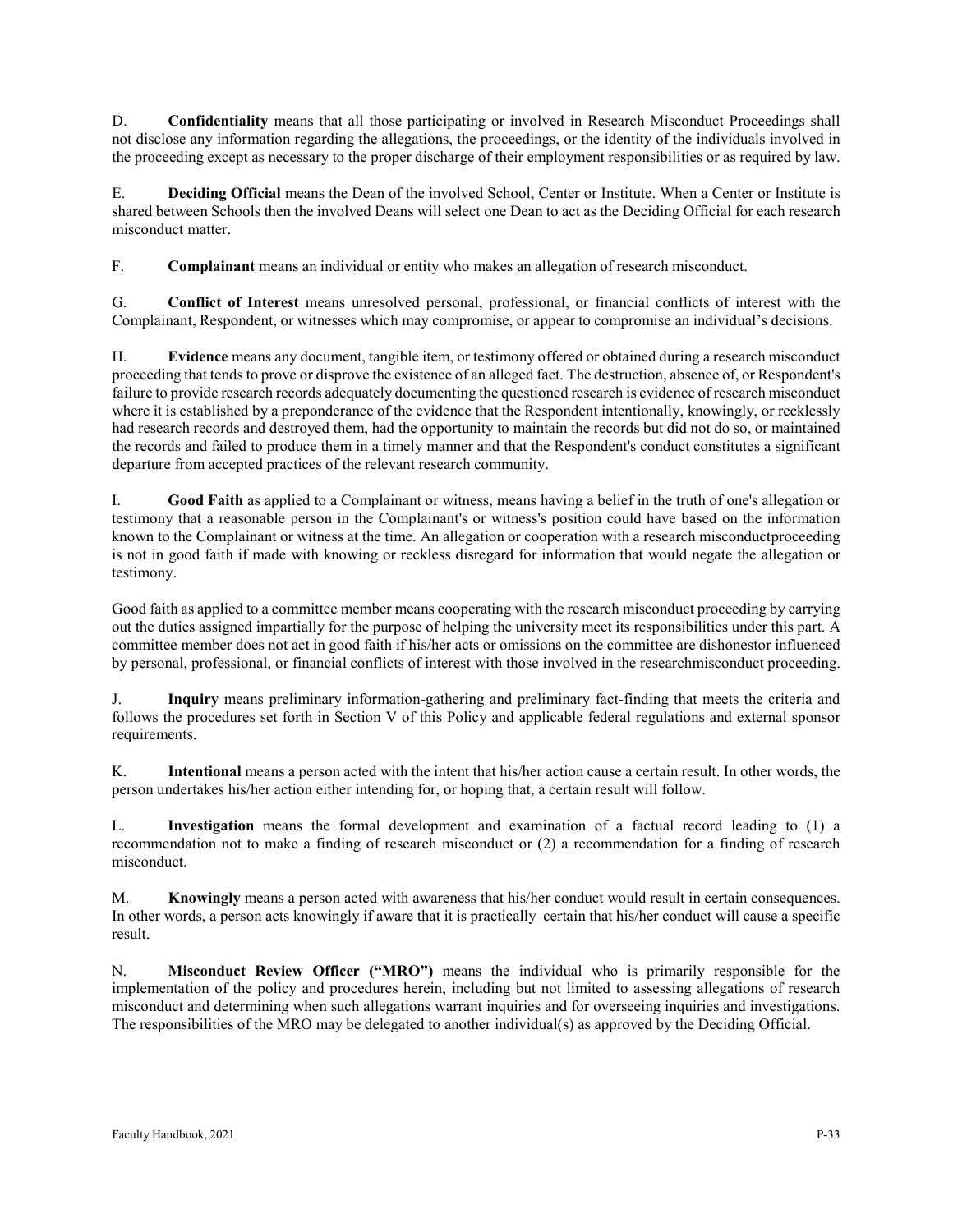O. **Preponderance of the evidence** means proof by information that, compared with that opposing it, leads to the conclusion that the fact at issue is more probably true than not.

P. **Recklessly** means a person acted when he/she was aware of a substantial risk that a certain result will occur as a result of action. The risk must be substantial enough that the action represents a gross deviation from what a reasonable person would do.

Q. **Research** means a systematic experiment, study, evaluation or demonstration designed to develop or contribute to general knowledge (basic research) or specific knowledge (applied research) relating broadly to public health by establishing, discovering, developing, elucidating or confirming information about, or the underlying mechanism relating to, biological causes, functions or effects, diseases, treatments, or related matters to be studied. For purposes of this Policy, research includes all basic, applied, clinical, translational, and demonstration research in all academic and scholarly fields. Research fields include, but are not limited to, the arts, the sciences, liberal arts, applied sciences, social sciences, the professions and research involving human subjects and animals.

R. **Research Misconduct** means fabrication, falsification, or plagiarism in proposing, performing, or reviewing research, or in reporting research results. The definition does not include honest error or honest differences in interpretations or judgments of data.

- (i) **Fabrication** is making up data or results and recording or reporting them.
- (ii) **Falsification** is manipulating research materials, equipment or processes, or changing or omitting data or results such that the research is not accurately represented in the research record.
- (iii) **Plagiarism** is the appropriation of another person's ideas, processes, results, or words without giving appropriate credit.

# S. **Research Misconduct Finding** means that:

- (i) There was a significant departure from accepted practices of the relevant research community; and
- (ii) The research misconduct was committed intentionally, or knowingly or recklessly; and
- (iii) The allegation was proven by a preponderance of evidence.

T. **Research Misconduct Proceeding** means any action related to alleged research misconduct, including but not limited to, allegation assessments, inquiries, investigations and administrative appeals.

U. **Research Record** means any data, document, computer file, computer diskette, or any other written or nonwritten, electronic or hard-copy account or object that reasonably may be expected to provide evidence or information regarding the proposed, performed, reviewed or reported research that constitutes the subject of an allegation of research misconduct. A Research Record may include, but is not limited to, grant or contract applications, whether funded or unfunded; grant or contract progress and other reports; laboratory notebooks (physical and electronic), printed or electronic communication;; videos; photographs; films; slides; biologic materials; computer files and printouts; manuscripts and publications; equipment use logs; laboratory procurement records; animal facility records; human and animal subject protocols; consent forms; medical charts; patient researchfiles; abstracts, theses, oral presentations, internal reports, and any documents and materials provided by or collectedfrom a Respondent in the course of a research misconduct proceeding.

V. **Respondent** means the person(s) against whom an allegation of research misconduct is directed or who is the subject of a research misconduct proceeding.

W. **Retaliation** means an adverse action taken against a Complainant, witness or committee member by the university or one of its employees or affiliates in response to:

- (i) A good faith allegation of research misconduct; or
- (ii) Good faith cooperation with a research misconduct proceeding.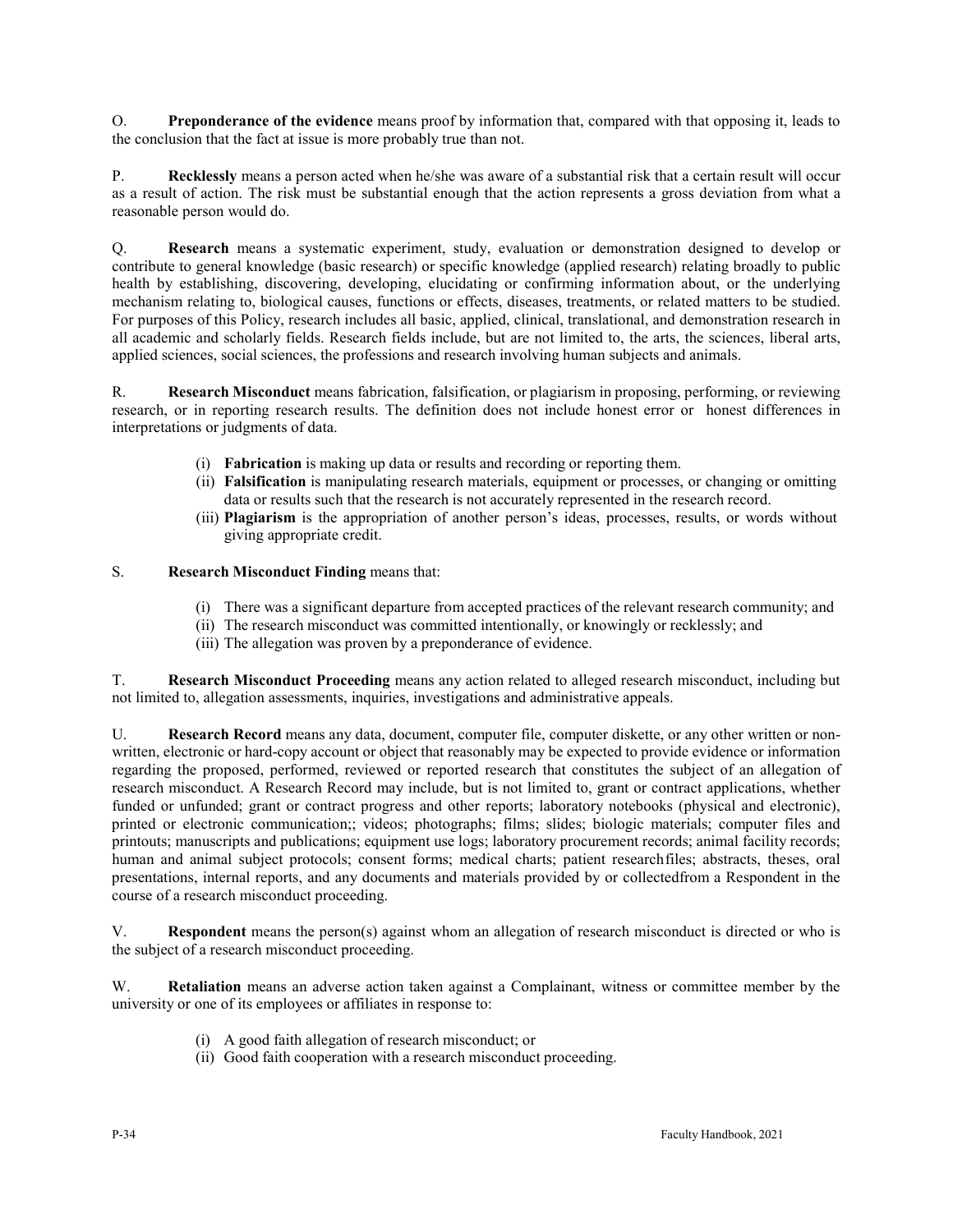X. **Sequestration** means that the MRO will, in good faith, take all reasonable and practical steps necessary to obtain custody, inventory, and secure all original evidence (physical and electronic) relevant to the allegation including, but not limited to, research proposals, laboratory records, protocols, images, specimens, machines and equipment, abstracts, theses, presentations, journal articles and correspondence. Research records resulting from research awarded and conducted at Duke University are the property of Duke University, and employees cannot interfere with the university's right to access them.

All available materials relevant to the allegation shall be promptly provided to the MRO. Upon request and where appropriate copies of the sequestered evidence will be provided to the Respondent except for materials not amenable to copying or the Respondent will be given reasonable, supervised access to the sequestered evidence.

In addition to securing records under the control of the Respondent, the MRO may need to sequester records from other individuals, such as co-authors, collaborators, or Complainants. Where the research records or evidence encompass scientific instruments shared by a number of users, custody may be limited to copies of the data or evidence on such instruments, so long as those copies are substantially equivalent to the evidentiary value of the instruments.

Y. **Sponsoring Agency** means any federal agency or agencies supporting the research at issue, including federal agencies to which the Respondent(s) have applied seeking support. (Non-federal research sponsors will be provided access to committee reports and institutional findings as provided under the applicable sponsored research agreement).

Z. **Time Limitation** means that this Policy only applies to research misconduct occurring within six (6) years of the date an allegation of research misconduct is received by the university unless:

- (i) The Respondent continues or renews any incident of alleged research misconduct that occurred before the six-year limitation through the citation, re-publication or other use for the potential benefit of the Respondent of the research record that is alleged to have been fabricated, falsified, or plagiarized; or
- (ii) The university determines that the alleged misconduct, if it occurred, would possibly have a substantial adverse effect on the health or safety of the public or research community.

# **III. ALLEGATIONS**

All members of the Duke University community are expected to report observed, suspected or apparent research misconduct. All allegations of research misconduct from sources inside or outside the university will be considered. An individual should direct an allegation of research misconduct to the MRO, the Office of Audit, Risk &Compliance ("OARC"), the Integrity hotline, or their supervisor. Any individual who receives an allegation of research misconduct shall promptly forward it to the MRO. If an individual is concerned about possible research misconduct or is unsure whether a situation qualifies as research misconduct, he or she may contact OARC or the faculty ombudsperson to discuss the situation informally and confidentially.

Although allegations may be made orally, individuals are encouraged to submit allegations of research misconduct in writing so as to assure a clear understanding of the issues raised. Anonymous allegations are acceptable; however, sufficient detail or corroborating evidence must be provided to determine whether an inquiry should be initiated. Allegations should be based on facts and provide specific information when possible. An allegation should include:

- (i) The name(s) of the Respondent, if known; and
- (ii) A brief description/summary of the circumstances surrounding the allegation(s).

#### **IV. ORGANIZATIONAL STRUCTURE**

**A. The Misconduct Review Officer** is responsible for: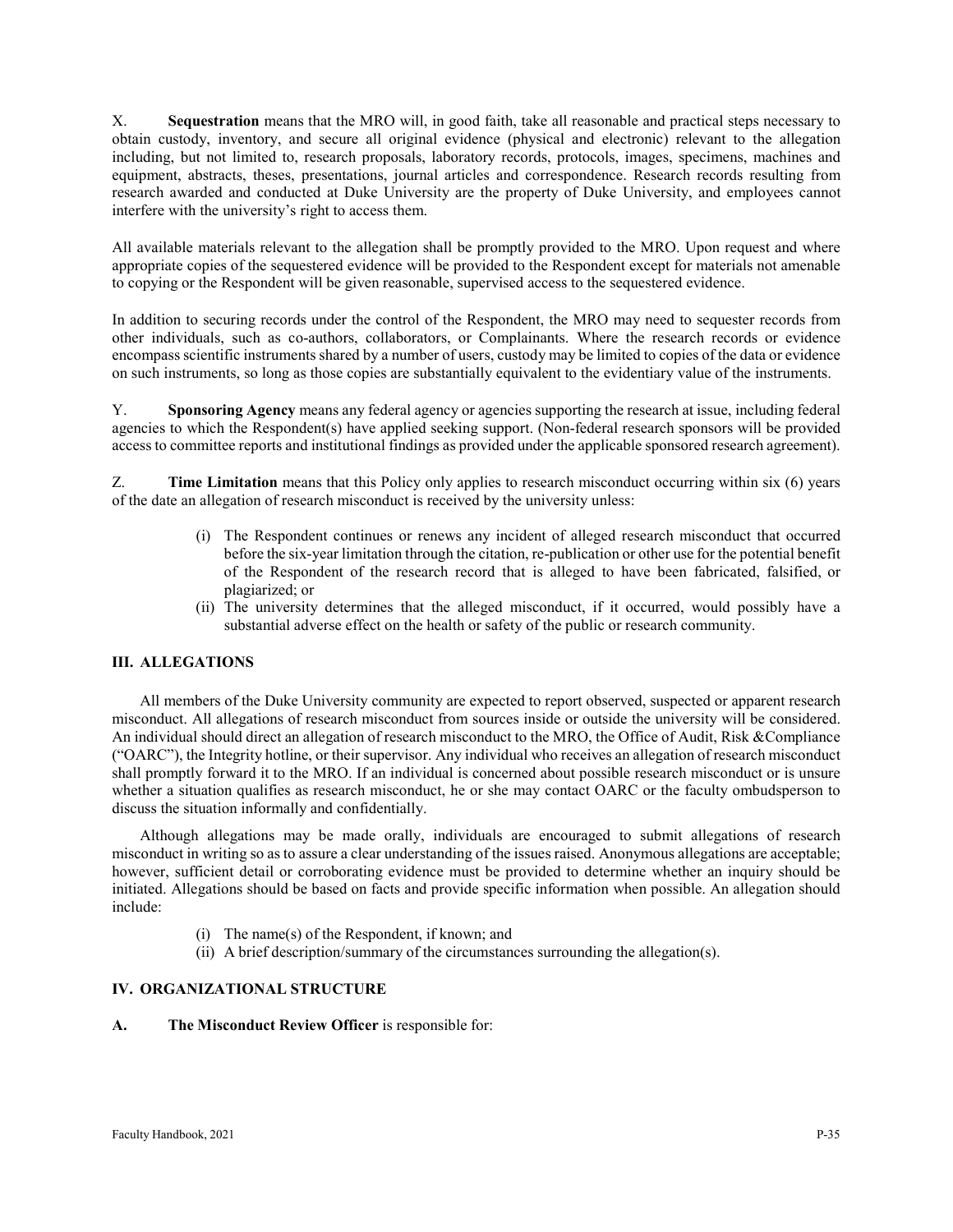- (i) Receiving and handling allegations of research misconduct in the manner provided for in the procedures set forth herein.
- (ii) Providing necessary administrative support for the relevant Standing Committee on Misconduct in Research and, as necessary, for the Investigation Committee.
- (iii) Coordinating communications with the parties involved in the Research Misconduct proceedings.
- (iv) Maintaining records of all research misconduct allegations, inquiries and investigations in the Research Integrity Office and with OARC. The MRO will provide OARC and the Office of Research Support with an annual summary of the outcome of allegations received.
- (v) Taking appropriate action to sequester relevant data or evidence relating to the allegation and notifying the appropriate offices/individuals at Duke if the health and safety of animals subjects, human subjects, patients or other personnel may be affected.
- (vi) Compliance with all requirements for notification.

#### **B. Standing Committee on Misconduct in Research (SCMR)**

The Standing Committee on Misconduct in Research has no fewer than three (3) committee members. The Committee consists of faculty members with a wide array of experience in the design, conduct, and reporting of research. The Duke Office of Scientific Integrity (DOSI) within the Office of Research and Innovation will seek nominations from Department/Center/Institute leaders and School/College Deans and ensure broad representation from as many research areas across the institution as possible. DOSI will provide nominations to the Provost, who will appoint committee members following consultation with the Executive Committee of the Academic Council (ECAC). A legal advisor will be appointed by the Deciding Official for each inquiry and will serve as an *ex officio*  member throughout the Research Misconduct Proceedings.

If the SCMR needs one or more additional members to conduct an inquiry, such as for timeliness, expertise, or other matters, the Provost may appoint such additional member(s) for the purpose of enabling the timely conduct and conclusion of the applicable inquiry process. Such members shall possess sufficient expertise to enable the SCMR to conduct the inquiry and to evaluate the evidence and issues related to the allegation, and may come from inside or outside the university. Such members will not be involved in the conduct of any other inquiry processes unless appointed by the usual process described above.

#### **The SCMR is responsible for:**

- (i) Conducting an inquiry into allegations referred from the MRO;
- (ii) Determining by a preponderance of the evidence whether or not the conduct, if it did occur, would (1) constitute research misconduct, and (2) whether there is sufficient evidence of the alleged misconduct to warrant a full investigation.
- (iii) Recommending to the Deciding Official whether or not the allegation warrants an investigation;
- (iv) Advising the MRO of the need to ensure the health and safety of research participants, if applicable, and to preserve and protect evidence; and,
- (v) Reporting to the MRO, for transmission to the Deciding Official, the outcome of the inquiry in a written report.

### **C. Investigation Committee**

A decision that an investigation is warranted is made by the Deciding Official, on the basis of the SCMR's inquiry into the allegation. If the decision is to proceed with an investigation, the Deciding Official will appoint an Investigation Committee to determine whether misconduct occurred.

The Investigation Committee will consist of at least three (3) members selected to ensure that the investigation is carried out as completely and competently as possible. Each Investigation Committee Member should have no conflicts of interest in the case, be unbiased, and have the necessary expertise to evaluate the evidence and issues related to the allegations, interview the principals and key witnesses, and conduct the investigation. These individuals may be scientists, administrators, subject matter experts, lawyers, or other qualified persons, and they may be from inside or outside the university.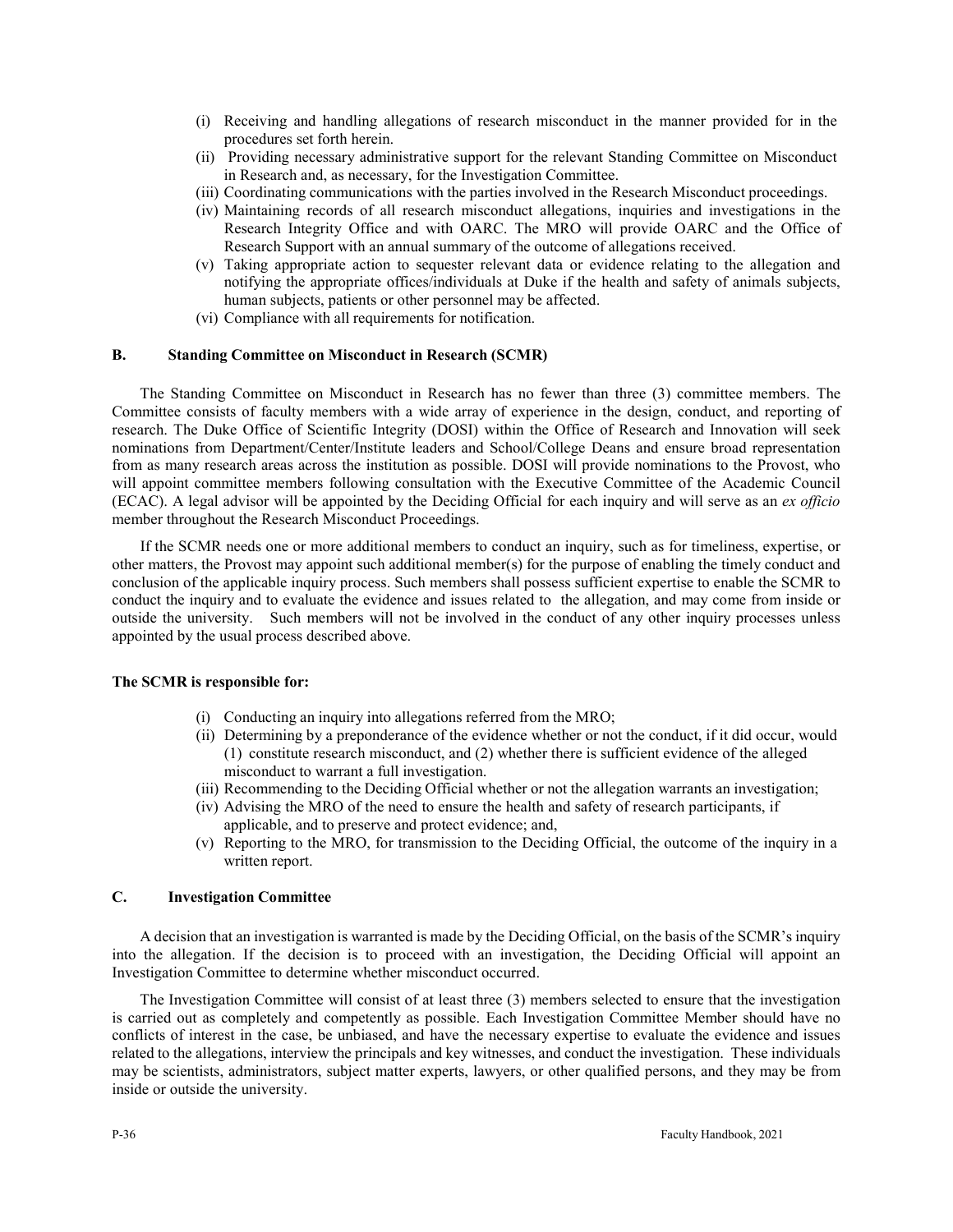#### **The Investigation Committee is responsible for:**

- (i) Evaluating the evidence and testimony of the Respondent, Complainant, and key witnesses to determine whether, based on a preponderance of the evidence, research misconduct occurred and, if so, to what extent, who was responsible, and its seriousness.
- (ii) Pursuing diligently all significant issues and leads discovered that are determined to be relevant to the investigation, including any evidence of additional instances of possible research misconduct, and continuing the investigation to completion.
- (iii) Reporting to the MRO, for transmission to the Deciding Official, the outcome of the investigation in a written report.

#### **V. MISCONDUCT REVIEW PROCEEDINGS**

Duke University recognizes the importance of addressing allegations of misconduct in research in a timely fashion and with fairness, thoroughness, and confidentiality. Thus, the university has established a process for handling these allegations. This process is intended to meet the requirements of the PHS regulations at 42 C.F.R. Part 93 and NSF regulations at 45 C.F.R. Part 689.

#### **A. Assessment**

After receiving an allegation of misconduct in research, the MRO will assess the allegation to determine if it meets the definition of research misconduct and is sufficiently credible and specific so that the potential evidence of research misconduct may be identified.

If, at the conclusion of the assessment, the MRO determines that there are no adequate grounds for theallegation and that no inquiry is warranted, the MRO will notify the Deciding Official in writing the reasons for the decision and if the Deciding Official concurs, will advise the Complainant(s) of the decision.

If the MRO or Deciding Official determines that the issues are appropriate for consideration through Research Misconduct Proceedings, the MRO will notify the SCMR, and will provide to the SCMR all relevant materials related to the allegation. The MRO will also begin to sequester all related records and other identified evidence.

At the time of, or before the beginning of the inquiry, the MRO shall make a good faith attempt to notify the Respondent(s) in writing of the initiation of the inquiry, including the substance of the research misconduct allegations. Upon receiving notice of the inquiry, the Respondent(s) will assist the MRO with the sequestration process. If the Respondent is not available, sequestration may continue in the Respondent's absence.

#### **B. Inquiry by Standing Committee on Misconduct in Research**

The appropriate SCMR shall conduct an inquiry into the allegations referred from the MRO. At least three (3) members of the SCMR who do not have conflicts of interest involving the case will conduct the inquiry.

The MRO will notify the Respondent of the proposed committee membership and the Respondent may submit a written objection to any appointed member of the SCMR within five (5) days. The MRO will solely determine whether to replace the challenged member with a qualified substitute.

The Deciding Official may relieve the Respondent(s) from some or all duties at any time during the course of the inquiry and/or investigation. The Respondent(s) may be placed on administrative leave if the Deciding Official determines this to be appropriate. In that case, salary payments will continue through the inquiry phase unless determined otherwise by the Deciding Official. The Deciding Official will determine whether salary payments should be continued during the investigation. The Deciding Official may also hold the Respondent's dossier for tenure and/or promotion through the conclusion of the Research Misconduct Proceedings.

If the inquiry subsequently identifies additional Respondents, they shall be promptly notified in writing. A copy of the Duke University Policy and Procedures Governing Misconduct in Research will be provided to all Respondents.

The Respondent(s) will be given the opportunity to respond to the allegation during an interview with the SCMR, and in writing if desired. The SCMR may conduct additional interviews with any individuals who may have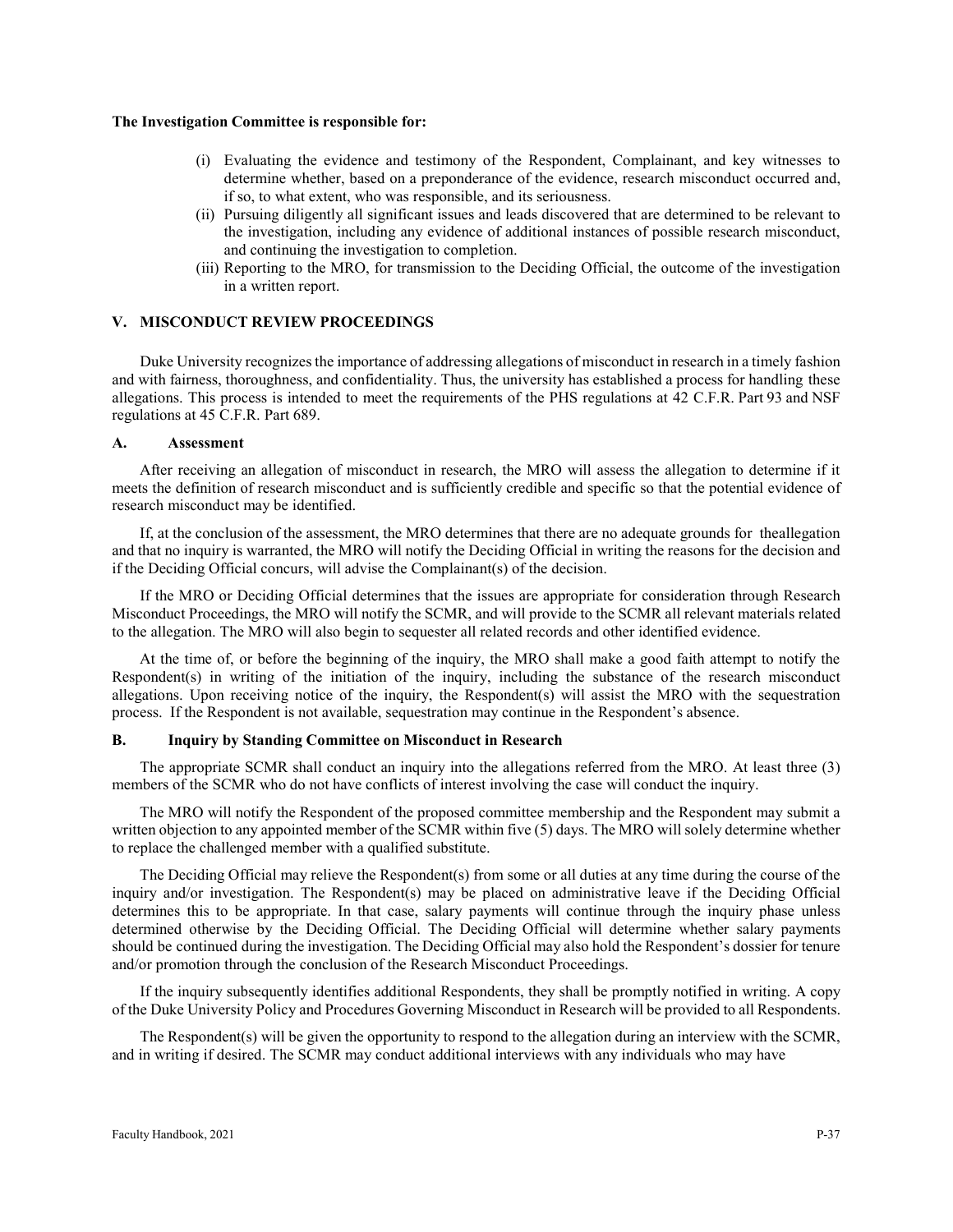knowledge of the events in question and may request additional documents as necessary to fulfill its responsibilities. The inquiry will remain confidential to the extent possible.

At the conclusion of its inquiry the SCMR will submit a written report to the MRO; this report shall contain the following information:

- (i) the names and positions of the Respondent(s);
- (ii) a description of the allegations of research misconduct;
- (iii) any external support involved, including, for example, grant numbers, grant applications, contracts, and publications listing external support;
- (iv) the basis for recommending that the alleged actions do or do not warrant an investigation; and,
- (v) any comments on the report by the Respondent(s).

Unless circumstances require, the inquiry shall be concluded within sixty (60) calendar days of initiation, inclusive of the time provided to the respondent to comment on the inquiry report. If the report is not submitted within that period, the report will document the reasons for the delay.

The report will be provided to the Respondent(s) for comment. Any comments from the Respondent must be provided to the MRO within fourteen (14) calendar days of receipt of the inquiry report; these comments shall be appended to the report.

If the SCMR determines that an investigation is not warranted, the report will detail the reasons for the determination.

The MRO will promptly provide a copy of the inquiry report to the Deciding Official, and will advise the Complainant(s) of the findings.

#### **C. Investigation Committee**

If an investigation is warranted, such investigation shall begin within 30 days of the determination. The Deciding Official will appoint an Investigation Committee to determine whether misconduct did or did not occur. The MRO will promptly provide to the Investigation Committee the inquiry report and other relevant information assembled by the SCMR.

The Respondent(s) shall be notified in writing of the allegations to be investigated within 30 days of the determination that an investigation is warranted. The Respondent(s) shall also receive written notice of any new allegations within a reasonable time after the Investigation Committee makes a determination to pursue allegations not addressed in the inquiry or in the initial notice of the investigation.

Throughout the investigation, Respondent has the right to legal counsel at his/her own expense; such legal counsel may be present and confer with their client during interviews, but may not otherwise participate or disrupt the proceedings.

If the investigation subsequently identifies additional Respondents, they shall be promptly notified in writing. A copy of the Duke University Policy and Procedures Governing Misconduct in Research will be provided to all Respondents. The Deciding Official will determine if review of the additional Respondents will be conducted by the current Investigation Committee or through a new inquiry or Investigation Committee. The point at which the new information is received, as well as its relation to the original allegation, will be considered in decisions as to whether the allegation is treated as a separate issue or as part of the current investigation.

The university shall take reasonable steps to ensure an impartial and unbiased research misconduct proceeding: those conducting the investigation shall be selected on the basis of their experience pertinent to the matter and, prior to selection, potential committee members shall be screened for any conflicts of interest with the Respondent(s), Complainant(s), potential witnesses, or others involved in the matter. Any actual conflict will disqualify theindividual member from selection for service on the Investigation Committee. Prior to the beginning of the investigation, The MRO shall provide the Respondent(s) in writing with the proposed investigation committee membership. The Respondent(s) may object to any proposed member of the committee based on a conflict of interest within five (5) days of receiving notification of the potential committee membership. The Deciding Official makes the final determination whether an actual conflict exists.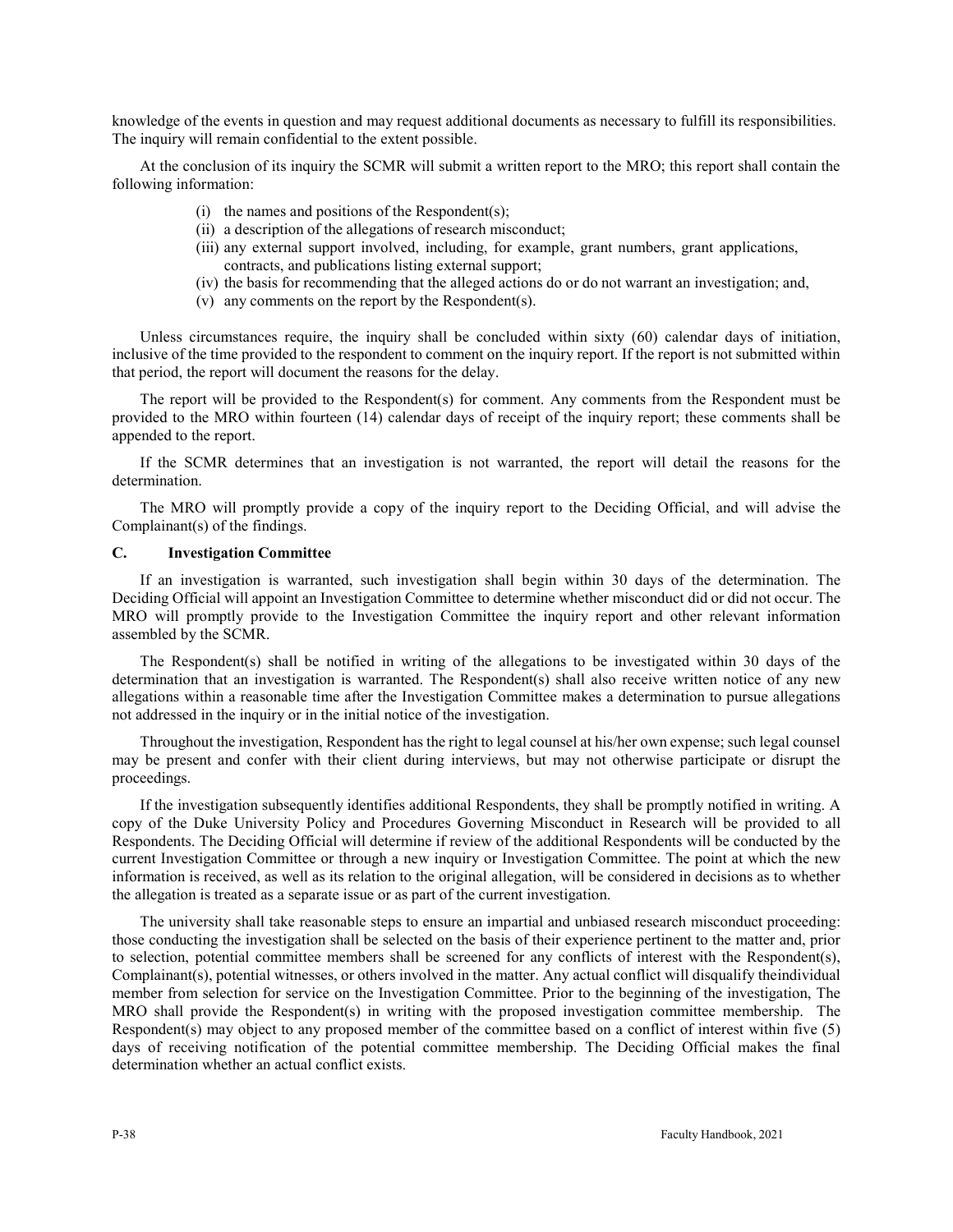The MRO shall provide the appropriate office of the sponsoring agency written notice of the investigation. Such notice will occur on or before the date the investigation begins and shall include the name of the person(s) involved, the title/number of the grant contract, and the inquiry report. The MRO will keep the sponsor agency informed of the progress of the research misconduct proceedings.

The Investigation Committee is authorized to obtain expert consultation and to secure any necessary documentation or data, and all personnel are obliged to cooperate.

Interviews will be conducted with the Complainant(s) and Respondent(s), as well as others who might have information regarding key aspects of the allegations. Refusal to participate will be dealt with according to existing university mechanisms for upholding faculty and employee standards of conduct. If a party chooses not to participate, the Investigation Committee may proceed in their absence. A copy of the audio file or transcript from interviews will be provided to the interviewed party for comment and written comments received from the interviewed party will be included in the record.

The Investigation Committee will prepare its final report within one hundred and twenty (120) calendar days of initiation of the investigation unless there are extenuating circumstances. When required, a sponsor will be asked by the MRO for an extension of the time needed to conduct the investigation. In developing its findings, theInvestigation Committee shall act by simple majority vote of the committee members, based upon the preponderance of evidence.

The Investigation Committee's report, in draft form and without any recommended course of action or sanctions, will be made available by the MRO to the Respondent(s). Concurrent with the provision of the draft report, the Respondent(s) will be provided either supervised access to the evidence on which the report is based or copies of such evidence, but will not be provided with committee minutes, summaries or notes prepared by the committee or individual committee members, or other deliberative documents. The Respondent(s) will have thirty

(30) calendar days to provide written comments on the draft report to the MRO. These comments will be considered by the Investigation Committee in its preparation of its final report, to which such comments will be attached.

The final report of the investigation will include the following:

- (i) a list of the committee members;
- (ii) a description of the nature of the allegations of research misconduct, including identification of the Respondent(s);
- (iii) a description of how and from whom information was obtained;
- (iv) a list the individuals interviewed by the committee;
- (v) a description of the related external research support, including, for example, grant numbers, grant applications, contracts, and publications listing sponsored support;
- (vi) a description of the specific allegations of research misconduct considered in the investigation;
- (vii) a copy of the university policy and procedures under which the investigation was conducted;
- (viii) identification and summary of the research records and evidence reviewed during the investigation.
- (ix) for each separate allegation of research misconduct identified during the investigation, provide a finding as to whether or not the conduct was a significant departure from accepted practices of the relevant research community, and if it was:
	- (a) identify whether the research misconduct was falsification, fabrication or plagiarism, and if it was intentional, knowingly or in reckless disregard;
	- (b) summarize the evidence supporting the finding and discussion of the merits of any explanation by the Respondent(s) and any evidence that rebuts the Respondent's explanations.
	- (c) identify the specific research support;
	- (d) identify any publications, known at the time of the Investigation report, which need correction or retraction;
	- (e) identify the person(s) responsible for the research misconduct; and

(x) any written comments made by the Respondent(s) on the draft investigation report.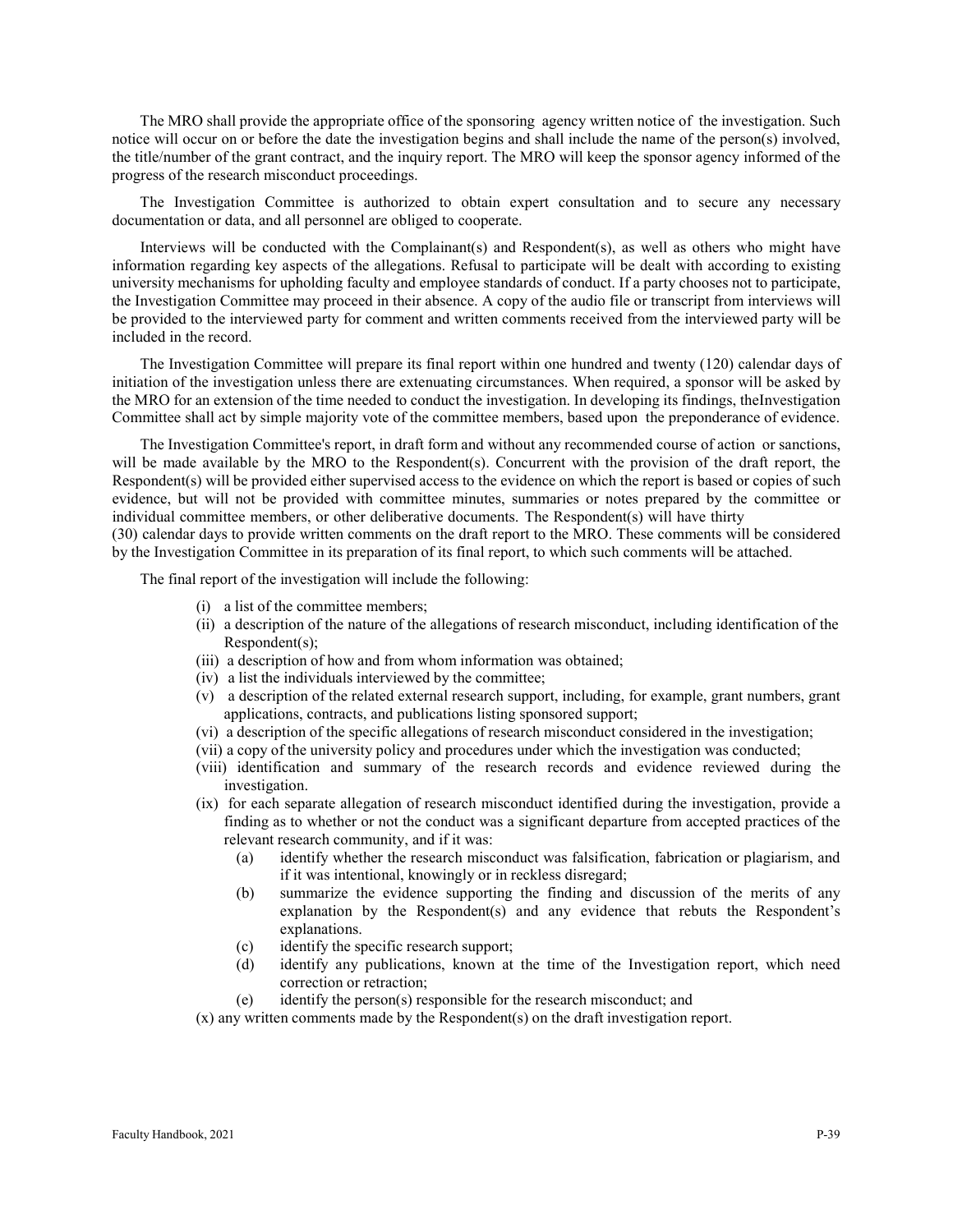The report will be addressed and delivered to the Deciding Official. A copy of the final report will be provided to the MRO and Respondent(s), and the Complainant(s) will be informed of the Deciding Official's findings by the MRO.

The factual findings of the Investigation Committee shall be conclusive and binding on any later proceeding convened for other purposes, e.g. grievance to the Faculty Hearing Committee related to sanctions imposed by the Deciding Official or others.

If, on the basis of the investigation, an individual is found to have engaged in research misconduct, the Investigation Committee may request a meeting with the Deciding Official to make its recommendations on appropriate follow-up. Follow-up could include recommended sanctions as well as steps to ensure that the university meets its obligations to affected third parties, including funding sources, journals, the scientific community, research subjects, and referral sources.

#### **VI. NOTIFICATIONS**

#### **A. Notice to Respondent(s)**

- (i) **Initiation of Inquiry:** Prior to, or at the beginning of an inquiry, the MRO will provide the Respondent(s) with written notification of the inquiry, including the substance of the research misconduct allegations. If the inquiry subsequently identifies additional respondents, they shall be promptly notified in writing.
- (ii) **Results of Inquiry:** Upon conclusion of the inquiry, the university will provide the Respondent(s) with the inquiry report, providing opportunity for comment.
- (iii) **Initiation of Investigation:** Within thirty (30) days of the determination that an investigation is warranted, the university will notify the Respondent(s) in writing of the allegations to be investigated. The Respondent(s) will also receive written notification of any new allegation within a reasonable time after the Investigation Committee makes a determination to pursue allegations not addressed in the inquiry or in the initial notice of the investigation.
- (iv) **Proposed Investigation Committee Membership:** Prior to the beginning of the investigation, the MRO will provide the Respondent(s) with written notification of the proposed investigation committee membership.
- (v) **Draft Investigation Report:** The Investigation committee's report, in draft form and without any recommended course of action or sanctions, will be made available by the MRO to the Respondent(s). Concurrent with the provision of the draft report, the Respondent(s) will be provided either supervised access to the evidence on which the report is based or copies of such evidence, but will not be provided with committee minutes, summaries or notes prepared by the committee or individual committee members, or other deliberative documents.

# **B. Notice to Complainant(s)**

- (i) **No Adequate Grounds:** During the Assessment Stage, if the MRO and Deciding Official concur that there are no adequate grounds for the allegations of research misconduct, the MRO will advise the Complainant(s) of the decision.
- (ii) **Following Inquiry Report:** Following the SCMR's completion of the inquiry report, the MRO will advise the Complainant(s) of the findings.
- (iii) **Following Final Investigation Report:** Following the completion of the Investigation Committee's Final Report, the MRO will inform the Complainant of the Deciding Official's findings, excluding any recommendations for disciplinary action.

# **C. Notice to Sponsoring Agencies**

(i) **Decision to Open an Investigation:** On or before the date on which the investigation begins, the university will provide the appropriate office of the sponsoring agency with the SCMR's inquiry report and written determination that an investigation is warranted.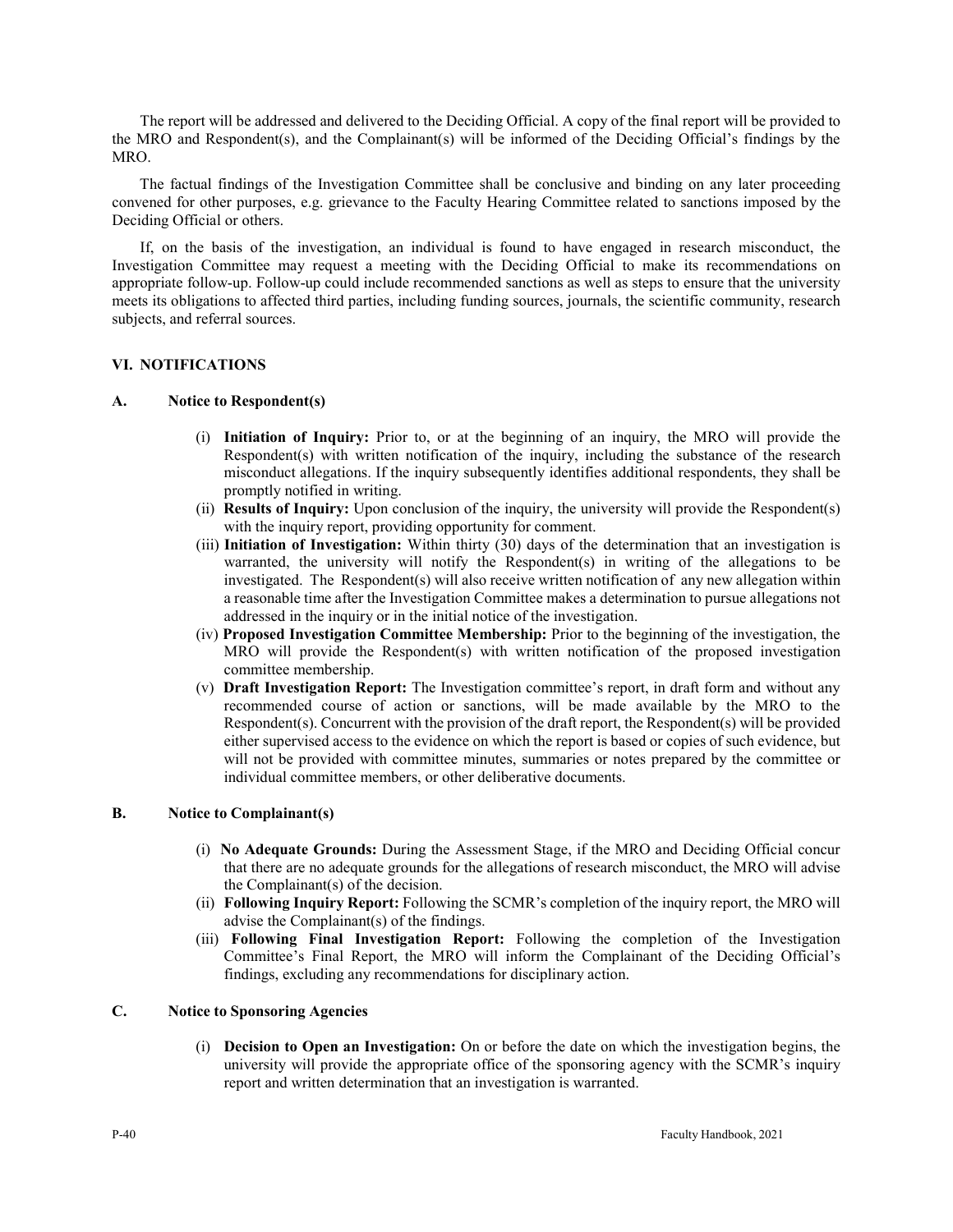- (ii) **NIH:** When the university finds, learns, or suspects that falsified, fabricated, or plagiarized information has affected the integrity of NIH-supported research, including but not limited to, applications for funding and progress reports, or published research or research products supported by NIH funds, the university will immediately notify the NIH Office of Extramural Research – Research Integrity (OER-RI) in a manner consistent with the ORI confidentiality regulations.
- (iii) **After the Investigation:** Following the conclusion of the Research Misconduct Proceedings, the university will provide the appropriate office of the sponsoring agency: (1) a copy of the final investigation report, all attachments, and any appeals; (2) a statement of whether the university found research misconduct and, if so, who committed it; (3) a statement of whether the university accepts the findings in the investigation report; and (4) a description of any pending or completed administrative actions against the Respondent.
- (iv) **Non-federal sponsors:** Notification, reports and/or institutional findings will be provided to nonfederal sponsors as required under the terms of the sponsored research agreement.

#### **D. Exigent Circumstances:**

Throughout the Research Misconduct Proceedings, the MRO will monitor the situation to determine if there is any threat of harm to public health, sponsored funds, equipment, the integrity of the externally sponsored research process or university resources, personnel, students or trainees. At any time, in consultation with the Deciding Official, the university will immediately notify the appropriate office of the sponsoring agency if it has reason to believe that any of the following conditions exist:

- (i) the health or safety of the public is at risk, including an immediate need to protect human or animal subjects;
- (ii) sponsor agency resources or interests are threatened;
- (iii) research activities should be suspended;
- (iv) a reasonable indication of possible violations of civil or criminal law;
- (v) federal action is required to protect the interests of those involved with the research misconduct proceeding;
- (vi) a likelihood that the alleged incident is about to be reported publicly; or
- (vii) the research community or public should be informed.

At any stage of the case, the Deciding Official will determine whether law enforcement agencies, professional societies, professional licensing boards, editors of journals in which potentially falsified, fabricated or plagiarized reports may have been published, collaborators of the Respondent(s) in the work, or other concerned parties should be notified.

To the extent allowed by law, any information obtained during the research misconduct proceeding that might reveal the identity of human subjects participating in the research will be maintained securely and confidentially and will not be disclosed, except to those who need to know to carry out the research misconduct proceeding.

#### **VI. FINAL DISPOSITION**

#### **A. Admission of Research Misconduct**

The procedural stages described above anticipate denial of the allegation by the Respondent(s). If the Respondent(s) admits to an allegation of misconduct at any stage, the MRO will be informed immediately. Depending upon the procedural stage at which the admission occurs, the Respondent(s) should work with the MRO, SCMR, or Investigation Committee to develop a written statement that is fully responsive to the allegation. The statement should include language attesting that the admission is a true admission, freely given, and not a false one derived from circumstances that may have pressured the Respondent(s) into making a false admission. The statement should be signed by the Respondent(s) and witnessed by the MRO or committee involved. Whenever suchan admission of misconduct is forthcoming, the MRO or committee involved will exercise due diligence to ascertainthat the admission is freely given and that no circumstances are present that might have pressured the Respondent(s) into making a false admission.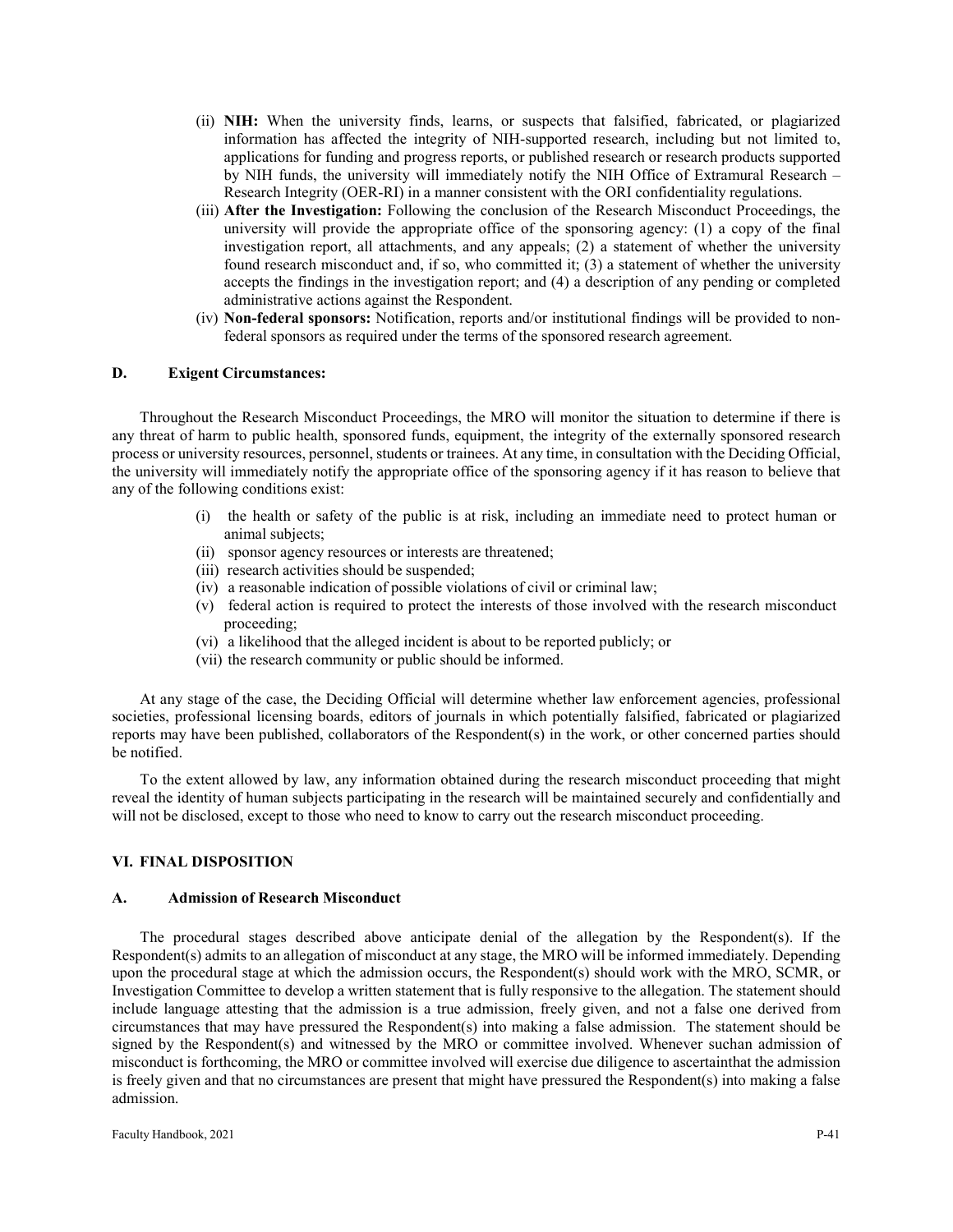Such admissions will alter some of the specific procedures described in sections of this policy. However, the overall scope and intent of the procedural stages are retained, and the following guidance is provided.

If misconduct in research is admitted to the MRO during the initial assessment, then at the completion of that stage, the MRO will notify the Deciding Official and forward the file to the SCMR. In such a situation, the role of the SCMR will differ from its usual role: its particular function will be to undertake an independent evaluation of the admission of misconduct, issue a report of its findings, and recommend an appropriate course of action, including sanctions. The SCMR will:

- (i) review the materials available and interview the Respondent(s);
- (ii) conduct a limited inquiry to determine if the admission by the Respondent(s) is freely given; and,
- (iii) ascertain whether acts of misconduct other than those admitted by the Respondent(s) might have occurred.

The SCMR has the discretion to interview other individuals in conducting its review of the admission of misconduct, including the Complainant(s). In completing its report, the SCMR will include a list of the evidence reviewed, a summary of relevant interviews, its evaluation of the admission of misconduct, and the conclusions of its inquiry.

If misconduct in research is admitted at the inquiry or investigation stage, then the committee receiving the admission will inform the MRO, who will inform the Deciding Official. The committee will then proceed to complete its report of findings in the manner described above for the SCMR. When an admission of misconduct occurs during a committee stage of procedure, that committee's evaluation of the admission of misconduct will be sufficient, with no mandatory need for additional committee review.

#### **B. Deciding Official Determination**

The Deciding Official will review the investigation report, render in writing a final determination, including the imposition of sanctions as appropriate, and provide a copy of the determination to the MRO, who will transmit it to the Respondent(s). The Complainant(s) and appropriate third parties will be advised of the final determination.

The Respondent(s) has the right to appeal in writing, within fourteen (14) calendar days of receipt of the final determination by the Deciding Official. The appeal must be delivered to the Deciding Official and to the Vice President for Research and Innovation. If the Respondent(s) elects to appeal the determination, the Vice President for Research and Innovation will consider whether the final determination and the sanctions imposed are supported by facts referenced in the Investigation Committee's report.

The Vice President for Research and Innovation may request clarification or additional information and will inform the Provost of any decisions affecting faculty status. Unless there are extenuating circumstances, the entire appeals process must be completed within thirty (30) calendar days of receipt of the final determination.

If the Deciding Official is involved in the allegation or has a relevant potential conflict of interest, he/she will be recused from the misconduct review process. In that case, the Deciding Official will be the Vice President for Research and Innovation and, should there be an appeal by the Respondent(s), the Provost will review the appeal and render the final determination.

If misconduct in research is found and the appropriate sanction is determined to be dismissal from the university, the President and the Respondent(s) will be so notified. The Respondent(s) will be entitled to a hearing inaccordance with existing procedures for dismissal; for faculty members, the procedures are detailed in the Faculty Handbook. If there are no existing procedures applicable to the individual in question, the opportunity for a hearing will be afforded under appropriate related procedures.

#### **C. Protection from Retaliation**

The university is committed to and strongly believes in the importance of protecting all individuals from retaliation for his/her good faith activities in cooperation with, or initiation of, Research Misconduct Proceedings. The university will not tolerate acts of retaliation, actual or perceived, against individuals participating in Research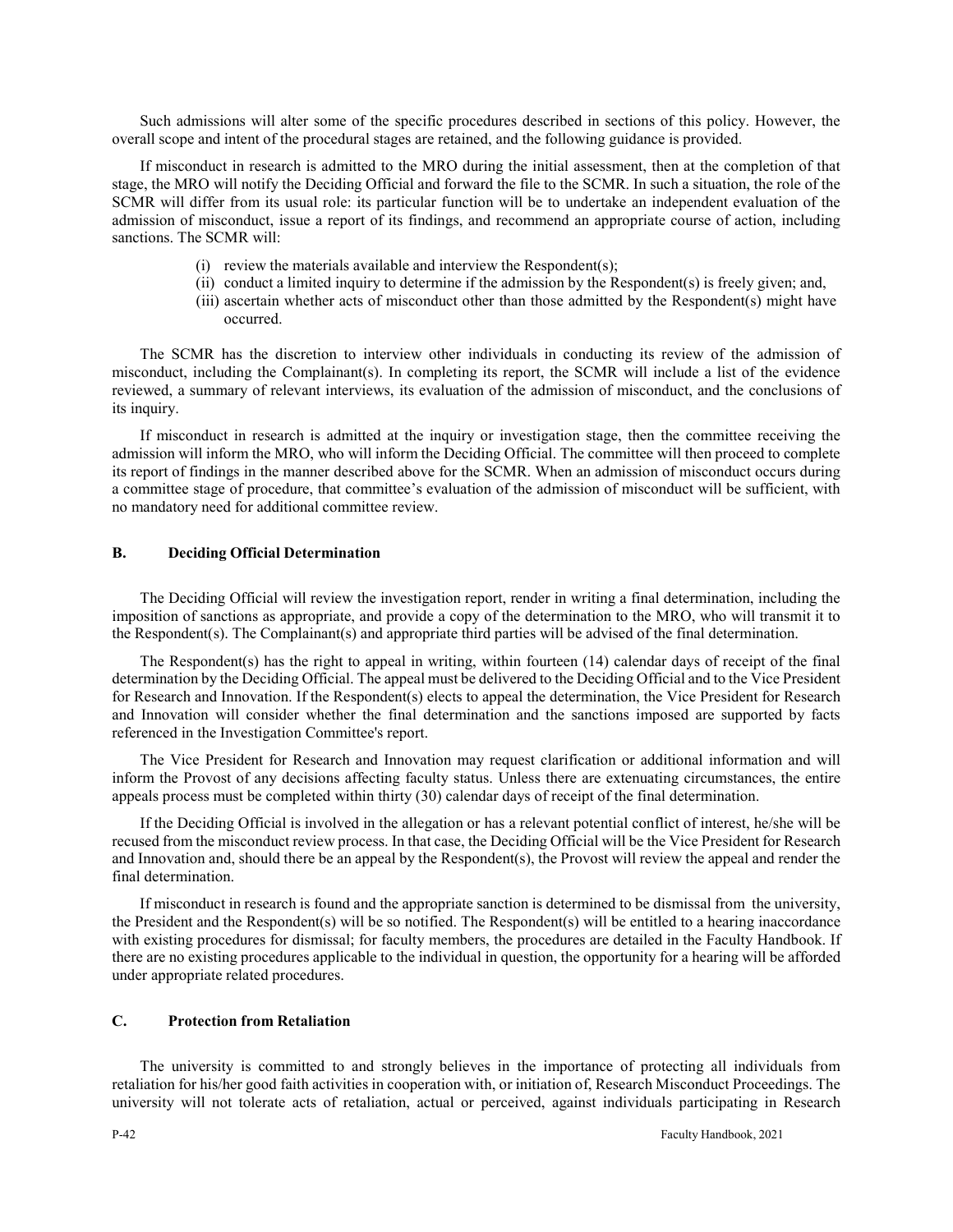Misconduct Proceedings. If any person involved in a Research Misconduct Proceeding feels that have been adversely affected by retaliation, they should notify the MRO, OARC, or their supervisor immediately.

### **D. Restoring Reputation**

With regard to external sponsors, the Duke University administration may undertake appropriate efforts to restore the reputations of persons alleged to have engaged in misconduct when the totality of the circumstances warrant; they will also undertake diligent efforts to protect the positions and reputations of those persons who, in good faith, have made allegations.

#### **E. Assurances & Record Retention**

The Vice President for Research and Innovation will file "assurances of compliance" and other documents as appropriate with sponsoring and regulatory agencies.

All documents related to allegations of misconduct in research will be maintained by the MRO for at least seven (7) years after completion of the Research Misconduct Proceeding, including any proceedings conducted by a sponsor.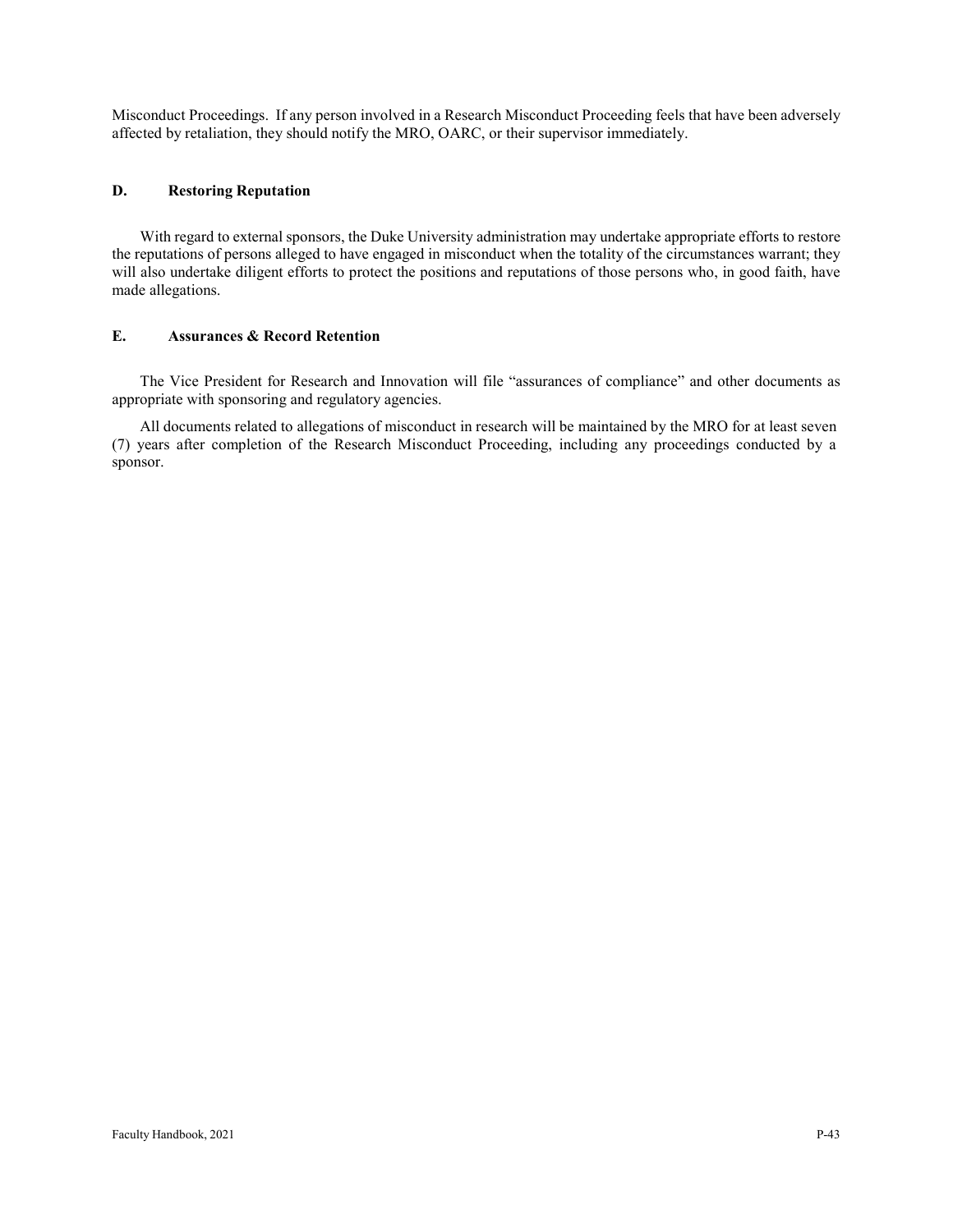# **Faculty Communication to External Sponsors on Administrative Issues**

The University encourages as-needed communication between faculty and external sponsor program officials on matters related to science and research. When sponsoring entities – federal, foundation, or industry – communicate funding, procedural, or final budget decisions, any appeal of those decisions must be made through an authorized Duke official. Faculty and staff are not authorized to contact sponsors directly about administrative matters. If a faculty member wishes to appeal a sponsor decision, the faculty should alert the grant manager who will take the request and justification for the appeal to the University's liaison to federal sponsors, who will manage the related interaction as appropriate. If Duke agrees to process the appeal, the faculty member and the grant manager will be notified by the liaison as soon as the sponsor provides Duke with a decision.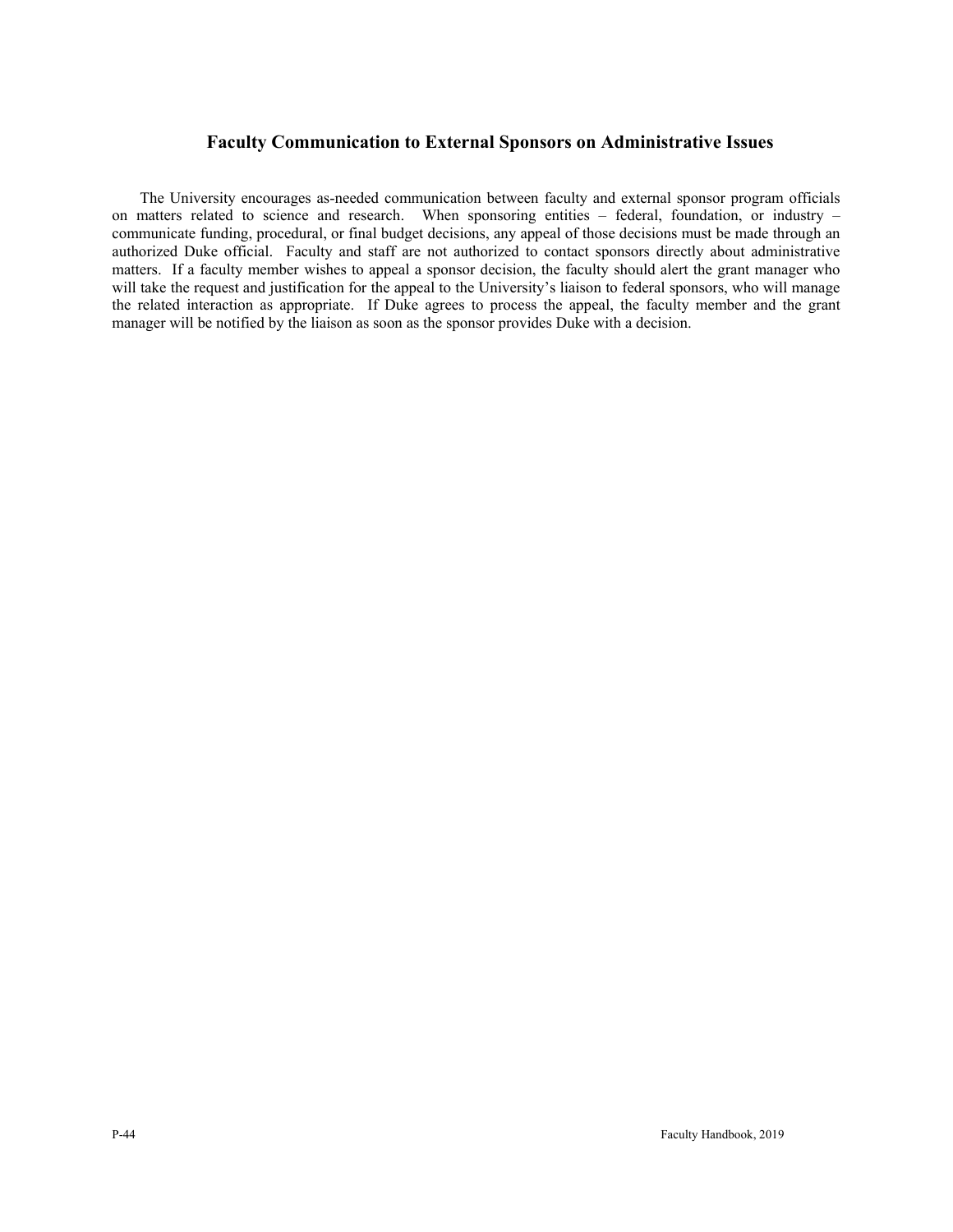# **Guidelines for Authorship and Authorship Dispute Resolution**

*As approved by the Academic Council March 20, 2008*

#### **INTRODUCTION**

Duke University has instituted authorship guidelines and dispute resolution procedures to supplement its policy on Misconduct in Research. A separate but complementary policy was deemed advisable because many allegations of misconduct actually stem from and involve disputes over authorship. Because disputes over authorship rarely involve research misconduct, the Misconduct in Research policy is usually not the appropriate mechanism for resolving such disputes.

Some departments and divisions at the University already provide guidelines for authorship to faculty and students, and expectations are clear on all sides. However, too frequently this does not happen, and bitterness and accusation may result. This policy on authorship, therefore, is designed to fill in the gaps and offer broad guidance across the University.

#### **COMMUNICATING RESPONSIBILITIES AND EXPECTATIONS**

Within the academic environment there is often some level of expectation regarding authorship or acknowledgement on the part of those contributing to a work. As a result, it is an appropriate practice to address questions of authorship at the earliest practical stage of a research project. Such communication can clarify roles, spur motivation, and minimize disappointments among the participants. Major questions that should be addressed are the following:

- Who will be named as an author or acknowledged as a contributor if the study is submitted for publication or presentation?
- What will be the order of authorship?
- What are the responsibilities and expectations for each contributor to the study?
- Are there any intellectual property or confidentiality issues involved that may affect publication?

It is important to recognize that roles often change during the course of a project and it may not be possible to appropriately evaluate each author's relative contribution to the work until the manuscript (or presentation) is actually written or even finalized for publication. For this reason, it is important for all involved parties to re-discuss authorship whenever significant changes occur and make it clear to all participants from the start that final decisions about authorship can be extended until the time of submission.

It is also the expectation that the senior investigator(s) associated with a given research project is(are) responsible for anticipating possible disagreements concerning authorship credit and for initiating conversations on the matter before students and other collaborators have invested substantial time on the project.

#### **RECOMMENDED PRINCIPLES OF AUTHORSHIP**

A salient fact about authorship is that markedly different traditions of joint authorship exist among different disciplines. Given these variances, specific and universal rules cannot apply. However, a set of general principles should serve as a guide for authorship inclusion across the University.

- Authorship should be restricted to those individuals who have met **each** of the following three criteria: 1) made a significant contribution to the conception and design of the project, or the analysis and interpretation of the data, or other substantial scholarly effort; 2) participated in drafting, reviewing and/or revising the work; and 3) approved the final version for publication.
- Each author should have participated sufficiently in the work to take full responsibility for his or her contributions to the content.
- As a practical matter, with multi-authored publications it is usually important to designate or acknowledge one individual as the Lead Author, who takes responsibility for the integrity of the work as a whole. This Lead Author often also serves as the corresponding author.
- The Lead Author has responsibility for 1) including as co-authors all those who meet the three criteria defined above; and 2) obtaining from all co-authors their agreement to be designated as such.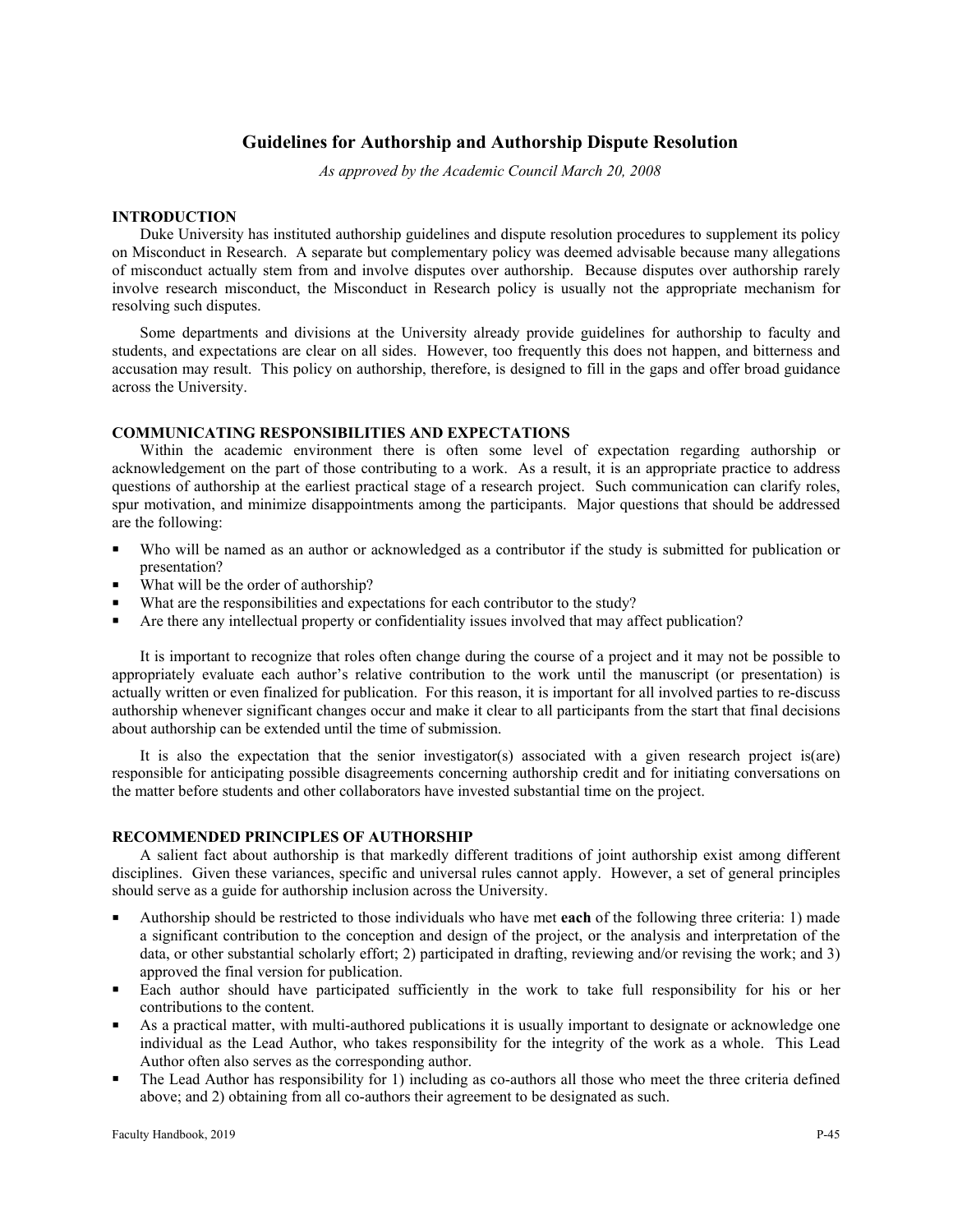- The order of authorship should be a joint decision of the co-authors. If a decision cannot be reached, the Lead Author should have final say.
- Acquisition of funding, collection of data, or general supervision of a research group does not justify authorship unless the individual also fulfills the above three criteria.
- Anyone who does not meet the above authorship criteria but who has made other substantial contributions (such as technical help, writing assistance, etc.) should be acknowledged in the final product.
- Honorary or courtesy authorships are inconsistent with the principles of this policy and, as such, are unacceptable.

# **DISPUTE RESOLUTION**

Disputes over authorship are best resolved at the local level by the authors themselves or in consultation with the laboratory chief, chair or head of department(s), or dean, as appropriate.

If resolution at the local level cannot be achieved, the matter can be referred to the Authorship Dispute Board in one of two ways. If the matter is taken to the Authorship Dispute Board with the mutual agreement of all parties, the decision of the Board will be binding on all parties. If the matter is taken to the Authorship Dispute Board without the mutual agreement of all parties, the decision of the Authorship Dispute Board is not binding, but the Board will make a written recommendation that will be provided to all parties of the dispute and can be made public by any of the parties involved.

# **COMPOSITION OF THE AUTHORSHIP DISPUTE BOARD**

The Board shall consist of the following:

- One chair and three faculty members jointly appointed by the provost and the dean of the School of Medicine and approved by the Executive Committee of the Academic Council.
- Two *ex officio* members of the administration, the vice president for research and the vice dean for basic science.
- One graduate or professional student appointed by the Graduate and Professional Student Council
- One postdoctoral fellow appointed by the Duke University Postdoctoral Association
- If appropriate, the Board may call upon the expertise of other members of the Duke University faculty.

Any member of the Board involved in attempted resolution of the complaint prior to its consideration by the Authorship Dispute Board will recuse him or herself.

This policy is indebted in part to authorship policies from the following institutions: Harvard University, University of California-San Diego, University of California-San Francisco, University of Pennsylvania, and the Washington University-St. Louis. This policy incorporates authorship principles developed by the International Committee of Medical Journal Editors. More information can be found at http://www.icmje.org/.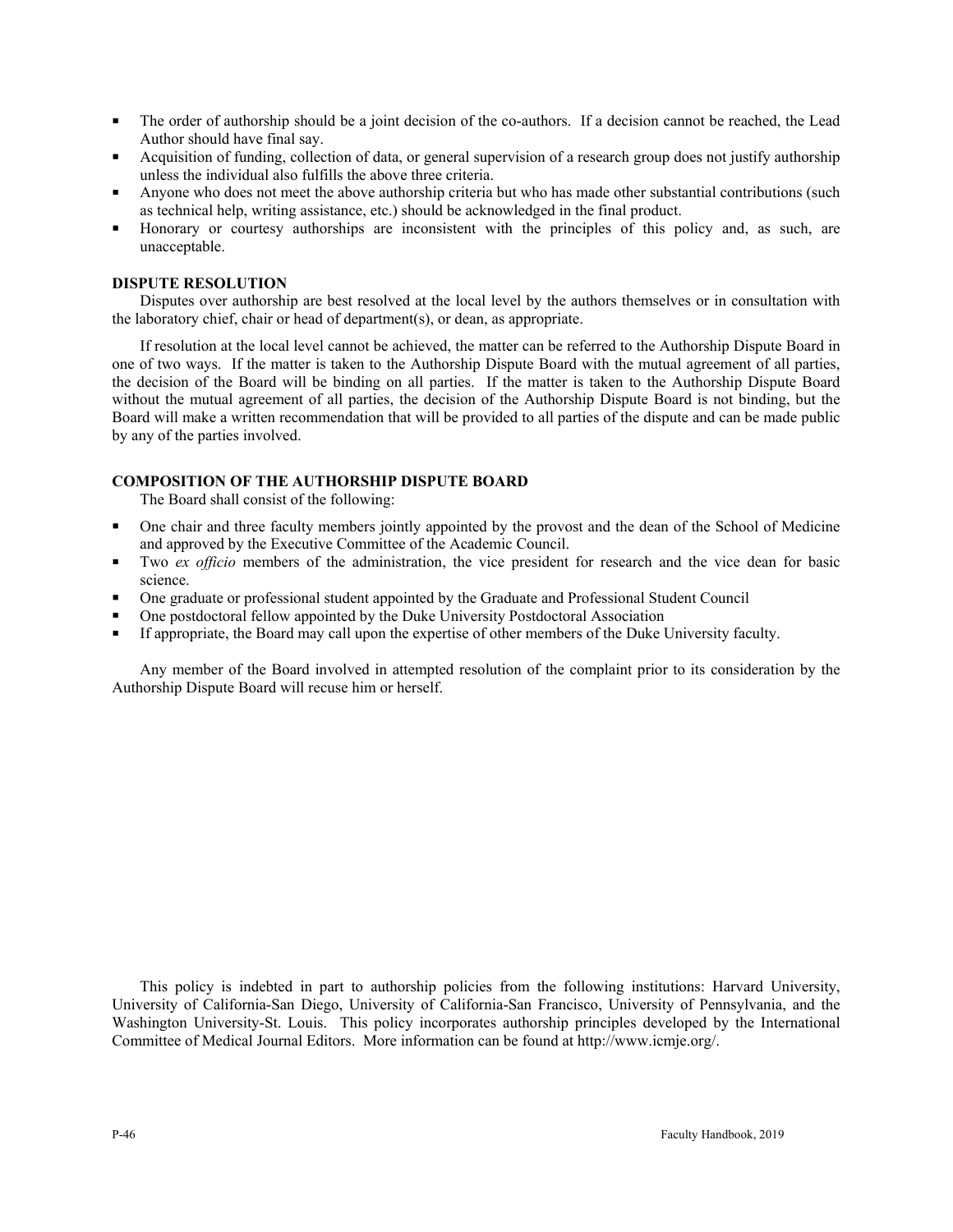# **Principal Investigator Status**

It is the University policy that only those whom the University has or intends to have an on-going employment or contractual relationship may serve as Principal Investigators or Program Directors for projects, research or otherwise, supported by external funding sources. This policy is implemented as follows:

#### **Campus Components**

The status of principal investigators is granted as a matter of privilege to regular rank faculty and to select senior administrative staff. This status is available to faculty on the tenure track and to other regular rank faculty on the Research Professor or Professor of the Practice tracks. In special instances, other members of the University community may request permission to serve as Principal Investigator. Requests for PI status should be sent on behalf of the individual with an approval and endorsement from the relevant department chair (if applicable) to the dean: requests for faculty and other members appointed to university institutes and centers should be sent with an approval and endorsement from the relevant institute director and center director (if applicable) to the vice provost for interdisciplinary studies. The request should include an endorsement and an assurance that the department or institute/center will assume responsibility for the conduct of the grant or contract.

#### **School of Medicine Components**

The status of principal investigator is granted as a matter of privilege to all regular rank faculty in the School of Medicine. In special instances, non-regular rank faculty, senior administrators and other members of the School of Medicine community may request permission to serve as principal investigator with the approval and endorsement of their departmental chairperson. In granting such approval, the chairperson assures that the department will assume responsibility for the conduct of the grant should the principal investigator not remain with the University for the duration of the project.